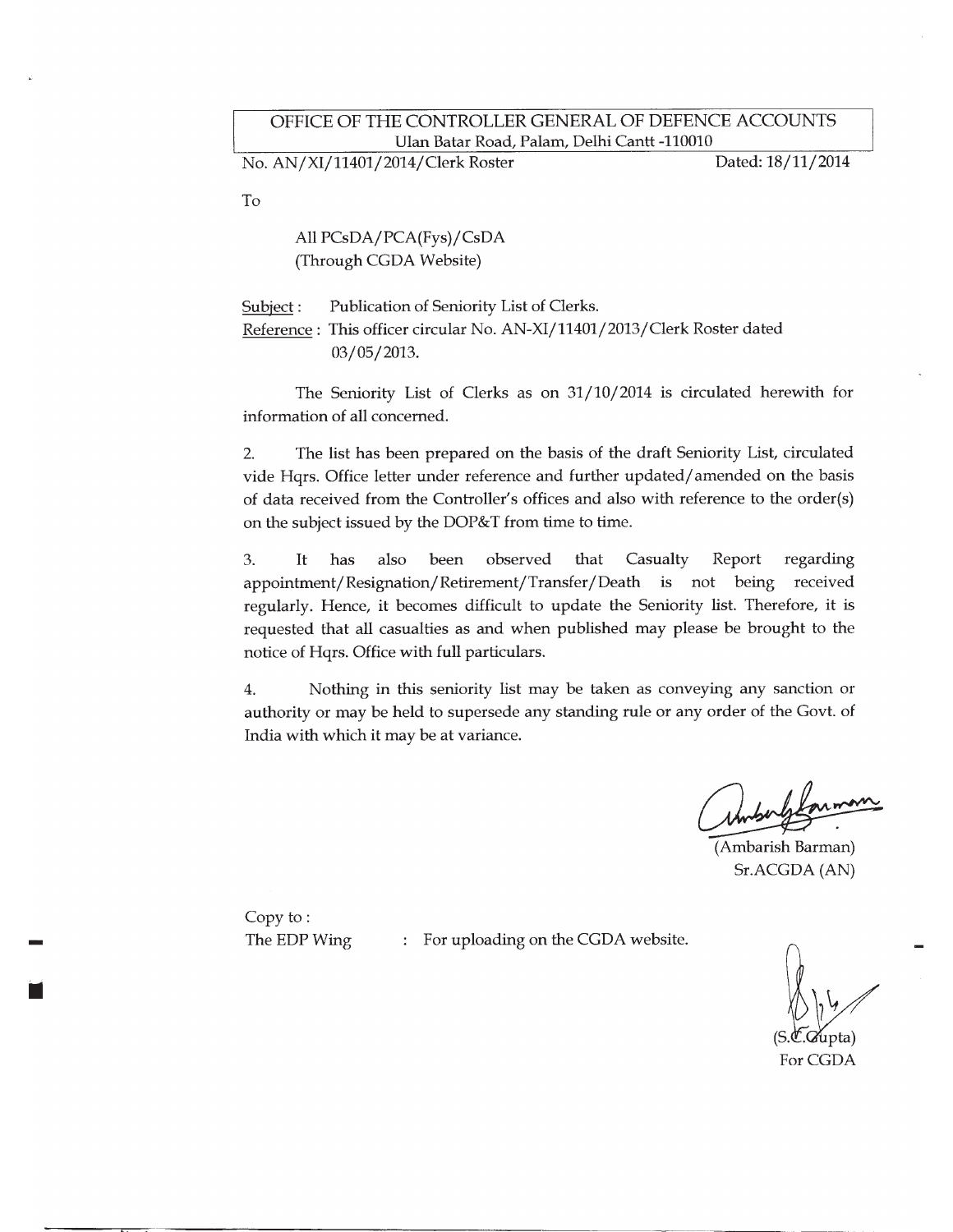## SENIORITY LIST OF CLERKS AS ON 31.10.2014

|                | Nothing in this list may be taken as conveying any sanction or authority or may be held to supersede any standing rule or any order of<br>the Goverment of India with which it may be at variance. |     |         |                       |               |                            |               |                          |  |
|----------------|----------------------------------------------------------------------------------------------------------------------------------------------------------------------------------------------------|-----|---------|-----------------------|---------------|----------------------------|---------------|--------------------------|--|
| SI. No.        | <b>Name</b>                                                                                                                                                                                        | M/F | A/c No  | Cat                   | Date of Birth | DOP/DOA as<br><b>Clerk</b> | PH/OH/<br>HH* | Org                      |  |
| 1              | PK SUMAN                                                                                                                                                                                           | м   | 8313190 | G                     | 01-01-1958    | 22-07-1981                 | <b>NO</b>     | $\overline{\mathsf{PT}}$ |  |
| $\overline{2}$ | SANJAY KUMAR GAUR                                                                                                                                                                                  | M   | 8333904 | G                     | 15-08-1966    | 13-06-1995                 | <b>NO</b>     | $\overline{PN}$          |  |
| $\overline{3}$ | SATYENDRA PRASAD                                                                                                                                                                                   | M   | 8320094 | $\overline{\text{c}}$ | 15-02-1976    | 19-01-1996                 | <b>NO</b>     | $\overline{\mathsf{PT}}$ |  |
| $\overline{4}$ | M V L ANNAPURNA                                                                                                                                                                                    | F   | 8334044 | G                     | 23-07-1977    | 06-08-1997                 | ΝO            | FYS                      |  |
| 5              | JATIN SABHARWAL                                                                                                                                                                                    | М   | 8333592 | G                     | 19-10-1977    | 18-05-1998                 | <b>NO</b>     | WC                       |  |
| 6              | Y SRINIVASU                                                                                                                                                                                        | M   | 8335523 | G                     | 14-11-1969    | 01-09-1999                 | ΝO            | SB                       |  |
| 7              | <b>RAMINDER SINGH</b>                                                                                                                                                                              | M   | 8336072 | G                     | 14-08-1979    | 01-04-1999                 | <b>NO</b>     | $\overline{PN}$          |  |
| 8              | <b>ATUL ARORA</b>                                                                                                                                                                                  | M   | 8334508 | G                     | 28-10-1977    | 25-06-1999                 | <b>NO</b>     | ND                       |  |
| $\overline{9}$ | SMT DEEPA S PAWAR                                                                                                                                                                                  | F   | 8333278 | G                     | 30-12-1980    | 15-12-1999                 | ΝO            | ΟF                       |  |
| 10             | <b>DEEPAK KUMAR</b>                                                                                                                                                                                | М   | 8330905 | G                     | 01-05-1965    | 25-08-2000                 | Ю             | RD                       |  |
| 11             | <b>CHADER PAL</b>                                                                                                                                                                                  | М   | 8329710 | C                     | 01-01-1960    | 08-07-2000                 | <b>NO</b>     | RD                       |  |
| 12             | <b>RAMESH PAL</b>                                                                                                                                                                                  | M   | 8330020 | $\overline{\text{c}}$ | 26-08-1965    | 25-01-2001                 | <b>NO</b>     | $\overline{PD}$          |  |
| 13             | <b>RAJESH KUMAR</b>                                                                                                                                                                                | M   | 8335878 | С                     | 10-01-1981    | 27-11-2000                 | <b>NO</b>     | <b>SWC</b>               |  |
| 14             | <b>SATISH KUMAR</b>                                                                                                                                                                                | M   | 8320328 | G                     | 23-09-1974    | 30-07-2001                 | <b>NO</b>     | $\overline{\mathsf{PT}}$ |  |
| 15             | P B DESHBHRATAR                                                                                                                                                                                    | M   | 8331124 | C                     | 02-03-1962    | 11-06-2001                 | <b>NO</b>     | <b>FYS</b>               |  |
| 16             | <b>SAMUNDER SINGH</b>                                                                                                                                                                              | M   | 8333064 | G                     | 20-10-1965    | 19-06-2001                 | Ю             | WC                       |  |
| 17             | SANJEEV KUMAR THAKUR                                                                                                                                                                               | M   | 8336814 | G                     | 15-02-1976    | 29-04-2002                 | <b>NO</b>     | <b>FYS</b>               |  |
| 18             | <b>ABHISHEK KUMAR</b>                                                                                                                                                                              | M   | 8336874 | G                     | 22-09-1977    | 25-11-2002                 | <b>NO</b>     | AR                       |  |
| 19             | DEVINDER NAVARIA                                                                                                                                                                                   | M   | 8330947 | G                     | 16-02-1975    | 20-12-2002                 | <b>NO</b>     | RD                       |  |
| 20             | <b>GVENKATESAN</b>                                                                                                                                                                                 | M   | 8334213 | G                     | $25-07-1971$  | 22-07-2002                 | <b>NO</b>     | <b>RB</b>                |  |
| 21             | P.PONNARASAN                                                                                                                                                                                       | M   | 8334205 | <b>SC</b>             | 15-08-1957    | 29-08-2002                 | <b>NO</b>     | $\overline{RB}$          |  |
| 22             | <b>ONKAR SINGH</b>                                                                                                                                                                                 | M   | 8328354 | С                     | 10-05-1961    | 29-08-2002                 | <b>NO</b>     | WC                       |  |
| 23             | <b>ROHTASH KUMAR</b>                                                                                                                                                                               | M   | 8324524 | C                     | 26-01-1964    | 29-08-2002                 | <b>NO</b>     | AR                       |  |
| 24             | <b>CHANDRA KISHORE</b>                                                                                                                                                                             | M   | 8324496 | G                     | 06-07-1963    | 29-08-2002                 | <b>NO</b>     | FD                       |  |
| 25             | <b>RAMESH CHAND</b>                                                                                                                                                                                | M   | 8307456 | G                     | 10-01-1963    | 29-08-2002                 | <b>NO</b>     | <b>FD</b>                |  |
| 26             | S C VERMA                                                                                                                                                                                          | M   | 8326758 | G                     | 05-09-1962    | 29-08-2002                 | <b>NO</b>     | AR                       |  |
| 27             | <b>MM SINGH CHAUHAN</b>                                                                                                                                                                            | M   | 8321077 | G                     | 01-01-1962    | 29-08-2002                 | <b>NO</b>     | <b>SWC</b>               |  |
| 28             | <b>BIPUL KRISHNA SIKDAR</b>                                                                                                                                                                        | M   | 8336892 | C                     | 29-12-1975    | 16-12-2002                 | <b>NO</b>     | <b>FYS</b>               |  |
| 29             | LAXMAN KUMAR                                                                                                                                                                                       | M   | 8320296 | G                     | 01-09-1975    | 25-07-2003                 | <b>NO</b>     | PT                       |  |
| 30             | <b>MANOJ KUMAR</b>                                                                                                                                                                                 | M   | 8320293 | G                     | 05-07-1972    | 29-08-2003                 | <b>NO</b>     | PT                       |  |
| 31             | RK SHAMBHARKAR                                                                                                                                                                                     | M   | 8334718 | $\overline{\text{c}}$ | 15-07-1961    | 12-01-2004                 | Ю             | <b>FYS</b>               |  |
| 32             | <b>UDAY K TELI</b>                                                                                                                                                                                 | M   | 8334719 | G                     | 07-10-1966    | 12-01-2004                 | <b>NO</b>     | $\overline{SC}$          |  |
| 33             | SMN MALLIKHARJUNA SHARMA                                                                                                                                                                           | M   | 8337289 | G                     | 01-06-1979    | 23-01-2004                 | <b>NO</b>     | $\overline{\text{SB}}$   |  |
| 34             | <b>NKRISHNA KUMAR</b>                                                                                                                                                                              | M   | 8332685 | $\overline{\text{c}}$ | 09-04-1968    | 10-08-2004                 | <b>NO</b>     | $\overline{AF}$          |  |
| 35             | <b>NB MESHRAM</b>                                                                                                                                                                                  | M   | 8326218 | $\overline{c}$        | 31-07-1968    | 12-04-2004                 | <b>NO</b>     | <b>FYS</b>               |  |
| 36             | <b>H N BAHADG</b>                                                                                                                                                                                  | М   | 8337413 | G                     | 11-08-1974    | 19-04-2004                 | <b>NO</b>     | BL                       |  |
| 37             | A RADHAKRISHNAN                                                                                                                                                                                    | М   | 8338374 | G                     | 25-05-1978    | 22-04-2004                 | <b>NO</b>     | $\overline{\text{CN}}$   |  |
| 38             | <b>RAJ KUMAR SAXENA</b>                                                                                                                                                                            | м   | 8335811 | G                     | 14-07-1985    | 27-04-2004                 | <b>NO</b>     | $\overline{cc}$          |  |
| 39             | <b>MD PARATE</b>                                                                                                                                                                                   | М   | 8326223 | T                     | 04-05-1971    | 24-05-2004                 | <b>NO</b>     | $\overline{SC}$          |  |
| 40             | <b>MANISH KUMAR VERMA</b>                                                                                                                                                                          | м   | 8335819 | G                     | 09-08-1972    | 24-05-2004                 | <b>NO</b>     | $\overline{cc}$          |  |
| 41             | HARI KUMARAN NAIR                                                                                                                                                                                  | М   | 8338653 | <b>UR</b>             | 20-07-1962    | 30-06-2004                 | <b>NO</b>     | $\overline{RB}$          |  |
| 42             | <b>SUMAN LATA VERMA</b>                                                                                                                                                                            | F   | 8324667 | OBC                   | 01-07-1964    | 21-09-2004                 | <b>NO</b>     | AR                       |  |
| 43             | S ESWARAMURTHY                                                                                                                                                                                     | M   | 8338768 | <b>OBC</b>            | 18-04-1976    | 19-10-2004                 | <b>NO</b>     | $\overline{FYS}$         |  |
| 44             | <b>AV INGLE</b>                                                                                                                                                                                    | м   | 8334765 | C                     | 25-06-1970    | 02-12-2004                 | <b>NO</b>     | <b>SC</b>                |  |
| 45             | <b>MANOJ KUMAR</b>                                                                                                                                                                                 | М   | 8320370 | G                     | 19-09-1972    | 31-01-2005                 | <b>NO</b>     | <b>PT</b>                |  |
| 46             | AM ROKADE                                                                                                                                                                                          | M   | 8334784 | С                     | 04-10-1967    | 14-02-2005                 | <b>NO</b>     | SC                       |  |
| 47             | <b>BIMAN BISWAS</b>                                                                                                                                                                                | M   | 8338782 | С                     | 05-08-1976    | 22-02-2005                 | <b>NO</b>     | <b>FYS</b>               |  |
| 48             | <b>SK BHAGAT</b>                                                                                                                                                                                   | M   | 8320376 | G                     | 05-10-1972    | 28-02-2005                 | <b>NO</b>     | PT                       |  |
| 49             | <b>S KUMAR</b>                                                                                                                                                                                     | M   | 8320381 | G                     | 16-01-1980    | 09-03-2005                 | <b>NO</b>     | $\overline{PT}$          |  |
| 50             | <b>VP VIJAYAKUMARAN</b>                                                                                                                                                                            | M   | 8338428 | G                     | 16-10-1962    | 11-03-2005                 | <b>NO</b>     | CN                       |  |
| 51             | S NARAYANAN                                                                                                                                                                                        | M   | 8338434 | G                     | 11-06-1972    | 11-05-2005                 | <b>NO</b>     | CN                       |  |
| 52             | DINESH KR TINKER                                                                                                                                                                                   | M   | 8320329 | G                     | 19-11-1969    | 24-06-2005                 | <b>NO</b>     | $\overline{PD}$          |  |
| 53             | RAHUL SHUKLA                                                                                                                                                                                       | М   | 8337564 | G                     | 10-02-1966    | 10-07-2005                 | <b>NO</b>     | $\overline{\text{cc}}$   |  |
|                |                                                                                                                                                                                                    |     |         |                       |               |                            |               |                          |  |
| 54             | SANDEEP KUMAR GUPTA                                                                                                                                                                                | M   | 8337565 | G                     | 08-06-1971    | 11-07-2005                 | <b>NO</b>     | CС                       |  |
| 55             | <b>LEKSHMI DILIP</b>                                                                                                                                                                               | F   | 8334246 | OBC                   | 25-04-1965    | 19-08-2005                 | <b>NO</b>     | <b>RB</b>                |  |
| 56             | V GUNASEKARAN                                                                                                                                                                                      | М   | 8338808 | OBC                   | 09-02-1964    | 03-08-2005                 | <b>NO</b>     | <b>FYS</b>               |  |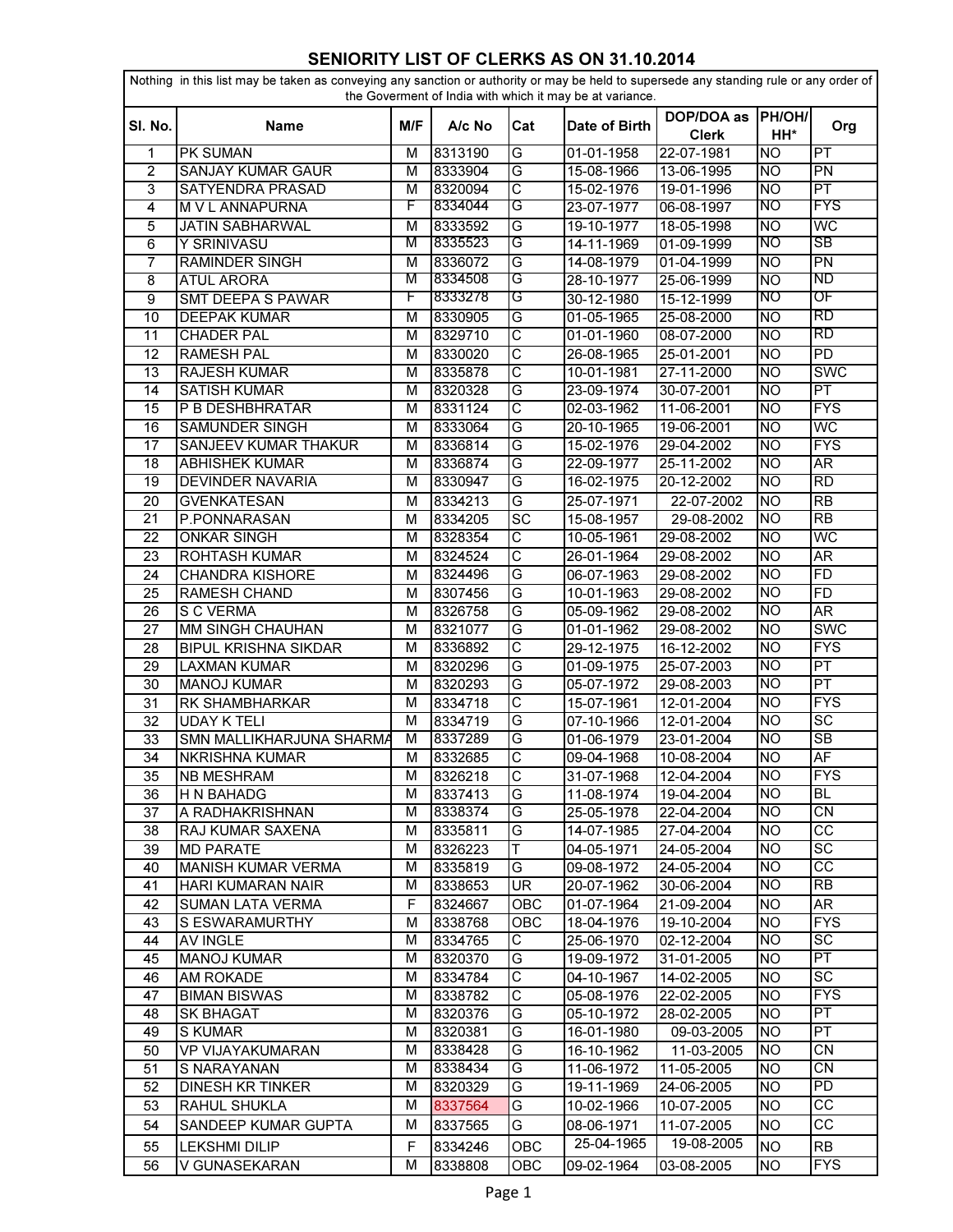| SI. No. | <b>Name</b>                    | M/F | A/c No  | Cat                   | Date of Birth | DOP/DOA as<br><b>Clerk</b> | <b>PH/OH/</b><br>HH* | Org                      |
|---------|--------------------------------|-----|---------|-----------------------|---------------|----------------------------|----------------------|--------------------------|
| 57      | M PRASANTHA KUMAR              | М   | 8339173 | G                     | 20-12-1968    | 28-09-2005                 | <b>NO</b>            | SB                       |
| 58      | P SRIDHAR                      | M   | 8338825 | OBC                   | 23-10-1973    | 14-12-2005                 | <b>NO</b>            | <b>FYS</b>               |
| 59      | RAM DHAN MEENA                 | M   | 8339646 | Τ                     | 15-08-1969    | 02-01-2006                 | INO                  | SWC                      |
| 60      | SMT LATA VISWANATHAN           | F   | 8334845 | G                     | 04-04-1966    | 07-01-2006                 | NO                   | ΝY                       |
| 61      | <b>LATA RAMESH</b>             | F   | 8339451 | G                     | 26-06-1964    | 20-01-2006                 | NO                   | BL                       |
| 62      | <b>DK SARKAR</b>               | M   | 8337509 | $\overline{\text{c}}$ | 29-01-1968    | 01-02-2006                 | NO                   | GT                       |
| 63      | <b>CHANAN SINGH</b>            | М   | 8324731 | Т                     | 01-08-1965    | 21-02-2006                 | <b>NO</b>            | $\overline{AR}$          |
| 64      | SACHIDANAND SINHA              | м   | 8339398 | G                     | 07-08-1971    | 27-02-2006                 | <b>NO</b>            | PT                       |
| 65      | RAJESH KUMAR VERMA             | M   | 8339409 | G                     | 03-01-1974    | 06-03-2006                 | <b>NO</b>            | PT                       |
| 66      | DHANANJAY KUMAR                | М   | 8339405 | G                     | 05-01-1975    | 06-03-2006                 | <b>NO</b>            | PT                       |
| 67      | <b>RN RAY</b>                  | М   | 8339401 | G                     | 11-02-1977    | 06-03-2006                 | OH                   | PT                       |
| 68      | <b>NILOY PURKAIT</b>           | М   | 8339403 | C                     | 22-10-1972    | 13-03-2006                 | <b>NO</b>            | PT                       |
| 69      | <b>BAIKUNTH NATH MOHAPATRA</b> | M   | 8338823 | OBC                   | 20-06-1970    | 24-03-2006                 | <b>NO</b>            | <b>FYS</b>               |
| 70      | V K S PHANEENDRA               | М   | 8339176 | G                     | 03-06-1972    | 27-03-2006                 | NO                   | SB                       |
| 71      | CHANDRA KANT YADAV             | M   | 8337568 | G                     | 04-12-1974    | 31-03-2006                 | <b>NO</b>            | CC                       |
| 72      | <b>ARUN KUMAR</b>              | M   | 8337892 | C                     | 25-05-1982    | 03-11-2006                 | NO                   | $\overline{PN}$          |
| 73      | <b>GIRENDRA KUMAR SONKAR</b>   | M   | 8337891 | $\overline{\text{c}}$ | 21-02-1984    | 03-11-2006                 | NO                   | PN                       |
| 74      | <b>ASHOK KUMAR BHARTI</b>      | M   | 8337893 | $\overline{\text{c}}$ | 03-03-1978    | 14-11-2006                 | NO                   | PN                       |
| 75      | <b>LC NEISHIAL</b>             | M   | 8337527 | T                     | 01-03-1983    | 17-01-2007                 | <b>NO</b>            | GT                       |
| 76      | <b>SURESH KUMAR</b>            | M   | 8337895 | $\overline{\text{C}}$ | 08-12-1973    | 23-01-2007                 | Ю                    | PN                       |
| 77      | <b>RAMKESH MEENA</b>           | M   | 8334872 | Т                     | 16-03-1975    | 14-03-2007                 | <b>NO</b>            | $\overline{SC}$          |
| 78      | <b>KALLOL DAS</b>              | М   | 8338500 | С                     | 01-03-1970    | 17-04-2006                 | NO                   | BR                       |
| 79      | <b>SANJAY D DHAWALE</b>        | М   | 8334850 | G                     | 01-01-1974    | 01-06-2006                 | NO                   | SC                       |
| 80      | <b>MUKESH KUMAR</b>            | М   | 8339410 | G                     | 22-08-1973    | 07-04-2006                 | NO                   | $\overline{\mathsf{PT}}$ |
| 81      | <b>HARI PRASAD KRISHNAN</b>    | М   | 8334357 | G                     | 13-04-1965    | 01-09-2006                 | NO                   | AD                       |
| 82      | <b>KOUSHIK DAS</b>             | M   | 8339411 | G                     | 09-10-1975    | 18-12-2006                 | Ю                    | PT                       |
| 83      | <b>MANOJ KR MOTTAL</b>         | М   | 8330332 | G                     | 06-02-1973    | 28-12-2006                 | NO                   | PD                       |
| 84      | <b>SHAMSHER SINGH</b>          | M   | 8330333 | G                     | 15-05-1965    | 04-02-2007                 | <b>NO</b>            | PD                       |
| 85      | <b>ANUJ KUMAR</b>              | M   | 8337564 | G                     | 15-01-1973    | 07-02-2007                 | Ю                    | СC                       |
| 86      | CHANDRA MANI PASWAN            | М   | 8337585 | $\overline{\text{c}}$ | 02-05-1983    | 07-02-2007                 | <b>NO</b>            | CC                       |
| 87      | <b>SIYA RAM MEENA</b>          | М   | 8337833 | Т                     | 02-07-1975    | 10-04-2007                 | <b>NO</b>            | WC                       |
| 88      | <b>GOPAL MEENA</b>             | М   | 8337834 | Т                     | 15-12-1980    | 14-05-2007                 | <b>NO</b>            | WC                       |
| 89      | <b>ANCHUMAN SHERPA</b>         | М   | 8338874 | Т                     | 15-01-1975    | $21 - 05 - 2007$           | <b>NO</b>            | <b>FYS</b>               |
| 90      | <b>SITA RAM MEENA</b>          | М   | 8338519 | Τ                     | 01-10-1983    | 31-07-2007                 | <b>NO</b>            | <b>BR</b>                |
| 91      | <b>MANOJ KUMAR</b>             | м   | 8337902 | $\overline{\text{c}}$ | 03-10-1975    | 02-11-2007                 | <b>NO</b>            | $\overline{PN}$          |
| 92      | <b>M GANGTE</b>                | м   | 8337533 | Τ                     | 28-01-1972    | 24-01-2008                 | ОH                   | GT                       |
| 93      | ANILKUMAR D                    | М   | 8339266 | င                     | 20-03-1963    | 02-04-2007                 | <b>NO</b>            | CN                       |
| 94      | <b>VANDANA DUBEY</b>           | F   | 8337896 | G                     | 26-03-1972    | 18-04-2007                 | <b>NO</b>            | PN                       |
| 95      | RAJENDRA KUMAR PATEL           | M   | 8337897 | G                     | 15-06-1973    | 01-05-2007                 | <b>NO</b>            | PN                       |
| 96      | <b>AMAR KISHOR</b>             | М   | 8337532 | G                     | 25-08-1976    | 23-05-2007                 | <b>NO</b>            | CC                       |
| 97      | SUDHANSHU KR SHRIVASTAVA       | M   | 8337583 | G                     | 10-08-1977    | 28-05-2007                 | <b>NO</b>            | CC                       |
| 98      | <b>MANOJ KUMAR</b>             | M   | 8337898 | $\overline{\text{c}}$ | 03-03-1979    | 02-07-2007                 | <b>NO</b>            | <b>PN</b>                |
| 99      | <b>INDER SINGH CHOUHAN</b>     | M   | 8337837 | Т                     | 06-05-1975    | 01-08-2007                 | <b>NO</b>            | WC                       |
| 100     | <b>KALU RAM MEENA</b>          | M   | 8330334 | Т                     | 07-08-1975    | 12-10-2007                 | <b>NO</b>            | PD                       |
| 101     | <b>PRAVEEN KUMAR MISHRA</b>    | M   | 8338978 | G                     | 07-01-1980    | 25-10-2007                 | NO <sub></sub>       | AF                       |
| 102     | <b>AJAY KUMAR</b>              | M   | 8337903 | G                     | 18-10-1976    | 05-12-2007                 | <b>NO</b>            | PN                       |
| 103     | KRISHNA NAND RAM               | M   | 8337586 | G                     | 01-01-1972    | 11-12-2007                 | <b>NO</b>            | CС                       |
| 104     | RAJ KUMAR PANDEY               | М   | 8339412 | G                     | 27-10-1976    | 31-12-2007                 | <b>NO</b>            | PT                       |
| 105     | <b>NAVIN KUMAR</b>             | М   | 8339047 | G                     | 09-12-1972    | 14-02-2008                 | <b>NO</b>            | RD                       |
| 106     | <b>RAJ KUMAR MISHRA</b>        | M   | 8337587 | G                     | 16-01-1975    | 16-02-2008                 | Ю                    | CC                       |
| 107     | <b>REJI SAMUEL</b>             | M   | 8334878 | G                     | 20-05-1973    | 18-02-2008                 | <b>NO</b>            | SC                       |
| 108     | R SATAYANARAYANA               | M   | 8338547 | G                     | 09-09-1972    | 03-03-2008                 | Ю                    | RH                       |
| 109     | SANTOSH SRIVASTVA              | M   | 8330336 | G                     | 26-01-1976    | 03-03-2008                 | <b>NO</b>            | PD                       |
| 110     | <b>K PRASHANTH</b>             | M   | 8339461 | G                     | 25-05-1988    | 13-03-2008                 | <b>NO</b>            | BL                       |
| 111     | <b>REKHA RANI SMT/</b>         | F   | 8337839 | $\overline{\text{C}}$ | 17-10-1971    | 17-03-2008                 | <b>NO</b>            | WC                       |
| 112     | JOSEPH SALWAN                  | M   | 8328006 | G                     | 14-04-1958    | 15-09-2008                 | NO                   | OF                       |
| 113     | <b>T DURAI</b>                 | M   | 8339269 | C                     | 31-03-1988    | 13-05-2008                 | NO                   | CN                       |
| 114     | RAJENDRA SINGH                 | М   | 8337841 | Т                     | 11-07-1983    | 21-05-2008                 | <b>NO</b>            | WC                       |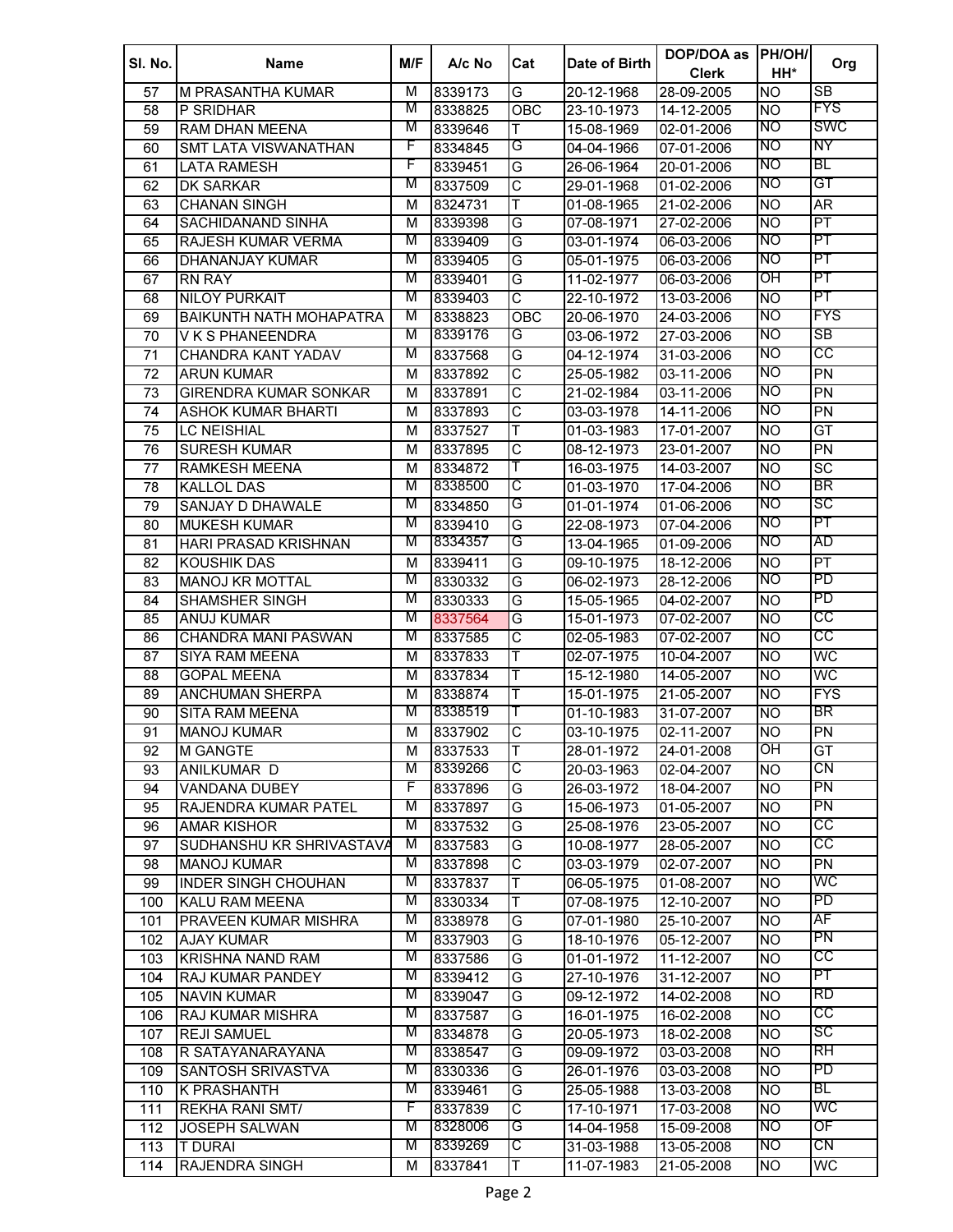| SI. No. | <b>Name</b>                | M/F | A/c No  | Cat                     | Date of Birth | DOP/DOA as<br><b>Clerk</b> | <b>PH/OH/</b><br>HH* | Org                               |
|---------|----------------------------|-----|---------|-------------------------|---------------|----------------------------|----------------------|-----------------------------------|
| 115     | <b>CYRIL HORO</b>          | м   | 8337842 | T                       | 26-09-1973    | 22-05-2008                 | Ю                    | WC                                |
| 116     | <b>ARUN SINGH</b>          | M   | 8338981 | G                       | 18-12-1986    | 20-06-2008                 | Ю                    | <b>FYS</b>                        |
| 117     | <b>RAJESH KUMAR</b>        | М   | 8338938 | $\overline{\text{c}}$   | 01-03-1981    | 19-08-2008                 | NO                   | <b>FYS</b>                        |
| 118     | <b>RAHUL KUMAR</b>         | M   | 8330345 | G                       | 12-08-1989    | 15-09-2008                 | NO                   | $\overline{PD}$                   |
| 119     | MINI DILEEP KUMAR          | F   | 8339278 | G                       | 20-05-1972    | 12-11-2008                 | NO                   | CN                                |
| 120     | PRABHAT KUMAR AGRAWAL      | М   | 8337930 | G                       | 29-07-1981    | 12-02-2009                 | Ю                    | PN                                |
| 121     | <b>RS BARIA</b>            | м   | 8321024 | G                       | 01-06-1957    | 15-09-2008                 | <b>NO</b>            | $\overline{SC}$                   |
| 122     | <b>SAURABH PATHAK</b>      | м   | 8337613 | G                       | 26-04-1984    | 24-02-2009                 | <b>NO</b>            | $\overline{cc}$                   |
| 123     | <b>BRAJESH SONI</b>        | м   | 8338132 | G                       | 01-09-1984    | 03-03-2009                 | <b>NO</b>            | JB                                |
| 124     | SITESH KUMAR               | М   | 8340374 | G                       | 23-01-1983    | 06-03-2009                 | <b>NO</b>            | <b>ND</b>                         |
| 125     | <b>DINESH PRASAD GUPTA</b> | м   | 8337933 | G                       | 01-05-1978    | 19-03-2009                 | NO                   | $\overline{PN}$                   |
| 126     | <b>MAGAN SINGH PATEL</b>   | м   | 8337934 | G                       | 04-10-1982    | 20-03-2009                 | NO                   | PN                                |
| 127     | <b>SURINDER KUMAR</b>      | M   | 8327001 | $\overline{\text{C}}$   | 14-09-1957    | 15-09-2008                 | <b>NO</b>            | WC                                |
| 128     | <b>VP INGLE</b>            | м   | 8330902 | G                       | 06-06-1956    | 15-09-2008                 | <b>NO</b>            | OF                                |
| 129     | <b>AK YADAV</b>            | M   | 8328665 | G                       | 10-04-1956    | 15-09-2008                 | <b>NO</b>            | ND                                |
| 130     | R P MANDAVKAR              | M   | 8321065 | G                       | 01-06-1959    | 15-09-2008                 | NO                   | <b>FYS</b>                        |
| 131     | <b>HARBHAJAN SINGH</b>     | M   | 8325936 | G                       | 08-05-1959    | 15-09-2008                 | NO                   | PD                                |
| 132     | <b>JEEVANLAL HALKE</b>     | M   | 8332761 | G                       | 04-02-1962    | 15-09-2008                 | <b>NO</b>            | JB                                |
| 133     | <b>PRADIP KR KAR</b>       | M   | 8332454 | G                       | 15-03-1962    | 15-09-2008                 | Ю                    | <b>FYS</b>                        |
| 134     | R P CHOUBE                 | M   | 8331144 | G                       | 20-06-1955    | 15-09-2008                 | <b>NO</b>            | JB                                |
| 135     | <b>BACHCHA LAL</b>         | M   | 8329438 | C                       | 14-01-1959    | 15-09-2008                 | Ю                    | <b>PN</b>                         |
| 136     | <b>NP PARDESHI</b>         | М   | 8324012 | G                       | 03-07-1955    | 15-09-2008                 | <b>NO</b>            | SC                                |
| 137     | N S KHARE                  | М   | 8326754 | $\overline{\text{C}}$   | 15-08-1958    | $15-09-2008$               | <b>NO</b>            | <b>ND</b>                         |
| 138     | <b>DAVID RAPHEL</b>        | М   | 8324451 | G                       | 01-01-1956    | 15-09-2008                 | <b>NO</b>            | <b>FD</b>                         |
| 139     | <b>RAM YASH</b>            | М   | 8329690 | $\overline{\text{c}}$   | 17-09-1962    | 15-09-2008                 | <b>NO</b>            | CG                                |
| 140     | S K DIXIT                  | М   | 8332793 | G                       | 05-07-1956    | 15-09-2008                 | <b>NO</b>            | $\overline{\mathsf{J}\mathsf{B}}$ |
| 141     | <b>MS BHOSALE</b>          | М   | 8321047 | G                       | 11-03-1963    | 15-09-2008                 | <b>NO</b>            | $\overline{SC}$                   |
| 142     | <b>BN PAWAR</b>            | М   | 8321082 | G                       | 01-06-1965    | 15-09-2008                 | <b>NO</b>            | $\overline{SC}$                   |
| 143     | <b>SB ADHAV</b>            | М   | 8331137 | G                       | 01-06-1958    | 15-09-2008                 | <b>NO</b>            | $\overline{SC}$                   |
| 144     | <b>SHYAM LAL</b>           | М   | 8324477 | G                       | 01-01-1965    | 15-09-2008                 | <b>NO</b>            | FD                                |
| 145     | <b>T R THAWARE</b>         | М   | 8331112 | G                       | 05-07-1960    | 15-09-2008                 | Ю                    | <b>FYS</b>                        |
| 146     | <b>SDPAWAR</b>             | М   | 8331099 | $\overline{\text{c}}$   | 01-06-1963    | 15-09-2008                 | <b>NO</b>            | $\overline{SC}$                   |
| 147     | <b>MH AHIRE</b>            | М   | 8331102 | $\overline{\text{c}}$   | 04-07-1962    | 15-09-2008                 | <b>NO</b>            | $\overline{SC}$                   |
| 148     | <b>BP JONDHALE</b>         | м   | 8331104 | G                       | 22-10-1959    | 15-09-2008                 | <b>NO</b>            | $\overline{SC}$                   |
| 149     | S A MORE                   | М   | 8321052 | G                       | 10-06-1962    | 15-09-2008                 | NO                   | OF                                |
| 150     | <b>NK TAPKIR</b>           | М   | 8321053 | G                       | 23-09-1962    | 15-09-2008                 | <b>NO</b>            | $\overline{SC}$                   |
| 151     | <b>AB SHIRKE</b>           | м   | 8321057 | G                       | 17-06-1968    | 15-09-2008                 | <b>NO</b>            | $\overline{SC}$                   |
| 152     | <b>DR KAMTHE</b>           | M   | 8321059 | G                       | 20-07-1967    | 15-09-2008                 | <b>NO</b>            | $\overline{SC}$                   |
| 153     | K N BALAKRISHNAN           | М   | 8332633 | G                       | 20-04-1962    | 15-09-2008                 | NO                   | <b>FYS</b>                        |
| 154     | HARISH KUMAR YADAV         | M   | 8307461 | G                       | 05-09-1965    | 15-09-2008                 | <b>NO</b>            | <b>ND</b>                         |
| 155     | <b>DK SINGH</b>            | М   | 8320416 | G                       | 15-06-1956    | 15-09-2008                 | <b>NO</b>            | $\overline{\mathsf{PT}}$          |
| 156     | <b>B R WETALE</b>          | M   | 8332599 | G                       | 09-01-1963    | 15-09-2008                 | Ю                    | <b>BL</b>                         |
| 157     | <b>GOPAL KHALKO</b>        | M   | 8332407 | Т                       | 15-12-1967    | 15-09-2008                 | ΝO                   | <b>FYS</b>                        |
| 158     | SURESH N MALI              | M   | 8331924 | Τ                       | 22-07-1967    | 15-09-2008                 | NO                   | NY                                |
| 159     | <b>B VENKATAIAH</b>        | М   | 8335481 | Τ                       | 20-05-1967    | 15-09-2008                 | ΝO                   | <b>SB</b>                         |
| 160     | <b>SUNIL KR SARKAR</b>     | M   | 8333852 | Т                       | 03-06-1958    | 15-09-2008                 | Ю                    | <b>FYS</b>                        |
| 161     | <b>SANT RAM SINGH</b>      | M   | 8332415 | G                       | 05-01-1955    | 15-09-2008                 | ΝO                   | <b>FYS</b>                        |
| 162     | <b>ARVIND KUMAR</b>        | М   | 8332439 | $\overline{\text{C}}$   | 12-07-1955    | 23-10-2008                 | ΝO                   | <b>FYS</b>                        |
| 163     | <b>SM KHARJE</b>           | M   | 8331147 | G                       | 01-06-1959    | 15-09-2008                 | <b>NO</b>            | $\overline{SC}$                   |
| 164     | <b>MAHENDER SINGH</b>      | М   | 8329687 | $\overline{\mathsf{C}}$ | 02-05-1962    | 15-09-2008                 | Ю                    | CG                                |
| 165     | RAM RAJ SINGH              | M   | 8329432 | G                       | 08-12-1955    | 15-09-2008                 | NO                   | PN                                |
| 166     | <b>GIRDHARI LAL</b>        | М   | 8332442 | G                       | 12-06-1958    | 15-09-2008                 | OH                   | <b>FYS</b>                        |
| 167     | <b>PRITAM SINGH</b>        | M   | 8335128 | G                       | 01-09-1958    | 15-09-2008                 | NO                   | NC.                               |
| 168     | AR GIRSAWALE               | М   | 8331126 | G                       | 25-04-1961    | 15-09-2008                 | <b>NO</b>            | SC                                |
| 169     | MUMTIAZUDDIN               | М   | 8307439 | G                       | 06-06-1957    | 15-09-2008                 | <b>NO</b>            | $\overline{\mathsf{AR}}$          |
| 170     | <b>SAMIR KR PAUL</b>       | М   | 8333024 | G                       | 02-01-1956    | 15-09-2008                 | NO                   | <b>FYS</b>                        |
| 171     | DILIP KUMAR BANDYOPADHYAY  | м   | 8332968 | G                       | 19-06-1961    | 15-09-2008                 | NO                   | <b>FYS</b>                        |
| 172     | D K GHOSH                  | М   | 8332425 | G                       | 07-08-1958    | 15-09-2008                 | <b>NO</b>            | <b>FYS</b>                        |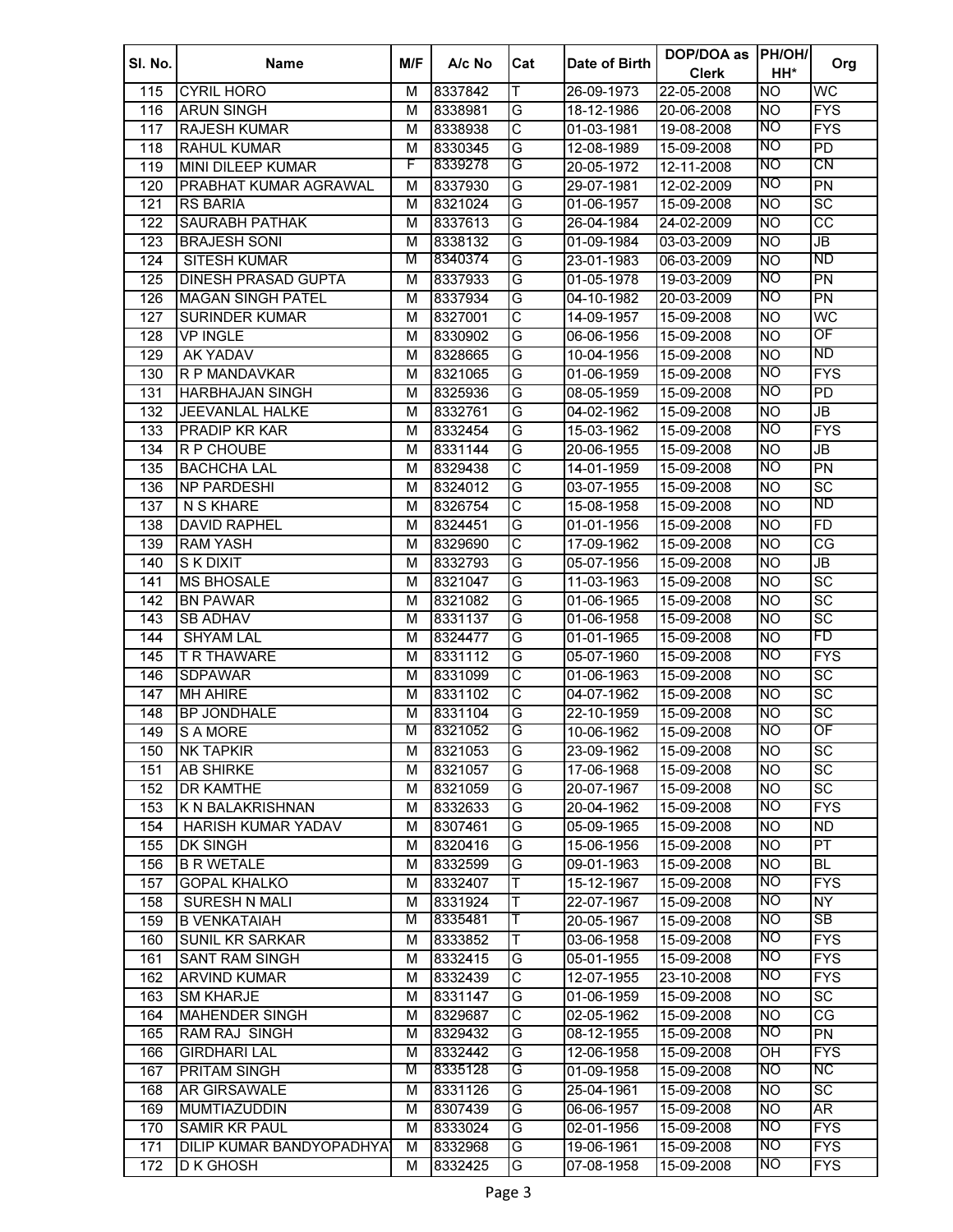| SI. No. | <b>Name</b>               | M/F | A/c No  | Cat                     | Date of Birth | DOP/DOA as<br><b>Clerk</b> | <b>PH/OH/</b><br>HH* | Org                      |
|---------|---------------------------|-----|---------|-------------------------|---------------|----------------------------|----------------------|--------------------------|
| 173     | <b>K K SRIVASTAVA</b>     | M   | 8329478 | G                       | 11-12-1957    | 15-09-2008                 | NO.                  | <b>FYS</b>               |
| 174     | LAXMI NARAYAN GUPTA       | M   | 8332409 | G                       | 09-11-1955    | 15-09-2008                 | NO                   | <b>FYS</b>               |
| 175     | <b>SUBHASH CHAND RANA</b> | м   | 8328187 | G                       | 15-06-1958    | 15-09-2008                 | <b>NO</b>            |                          |
| 176     | S MANOHARAN               | M   | 8333834 | G                       | 15-04-1964    | 15-09-2008                 | NO                   | <b>FYS</b>               |
| 177     | <b>RAKESH KR SAINI</b>    | M   | 8333868 | G                       | 10-05-1963    | 15-09-2008                 | NO                   | <b>FYS</b>               |
| 178     | <b>SHABBIR AHMED</b>      | М   | 8328689 | G                       | 28-01-1967    | 15-09-2008                 | <b>NO</b>            | ND                       |
| 179     | <b>TARUN KR DAS</b>       | M   | 8325946 | G                       | 05-11-1963    | 15-09-2008                 | NO                   | <b>FYS</b>               |
| 180     | <b>REWAT SINGH</b>        | м   | 8329703 | G                       | 28-10-1968    | 15-09-2008                 | <b>NO</b>            | $\overline{\text{CG}}$   |
| 181     | <b>AKHTAR HUSSAIN</b>     | м   | 8329702 | G                       | 05-09-1968    | 15-09-2008                 | <b>NO</b>            | $\overline{PT}$          |
| 182     | <b>S PRADHAN</b>          | м   | 8325920 | G                       | 01-03-1966    | 15-09-2008                 | <b>NO</b>            | $\overline{GT}$          |
| 183     | LAL BAHADUR               | м   | 8330698 | G                       | 01-09-1962    | 15-09-2008                 | <b>NO</b>            | $\overline{cc}$          |
| 184     | <b>AMAR SINGH</b>         | м   | 8331362 | $\overline{\text{c}}$   | 05-07-1959    | 15-09-2008                 | <b>NO</b>            | $\overline{cc}$          |
| 185     | <b>DEV RAJ</b>            | M   | 8333079 | $\overline{\text{c}}$   | 08-12-1958    | 15-09-2008                 | <b>NO</b>            | WC                       |
| 186     | <b>ANGAD SINGH</b>        | M   | 8329440 | G                       | 01-10-1962    | 15-09-2008                 | <b>NO</b>            | $\overline{cc}$          |
| 187     | <b>DINESH KUMAR</b>       | M   | 8331373 | $\overline{\text{c}}$   | 01-01-1967    | 15-09-2008                 | <b>NO</b>            | $\overline{cc}$          |
| 188     | <b>BH PARMAR</b>          | M   | 8332053 | $\overline{\text{c}}$   | 21-10-1956    | 15-09-2008                 | NO                   | <b>NY</b>                |
| 189     | V G CHAVAN                | M   | 8332282 | G                       | 15-07-1960    | 15-09-2008                 | <b>NO</b>            | CSD                      |
| 190     | <b>BHANU PRATAP SINGH</b> | M   | 8320471 | G                       | 07-07-1960    | 15-09-2008                 | ΜO                   | PN                       |
| 191     | <b>SM WAMANE</b>          | M   | 8331136 | G                       | 15-01-1958    | 15-09-2008                 | <b>NO</b>            | $\overline{SC}$          |
| 192     | <b>SRINATH</b>            | M   | 8329442 | G                       | 20-09-1957    | 15-09-2008                 | NO                   | PN                       |
| 193     | <b>TRILOKI NATH</b>       | M   | 8330790 | $\overline{\text{c}}$   | 05-02-1958    | 15-09-2008                 | NO                   | WC                       |
| 194     | <b>RAMESH CHAND</b>       | M   | 8330025 | G                       | 05-02-1961    | 15-09-2008                 | NO                   | PD                       |
| 195     | P N JAGTAP                | M   | 8324119 | G                       | 07-11-1967    | 22-09-2008                 | NO                   | OF                       |
| 196     | <b>RG KALAMBE</b>         | M   | 8324122 | $\overline{\text{C}}$   | 02-06-1959    | 15-09-2008                 | NO                   | <b>NY</b>                |
| 197     | <b>SURENDRA KUMAR</b>     | M   | 8324523 | $\overline{\mathsf{C}}$ | 29-06-1963    | 15-09-2008                 | <b>NO</b>            | <b>FYS</b>               |
| 198     | <b>SANTOSH KUMAR</b>      | M   | 8307458 | G                       | 01-11-1965    | 15-09-2008                 | <b>NO</b>            | FD.                      |
| 199     | <b>RAM KUMAR SHARMA</b>   | M   | 8324484 | G                       | 04-10-1963    | 15-09-2008                 | NO                   |                          |
| 200     | <b>KA RAJASEKHARA</b>     | M   | 8332681 | C                       | 05-12-1965    | 18-09-2008                 | NO                   | ΝY                       |
| 201     | <b>CHANDER PRAKASH</b>    | M   | 8328680 | G                       | 15-07-1964    | 15-09-2008                 | <b>NO</b>            | AR <sup></sup>           |
| 202     | <b>TARA CHAND</b>         | M   | 8328683 | $\overline{\text{c}}$   | 01-04-1959    | 15-09-2008                 | <b>NO</b>            | WC                       |
| 203     | <b>MANGAL SAIN</b>        | M   | 8328691 | $\overline{\text{c}}$   | 20-06-1962    | 15-09-2008                 | <b>NO</b>            | AR                       |
| 204     | <b>SURENDER KUMAR</b>     | М   | 8330693 | <b>OBC</b>              | 31-05-1963    | 15-09-2008                 | <b>NO</b>            | $\overline{\mathsf{AR}}$ |
| 205     | <b>RAJENDRA KUMAR</b>     | М   | 8329696 | $\overline{\mathsf{C}}$ | 27-08-1964    | 15-09-2008                 | NO                   | <b>FYS</b>               |
| 206     | K GUNA SEKARAN            | м   | 8332602 | G                       | 08-05-1963    | 15-09-2008                 | NO                   | <b>FYS</b>               |
| 207     | <b>OM PRAKASH</b>         | м   | 8324525 | G                       | 01-01-1963    | 15-09-2008                 | <b>NO</b>            | AR                       |
| 208     | <b>THOMBRE D K</b>        | M   | 8331118 | G                       | 02-04-1959    | 15-09-2008                 | <b>NO</b>            | JB                       |
| 209     | <b>MADAN</b>              | м   | 8330211 | $\overline{\text{c}}$   | 06-01-1966    | 15-09-2008                 | <b>NO</b>            | <b>NC</b>                |
| 210     | <b>ASHOK KUMAR KALE</b>   | M   | 8333850 | T                       | 06-04-1958    | 15-09-2008                 | ΝO                   | <b>FYS</b>               |
| 211     | ASHOK N MADHAVI           | М   | 8333864 | T                       | 01-10-1964    | 15-09-2008                 | ΝO                   | <b>FYS</b>               |
| 212     | <b>DASRATH PRASAD</b>     | M   | 8333851 | T                       | 12-05-1964    | 15-09-2008                 | ΝO                   | <b>FYS</b>               |
| 213     | <b>SANTOSH KUMAR</b>      | M   | 8330155 | G                       | 20-09-1969    | 15-09-2008                 | NO                   | PD                       |
| 214     | <b>SRIRAM</b>             | M   | 8330781 | G                       | 10-01-1960    | 15-09-2008                 | Ю                    | WC                       |
| 215     | <b>VK MOHANDAS</b>        | M   | 8332606 | C                       | 18-03-1963    | 15-09-2008                 | NO                   | CN                       |
| 216     | <b>BAIJ NATH</b>          | M   | 8318608 | $\overline{\mathsf{C}}$ | 02-03-1955    | 15-09-2008                 | <b>NO</b>            | JB                       |
| 217     | RAJ KUMAR                 | M   | 8328664 | G                       | 01-01-1965    | 15-09-2008                 | <b>NO</b>            | RD                       |
| 218     | <b>ASHOK KUMAR</b>        | M   | 8334562 | G                       | 26-11-1976    | 17-04-2008                 | <b>NO</b>            | ND                       |
| 219     | <b>GAGAV KUMAR</b>        | M   | 8330338 | G                       | 04-12-1971    | 18-04-2008                 | NO                   | <b>PD</b>                |
| 220     | PAM PRAWESH NONIA         | M   | 8334880 | C                       | 02-02-1968    | 15-05-2008                 | ΝO                   | SC                       |
| 221     | S SATYANARAYANA           | M   | 8339185 | G                       | 30-12-1962    | 25-06-2008                 | ΝO                   | SB                       |
| 222     | SANTOSH KUMAR YADAV       | M   | 8337591 | G                       | 05-05-1972    | 27-06-2008                 | NO                   | CС                       |
| 223     | <b>RAVI TANDON</b>        | М   | 8337589 | G                       | 08-04-1968    | 05-07-2008                 | NO                   | CС                       |
| 224     | <b>RAJESH K CHOUBEY</b>   | M   | 8339413 | G                       | 01-01-1974    | 24-07-2008                 | NO                   | PT                       |
| 225     | <b>PV SHAFI</b>           | M   | 8337465 | G                       | 03-02-1973    | 29-07-2008                 | NO                   | CN                       |
| 226     | CH VENKATA RAMANA MURTHY  | M   | 8339186 | G                       | 05-04-1963    | 01-12-2008                 | NO                   | SB                       |
| 227     | BIDHAN CHANDRA MAJUMDAR   | М   | 8338704 | C                       | 17-06-1973    | 26-12-2008                 | NO                   | NΥ                       |
| 228     | AWADHESH KUMAR SHARMA     | M   | 8337617 | G                       | 05-02-1976    | 06-02-2009                 | NO                   | CС                       |
| 229     | <b>SUMAN KUMAR</b>        | М   | 8330341 | G                       | 04-05-1974    | 26-03-2009                 | NO                   | PD                       |
| 230     | SANTOSH V DHANVANT        | М   | 8339463 | C                       | 22-07-1984    | 15-04-2008                 | <b>NO</b>            | BL                       |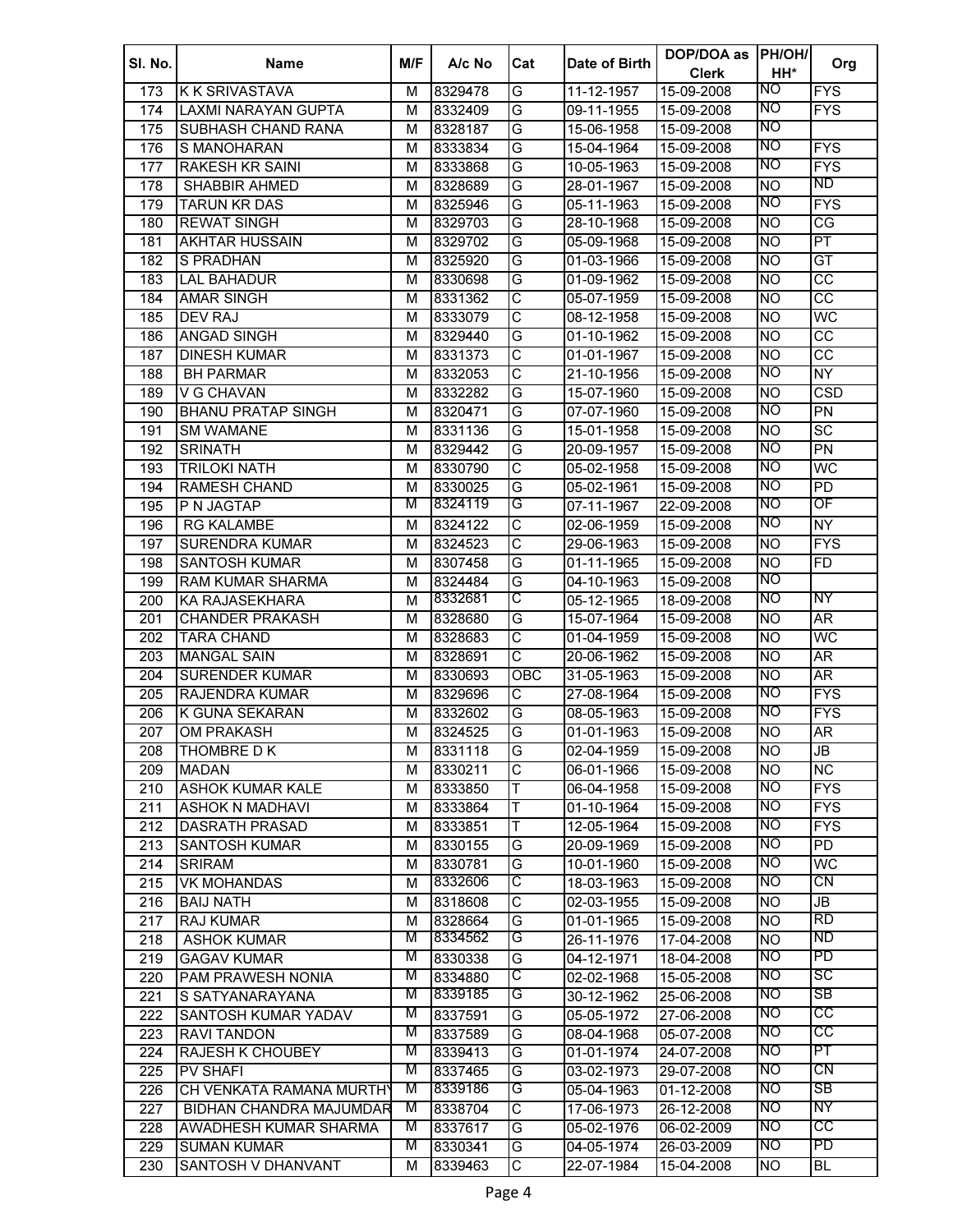| SI. No. | <b>Name</b>                  | M/F | A/c No  | Cat                     | Date of Birth | DOP/DOA as<br><b>Clerk</b> | <b>PH/OH/</b><br>HH* | Org                               |
|---------|------------------------------|-----|---------|-------------------------|---------------|----------------------------|----------------------|-----------------------------------|
| 231     | <b>SS HAQUE</b>              | М   | 8337536 | G                       | 14-03-1984    | 09-06-2008                 | <b>NO</b>            | $\overline{GT}$                   |
| 232     | <b>ABHISHEK EKKA</b>         | M   | 8338122 | T                       | 10-10-1984    | 27-06-2008                 | NO                   | JB                                |
| 233     | ROHIT CHOURASIA              | M   | 8334881 | G                       | 07-08-1987    | 01-07-2008                 | <b>NO</b>            | $\overline{\mathsf{J}\mathsf{B}}$ |
| 234     | <b>MANJEET</b>               | M   | 8339051 | G                       | 10-10-1987    | 18-08-2008                 | <b>NO</b>            | $\overline{RD}$                   |
| 235     | <b>MS SONIKA SHARMA</b>      | F   | 8339586 | G                       | 19-11-1988    | 02-09-2008                 | <b>NO</b>            | ΝC                                |
| 236     | <b>JATINDER SINGH</b>        | M   | 8337840 | $\overline{\text{c}}$   | 25-10-1985    | 05-09-2008                 | <b>NO</b>            | WC                                |
| 237     | R Y TELGU                    | М   | 8334886 | G                       | 19-11-1978    | 12-09-2008                 | $\overline{PH}$      | $\overline{SC}$                   |
| 238     | <b>JITENDRA SINGH</b>        | М   | 8337920 | G                       | 08-08-1985    | 19-09-2008                 | <b>NO</b>            | PN                                |
| 239     | <b>SAPNA</b>                 | F   | 8337606 | C                       | 02-09-1990    | 11-11-2008                 | NO.                  |                                   |
| 240     | <b>SHAKTI SINGH</b>          | М   | 8339594 | G                       | 26-04-1981    | 11-12-2008                 | <b>NO</b>            | ΝC                                |
| 241     | L ARVIND KUMAR               | M   | 8339187 | С                       | 18-05-1980    | 12-12-2008                 | <b>NO</b>            | SB                                |
| 242     | <b>M ARUN KUMAR</b>          | м   | 8334903 | G                       | 08-11-1988    | 18-12-2008                 | <b>NO</b>            | $\overline{SC}$                   |
| 243     | E PALANISWAMY                | M   | 8339481 | $\overline{\text{c}}$   | 21-08-1987    | 24-12-2008                 | <b>NO</b>            | $\overline{BL}$                   |
| 244     | <b>AKHILESH KUMAR</b>        | M   | 8337926 | $\overline{\text{c}}$   | 01-08-1985    | 30-12-2008                 | <b>NO</b>            | $\overline{PN}$                   |
| 245     | <b>SITARE ALAM</b>           | M   | 8337927 | G                       | 16-03-1986    | 09-01-2009                 | <b>NO</b>            | $\overline{PN}$                   |
| 246     | <b>PREM LATA</b>             | F   | 8337690 | G                       | 04-10-1988    | 18-02-2009                 | <b>NO</b>            | $\overline{\text{CG}}$            |
| 247     | <b>SUNIL P POTHGANTI</b>     | M   | 8334909 | С                       | 16-08-1984    | 02-03-2009                 | <b>NO</b>            | $\overline{R}$ H                  |
| 248     | <b>SURESH KUMAR</b>          | M   | 8330060 | G                       | 01-01-1961    | 17-04-2009                 | <b>NO</b>            | $\overline{PD}$                   |
| 249     | <b>SANTOSH KUMAR</b>         | M   | 8337935 | $\overline{\mathsf{C}}$ | 18-06-1975    | 06-04-2009                 | <b>NO</b>            | PN                                |
| 250     | <b>MM PATIL</b>              | M   | 8332767 | G                       | 18-09-1962    | 20-04-2009                 | <b>NO</b>            | $\overline{SC}$                   |
| 251     | RAJ LAXMI LAKRA              | F   | 8339190 | т                       | 21-12-1981    | 05-11-2009                 | NO                   | SB                                |
| 252     | <b>SRIKANTA SAHOO</b>        | M   | 8338134 | G                       | 16-06-1983    | 21-05-2009                 | <b>NO</b>            | JB                                |
| 253     | <b>MAYANK SAXENA</b>         | M   | 8338997 | G                       | 20-09-1980    | 22-05-2009                 | <b>NO</b>            | <b>AF</b>                         |
| 254     | <b>SAURABH KUMAR</b>         | M   | 8340376 | G                       | 02-05-1988    | 25-05-2009                 | <b>NO</b>            | <b>ND</b>                         |
| 255     | <b>DK SHUKLA</b>             | M   | 8338998 | G                       | 02-04-1982    | 25-05-2009                 | <b>NO</b>            | <b>AF</b>                         |
| 256     | <b>M/SUBODH KUMAR</b>        | M   | 8339285 | G                       | 11-02-1982    | 10-06-2009                 | NO                   | CN                                |
| 257     | <b>NAVIN KUMAR</b>           | M   | 8338911 | OBC                     | 02-10-1981    | 10-07-2009                 | NO                   | <b>FYS</b>                        |
| 258     | <b>RANBIR SINGH</b>          | M   | 8330188 | G                       | 08-01-1966    | 20-04-2009                 | <b>NO</b>            | $\overline{PD}$                   |
| 259     | MUKESH KUMAR YADAV           | M   | 8338905 | OBC                     | 02-12-1982    | 13-07-2009                 | NO                   | <b>FYS</b>                        |
| 260     | <b>SMT SAVITRI KUMARI</b>    | F   | 8338907 | OBC                     | 02-02-1982    | 15-07-2009                 | <b>NO</b>            | <b>FYS</b>                        |
| 261     | RAMESH LAL GUPTA             | М   | 8339287 | G                       | 02-08-1983    | 23-07-2009                 | NO                   | CN                                |
| 262     | <b>PREM KUMAR</b>            | М   | 8334914 | G                       | 23-08-1980    | 11-08-2009                 | <b>NO</b>            | $\overline{SC}$                   |
| 263     | <b>MRITYUNJAY SHANKAR</b>    | М   | 8334924 | G                       | 10-06-1982    | 12-08-2009                 | <b>NO</b>            | $\overline{SC}$                   |
| 264     | <b>RAKESH KUMAR</b>          | М   | 8334921 | G                       | 29-12-1983    | 12-08-2009                 | <b>NO</b>            | SC                                |
| 265     | <b>MB AFSER HUSSAIN</b>      | М   | 8334916 | G                       | 10-11-1987    | 12-08-2009                 | <b>NO</b>            | $\overline{SC}$                   |
| 266     | <b>PREMRAJ PADHAN</b>        | М   | 8338942 | OBC                     | 03-04-1978    | 09-11-2009                 | Ю                    | <b>FYS</b>                        |
| 267     | RASHMI SRIVASTAV             | F   | 8339415 | G                       | 23-03-1969    | 08-10-2009                 | <b>NO</b>            | $\overline{PT}$                   |
| 268     | <b>PR SRIVASTAVA</b>         | M   | 8335699 | G                       | 07-10-1966    | 20-04-2009                 | <b>NO</b>            | $\overline{cc}$                   |
| 269     | PANKAJ KUMAR                 | M   | 8340156 | $\overline{\text{c}}$   | 01-01-1986    | 26-10-2009                 | <b>NO</b>            | AR                                |
| 270     | <b>MANAS KUMAR MUKHERJEE</b> | M   | 8338535 | G                       | 01-01-1982    | 27-10-2009                 | <b>NO</b>            | <b>BR</b>                         |
| 271     | <b>MUKESH KUMAR</b>          | М   | 8339062 | G                       | 01-07-1980    | 28-10-2009                 | <b>NO</b>            | $\overline{RD}$                   |
| 272     | <b>SHYAM LAL</b>             | М   | 8331550 | $\overline{\text{c}}$   | 15-07-1962    | 20-04-2009                 | <b>NO</b>            | $\overline{cc}$                   |
| 273     | <b>FAUJDAR SHARMA</b>        | M   | 8331551 | G                       | 02-05-1963    | 20-04-2009                 | <b>NO</b>            | $\overline{cc}$                   |
| 274     | <b>BHIM SINGH</b>            | M   | 8330697 | G                       | 10-03-1967    | 20-04-2009                 | <b>NO</b>            | <b>WC</b>                         |
| 275     | KULDEEP KUMAR MISHRA         | М   | 8329476 | G                       | 15-03-1957    | 20-04-2009                 | NO                   | PN                                |
| 276     | SANTOSH KUMAR SRIVASTAVA     | М   | 8329479 | G                       | 30-12-1957    | 20-04-2009                 | <b>NO</b>            | PN                                |
| 277     | RAJENDRA PRASAD TRIPATHI     | М   | 8329480 | G                       | 22-03-1958    | 20-04-2009                 | ΝO                   | $\overline{PN}$                   |
| 278     | RAM CHANDER YADAV            | М   | 8329481 | G                       | 01-07-1958    | 20-04-2009                 | NO                   | PN                                |
| 279     | RANJEET SINGH                | M   | 8329483 | G                       | 10-09-1958    | 20-04-2009                 | ΝO                   | PN                                |
| 280     | <b>MAYA NAND</b>             | М   | 8329484 | $\overline{\text{c}}$   | 09-11-1958    | 20-04-2009                 | NO                   | $\overline{PN}$                   |
| 281     | <b>ARUN KUMAR VERMA</b>      | м   | 8329485 | G                       | 11-12-1958    | 20-04-2009                 | <b>NO</b>            | PN                                |
| 282     | YUGAL KISHORE SINGH          | М   | 8329486 | G                       | 28-02-1959    | 20-04-2009                 | NO                   | $\overline{PN}$                   |
| 283     | RAM PADARATH JHA             | M   | 8329488 | G                       | 27-07-1959    | 20-04-2009                 | NO                   | $\overline{PN}$                   |
| 284     | RAM NARAYAN YADAV            | M   | 8329490 | G                       | 14-10-1959    | 20-04-2009                 | NO                   | $\overline{PN}$                   |
| 285     | <b>RAMESH CHANDRA</b>        | M   | 8329492 | G                       | 18-12-1959    | 20-04-2009                 | NO                   | $\overline{PN}$                   |
| 286     | CHANDRAMA UPADHYAY           | M   | 8329493 | G                       | 08-02-1960    | 20-04-2009                 | NO                   | $\overline{PN}$                   |
| 287     | <b>BALRAJ SINGH</b>          | М   | 8329519 | G                       | 01-09-1960    | 20-04-2009                 | NO                   | $\overline{PN}$                   |
| 288     | <b>JAGDISH PRASAD</b>        | М   | 8329497 | C                       | 09-03-1961    | 20-04-2009                 | NO                   | PN                                |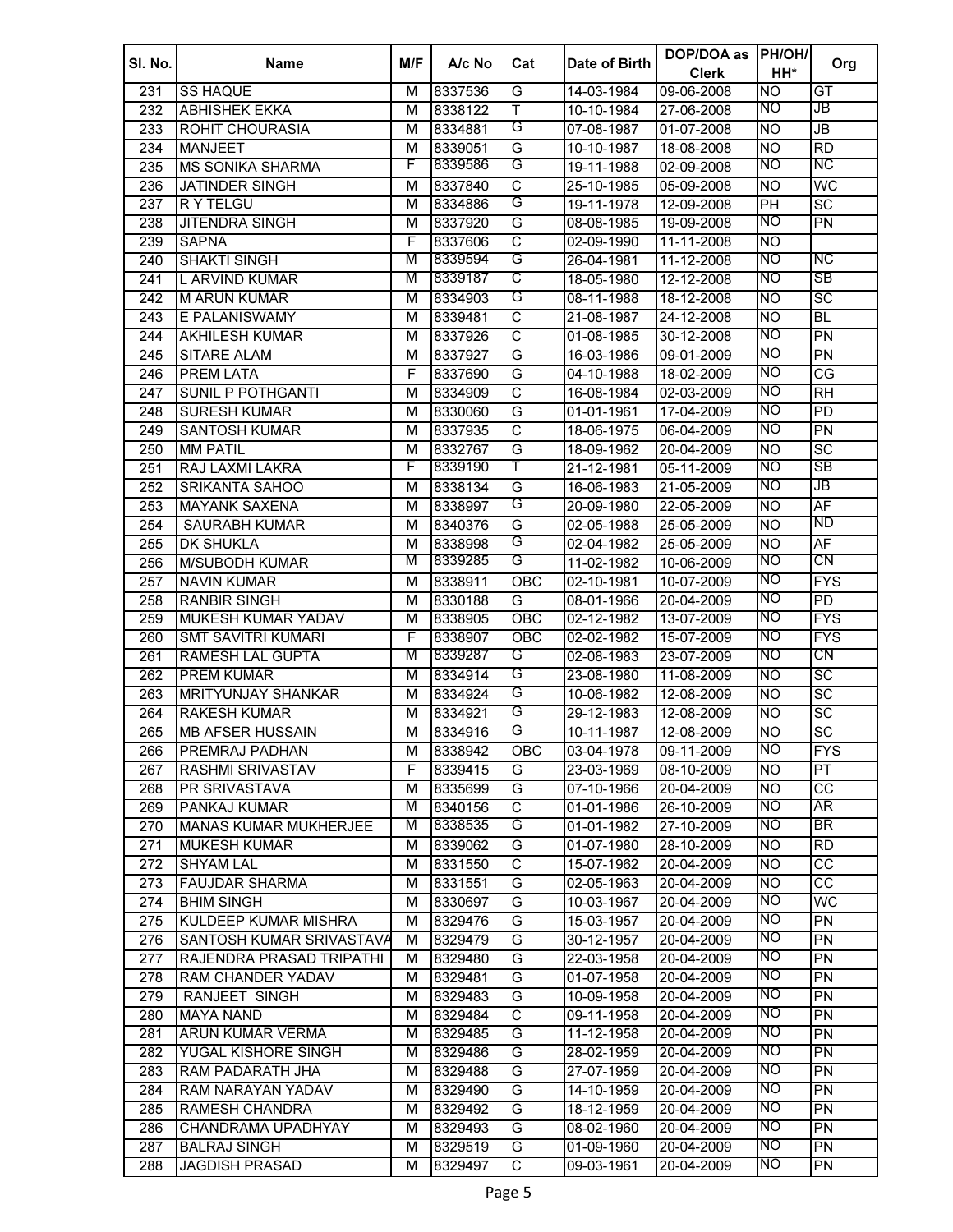| SI. No. | <b>Name</b>                  | M/F    | A/c No             | Cat                     | Date of Birth | DOP/DOA as               | <b>PH/OH/</b>  | Org                    |
|---------|------------------------------|--------|--------------------|-------------------------|---------------|--------------------------|----------------|------------------------|
|         |                              |        |                    |                         |               | <b>Clerk</b>             | HH*            |                        |
| 289     | <b>SUBHASH CHANDRA</b>       | м      | 8329498            | $\overline{\mathsf{C}}$ | 25-05-1961    | 20-04-2009               | NO.            | $\overline{PN}$        |
| 290     | DEVENDRA KUMAR TRIPATHI      | м      | 8329524            | G                       | 06-05-1964    | 20-04-2009               | NO             | PN                     |
| 291     | CHANDRA MOHAN YADAV          | М      | 8329525            | G                       | 10-05-1964    | 20-04-2009               | NO             | $\overline{PN}$        |
| 292     | UTTAM RAJ                    | м      | 8329513            | $\overline{\text{c}}$   | 01-07-1965    | 20-04-2009               | NO             | $\overline{PN}$        |
| 293     | DHARMENDRA SINGH             | М      | 8329530            | G                       | 30-09-1961    | 20-04-2009               | NO             | $\overline{PN}$        |
| 294     | <b>NARENDER KUMAR</b>        | м      | 8326970            | G                       | 01-01-1969    | 20-04-2009               | <b>NO</b>      | <b>ND</b>              |
| 295     | V G KAWALE                   | М      | 8324127            | G                       | 30-10-1964    | 20-04-2009               | <b>NO</b>      | ОF                     |
| 296     | <b>BANWARI LAL</b>           | M      | 8321342            | G                       | 26-11-1960    | 20-04-2009               | <b>NO</b>      | <b>SWC</b>             |
| 297     | <b>DIWAN SINGH</b>           | M      | 8330700            | G                       | 12-08-1966    | 20-04-2009               | <b>NO</b>      | BR                     |
| 298     | <b>MUKAT SINGH</b>           | м      | 8330206            | G                       | 05-12-1961    | 20-04-2009               | NO             | <b>FYS</b>             |
| 299     | <b>JAGDISH CHAND</b>         | м      | 8330212            | G                       | 21-01-1964    | 20-04-2009               | NO             | $\overline{PD}$        |
| 300     | <b>PREM SWARUP</b>           | м      | 8330138            | C                       | 10-12-1955    | 20-04-2009               | <b>NO</b>      | <b>FYS</b>             |
| 301     | R S DALWALE                  | М      | 8324131            | G                       | 12-11-1960    | 20-04-2009               | NO             | OF                     |
| 302     | <b>RAFIQUE KHAN</b>          | M      | 8332765            | G                       | 12-11-1964    | 20-04-2009               | NO             | <b>FYS</b>             |
| 303     | <b>RAJENDRA PAL</b>          | M      | 8335076            | C                       | 15-09-1958    | 20-04-2009               | ΝO             | $\overline{FYS}$       |
| 304     | <b>SMT R A MORE</b>          | F      | 8333862            | C                       | 05-06-1959    | 20-04-2009               | NO             | <b>FYS</b>             |
| 305     | <b>NANDESHWAR</b>            | M      | 8335075            | $\overline{\text{c}}$   | 02-09-1960    | 20-04-2009               | NO             | <b>FYS</b>             |
| 306     | <b>RAMESH CHANDER</b>        | M      | 8330194            | G                       | 18-02-1966    | 20-04-2009               | <b>NO</b>      | CG                     |
| 307     | <b>MD SHABBIR</b>            | M      | 8333846            | G                       | 14-07-1963    | 20-04-2009               | Ю              | <b>FYS</b>             |
| 308     | <b>MD HASEEB</b>             | M      | 8335074            | G                       | 04-11-1963    | 20-04-2009               | NO             | <b>FYS</b>             |
| 309     | <b>SB TATHE</b>              | M      | 8321217            | G                       | 29-12-1969    | 20-04-2009               | <b>NO</b>      | <b>SC</b>              |
| 310     | <b>SUKHAN SINGH</b>          | М      | 8333854            | G                       | 15-07-1964    | 20-04-2009               | ΝO             | <b>FYS</b>             |
| 311     | <b>KG VERMA</b>              | M      | 8321095            | G                       | 12-04-1964    | 20-04-2009               | <b>NO</b>      | $\overline{SC}$        |
| 312     | <b>VT KADAM</b>              | М      | 8321123            | $\overline{\text{C}}$   | 15-08-1967    | 20-04-2009               | <b>NO</b>      | $\overline{SC}$        |
| 313     | <b>NC RABHA</b>              | M      | 8331665            | Ŧ                       | 28-09-1963    | 20-04-2009               | Ю              | GT                     |
| 314     | <b>VEER BHAN</b>             | M      | 8329709            | $\overline{\text{C}}$   | 03-06-1969    | 20-04-2009               | ΝO             | WC                     |
| 315     | <b>AJAY KUMAR</b>            | M      | 8329698            | $\overline{\text{c}}$   | 15-08-1957    | 20-04-2009               | <b>NO</b>      | CG                     |
| 316     | <b>BACHHI RAM</b>            | М      | 8329700            | $\overline{\text{c}}$   | 19-06-1966    | 20-04-2009               | <b>NO</b>      | CG                     |
| 317     | <b>RAGUHBIR SINGH</b>        | М      | 8328181            | G                       | 22-05-1961    | 20-04-2009               | NO             | NС                     |
| 318     | <b>ASHA RAM</b>              | М      | 8329547            | T                       | 10-07-1964    | 20-04-2009               | NO             | $\overline{PN}$        |
|         |                              |        |                    | $\overline{\text{c}}$   |               |                          |                | CG                     |
| 319     | <b>MANOJ KUMAR</b>           | М      | 8329699            | $\overline{\text{c}}$   | 01-01-1969    | 20-04-2009<br>20-04-2009 | <b>NO</b>      | $\overline{SC}$        |
| 320     | <b>RR SOLANKI</b>            | М      | 8321130            | $\overline{\text{C}}$   | 01-06-1961    |                          | <b>NO</b>      | $\overline{\text{CG}}$ |
| 321     | <b>LEELA RAM</b>             | М      | 8329712            |                         | 11-12-1959    | 20-04-2009               | <b>NO</b><br>Ю |                        |
| 322     | <b>RAJEEV KUMAR</b>          | М      | 8330057            | G<br>G                  | 20-10-1963    | 20-04-2009               | NO             | WC                     |
| 323     | <b>NIRMAL SINGH</b>          | м<br>м | 8330141<br>8335480 | G                       | 28-08-1964    | 20-04-2009               | ОH             | NC<br><b>SB</b>        |
| 324     | <b>P V RAJESH</b>            |        |                    | $\overline{\text{c}}$   | 20-06-1968    | 20-04-2009               | NO             |                        |
| 325     | <b>BIJENDER PAL</b>          | м      | 8330104            |                         | 07-01-1960    | 20-04-2009               |                | $\overline{PD}$        |
| 326     | KARUN KUMAR YASHI            | M      | 8329533            | $\overline{\text{c}}$   | 01-07-1960    | 20-04-2009               | NO             | PN                     |
| 327     | <b>ROSHAN LAL</b>            | М      | 8330773            | G                       | 01-03-1964    | 20-04-2009               | NO             | <b>WC</b>              |
| 328     | N MANI                       | М      | 8334414            | $\overline{\text{c}}$   | 05-03-1968    | 20-04-2009               | <b>NO</b>      | <b>BL</b>              |
| 329     | <b>CHANDRA SHEKHAR SINGH</b> | М      | 8334418            | G                       | 01-07-1963    | 20-04-2009               | <b>NO</b>      | <b>BL</b>              |
| 330     | <b>UMA SHANKAR</b>           | М      | 8335073            | G                       | 24-11-1963    | 20-04-2009               | OH             | <b>FYS</b>             |
| 331     | <b>GOURANGA DINDA</b>        | М      | 8333800            | G                       | 10-06-1955    | 20-04-2009               | NO             | <b>FYS</b>             |
| 332     | <b>MALATI DAS</b>            | F      | 8333804            | $\overline{\text{c}}$   | 08-01-1959    | 20-04-2009               | Ю              | <b>FYS</b>             |
| 333     | <b>PRADIP DAS</b>            | M      | 8333808            | $\overline{\text{C}}$   | 03-01-1960    | 20-04-2009               | Ю              | <b>FYS</b>             |
| 334     | <b>SC SHEWALE</b>            | M      | 8335080            | С                       | 17-02-1958    | 20-04-2009               | <b>NO</b>      | <b>FYS</b>             |
| 335     | <b>SANATAN HALDER</b>        | M      | 8333801            | $\overline{\text{C}}$   | 25-11-1962    | 20-04-2009               | NO             | <b>FYS</b>             |
| 336     | SWAPAN KR ROY                | М      | 8333057            | G                       | 20-04-1959    | 20-04-2009               | ΝO             | <b>FYS</b>             |
| 337     | ATINDRA NATH SHAW            | М      | 8333055            | $\overline{\text{C}}$   | 29-10-1958    | 20-04-2009               | ΝO             | <b>FYS</b>             |
| 338     | <b>JAI KISHAN</b>            | М      | 8330160            | $\overline{\text{c}}$   | 04-05-1993    | 20-04-2009               | NO             | $\overline{PD}$        |
| 339     | <b>LAXMAN RAM</b>            | M      | 8330696            | $\overline{\text{c}}$   | 20-03-1964    | 20-04-2009               | NO             | WC                     |
| 340     | SATISH MADHUKAR KHAPARDE     | M      | 8333935            | $\overline{\mathsf{C}}$ | 16-06-1960    | 20-04-2009               | NO             | <b>FYS</b>             |
| 341     | SUNIL KUMAR YADAV            | М      | 8307462            | G                       | 01-11-1968    | 22-04-2009               | <b>NO</b>      | ND.                    |
| 342     | RAJ KISHORE                  | М      | 8307463            | $\overline{\text{c}}$   | 05-05-1969    | 22-04-2009               | <b>NO</b>      | AD                     |
| 343     | <b>BRIJVEER SINGH</b>        | М      | 8307468            | $\overline{\text{c}}$   | 01-07-1965    | 22-04-2009               | <b>NO</b>      | CSD                    |
| 344     | <b>AMARJIT SINGH</b>         | М      | 8330121            | G                       | 02-11-1963    | 22-04-2009               | <b>NO</b>      | $\overline{PD}$        |
| 345     | <b>KRISHAN LAL</b>           | М      | 8330235            | C                       | 17-12-1957    | 23-04-2009               | <b>NO</b>      | PD                     |
| 346     | DALBIR SINGH                 | М      | 8330137            | G                       | 08-10-1964    | 27-04-2009               | NO             | $\overline{PD}$        |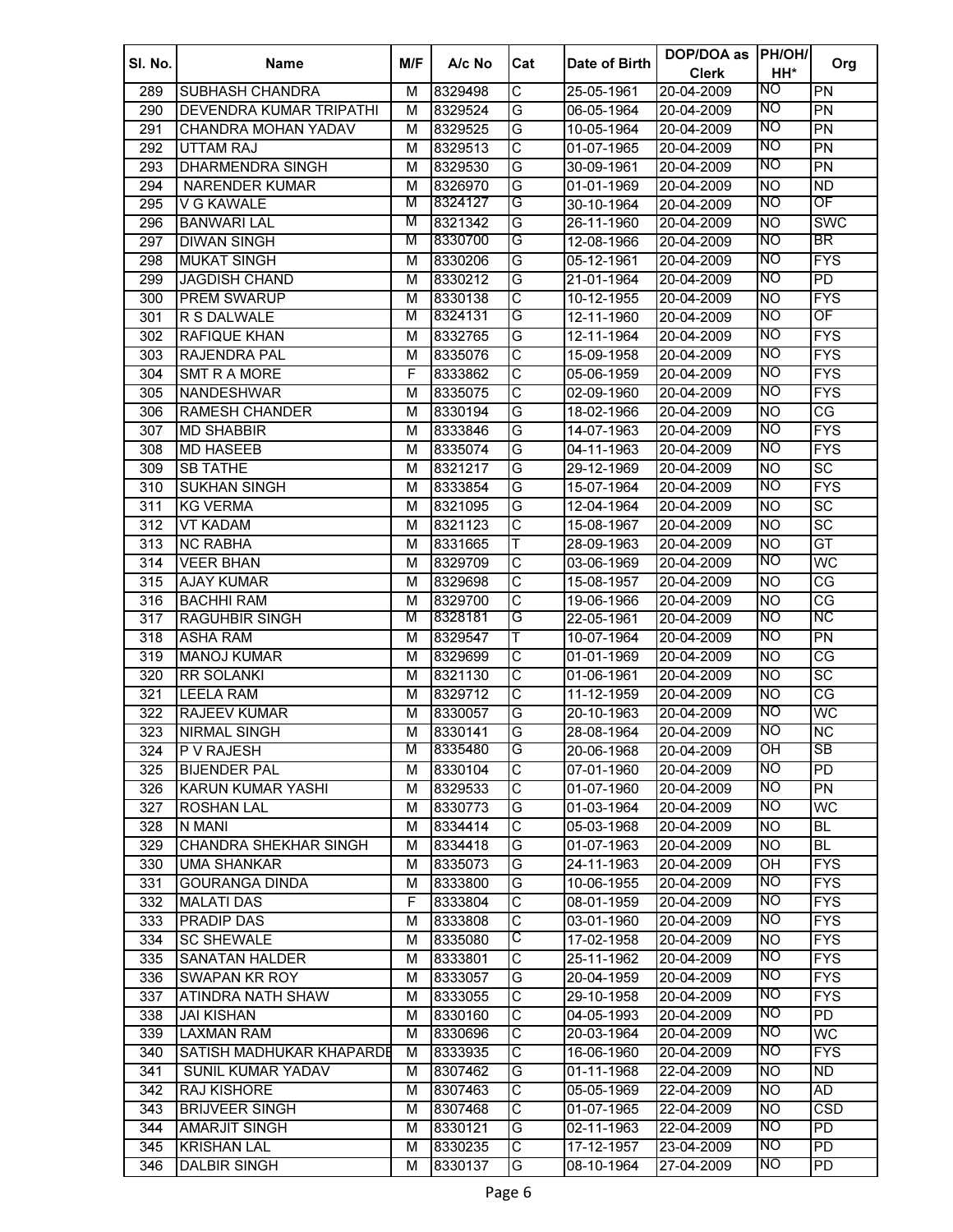| SI. No.    | <b>Name</b>               | M/F    | A/c No             | Cat                     | Date of Birth | DOP/DOA as<br><b>Clerk</b> | <b>PH/OH/</b><br>HH*   | Org                      |
|------------|---------------------------|--------|--------------------|-------------------------|---------------|----------------------------|------------------------|--------------------------|
| 347        | <b>MOHAN SINGH</b>        | м      | 8330215            | G                       | 20-09-1964    | 27-04-2009                 | NO.                    | $\overline{PD}$          |
| 348        | <b>BHONG LAXMAN DATTU</b> | м      | 8333863            | G                       | 18-06-1964    | 27-04-2009                 | NO                     | <b>FYS</b>               |
| 349        | <b>AVIJIT BANERJEE</b>    | M      | 8333060            | G                       | 02-02-1966    | 28-04-2009                 | NO                     | <b>FYS</b>               |
| 350        | <b>ANIL KUMAR</b>         | М      | 8339873            | $\overline{\text{c}}$   | 10-06-1986    | 25-05-2009                 | <b>NO</b>              | WC                       |
| 351        | <b>RW LOHAKARE</b>        | M      | 8321124            | G                       | 14-11-1969    | 01-06-2009                 | <b>NO</b>              | $\overline{SC}$          |
| 352        | <b>S M NAGRALE</b>        | М      | 8333828            | C                       | 01-07-1960    | 30-06-2009                 | ZО                     | <b>FYS</b>               |
| 353        | <b>AMAR SINGH</b>         | M      | 8330695            | $\overline{\text{c}}$   | 04-09-1959    | 01-07-2009                 | <b>NO</b>              | WC                       |
| 354        | DARSHAN SINGH             | М      | 8330699            | $\overline{\text{c}}$   | 27-07-1960    | 01-07-2009                 | NO                     | WC                       |
| 355        | <b>MAHINDER SINGH</b>     | м      | 8330906            | G                       | 05-10-1968    | 07-08-2009                 | <b>NO</b>              | RD                       |
| 356        | <b>RT AHER</b>            | м      | 8332772            | G                       | 01-05-1963    | 07-08-2009                 | <b>NO</b>              | $\overline{SC}$          |
| 357        | <b>RAMESH CHANDER</b>     | м      | 8330153            | G                       | 04-05-1967    | 07-08-2009                 | NO                     | $\overline{\text{NC}}$   |
| 358        | <b>RAMESH SINGH</b>       | м      | 8330850            | $\overline{\text{c}}$   | 05-10-1959    | 07-08-2009                 | NO                     | WC                       |
| 359        | <b>R THIRUMONEY</b>       | M      | 8332657            | G                       | 03-04-1964    | 07-08-2009                 | NO                     | CN                       |
| 360        | <b>B DEVARAJU</b>         | M      | 8334411            | G                       | 20-03-1965    | 07-08-2009                 | <b>NO</b>              | $\overline{BL}$          |
| 361        | <b>CR BABU</b>            | M      | 8332607            | G                       | 21-05-1964    | 07-08-2009                 | NO                     | CN                       |
| 362        | DEBU DEY ROY              | M      | 8333059            | G                       | 05-02-1964    | 07-08-2009                 | ΜO                     | <b>FYS</b>               |
| 363        | <b>RB NIKAM</b>           | M      | 8332774            | C                       | 03-12-1956    | 07-08-2009                 | <b>NO</b>              | $\overline{SC}$          |
| 364        | <b>DARSHAN KUMAR</b>      | M      | 8330710            | G                       | 04-05-1966    | 07-08-2009                 | NO                     | WC                       |
| 365        | <b>ROSHAN LAL</b>         | M      | 8330711            | G                       | 07-01-1967    | 07-08-2009                 | NO                     | WC                       |
| 366        | <b>BALRAM DASS</b>        | M      | 8330713            | G                       | 29-07-1964    | 07-08-2009                 | NO                     | WC                       |
| 367        | <b>AVTAR SINGH</b>        | M      | 8330716            | $\overline{\text{c}}$   | 15-01-1966    | 07-08-2009                 | NO                     | WC                       |
| 368        | <b>JAIPAL SINGH</b>       | M      | 8330803            | $\overline{\text{c}}$   | 10-11-1965    | 07-08-2009                 | NO                     | WC                       |
| 369        | <b>ST KADAM</b>           | M      | 8324134            | C                       | 25-02-1969    | 07-08-2009                 | NO                     | OF                       |
| 370        | S KASI VISWANATHAN        | M      | 8332613            | G                       | 08-01-1959    | 07-08-2009                 | NO                     | CN                       |
| 371        | <b>RATTAN KUMAR</b>       | M      | 8330236            | $\overline{\mathsf{C}}$ | 15-02-1963    | 07-08-2009                 | $\overline{O}$         | WC                       |
| 372        | VIJAYA MADHUKAR BHALERAC  | M      | 8334417            | $\overline{\text{c}}$   | 07-04-1960    | 07-08-2009                 | <b>NO</b>              | BL                       |
| 373        | N GANESHAN                | M      | 8334412            | G                       | 17-07-1964    | 07-08-2009                 | Ю                      | <b>BL</b>                |
| 374        | <b>SURESH CHANDRA</b>     | M      | 8330101            | $\overline{\text{c}}$   | 07-01-1964    | 07-08-2009                 | NO                     | $\overline{PD}$          |
| 375        | R C BEHERA                | M      | 8335255            | G                       | 25-05-1965    | 07-08-2009                 | NO                     | PT                       |
| 376        | RADHE SHYAM               | M      | 8330100            | $\overline{\text{c}}$   | 10-08-1969    | 07-08-2009                 | <b>NO</b>              | $\overline{ND}$          |
| 377        | <b>TARSEM LAL</b>         | M      | 8330147            | $\overline{\text{c}}$   | 06-10-1963    | 07-08-2009                 | ZО                     | PD                       |
| 378        | R RAJU                    | M      | 8334413            | G                       | 21-11-1964    | 07-08-2009                 | <b>NO</b>              | BL                       |
| 379        | <b>JAGAT SINGH</b>        | М      |                    | G                       | 04-07-1968    |                            | ΜO                     | <b>FYS</b>               |
|            | <b>SMT RAJESH</b>         | F      | 8325969            | $\overline{\text{c}}$   | 15-11-1960    | 07-08-2009                 |                        | <b>FYS</b>               |
| 380<br>381 | <b>KISHAN PAL</b>         | м      | 8307471<br>8332888 | $\overline{\text{c}}$   | 11-02-1989    | 07-08-2009<br>07-08-2009   | <b>NO</b><br><b>NO</b> | $\overline{AF}$          |
|            | <b>HANISH</b>             |        |                    | OBC                     | 01-01-1962    | 07-08-2009                 | <b>NO</b>              | <b>WC</b>                |
| 382<br>383 | <b>AK BHANGARE</b>        | м<br>м | 8324534<br>8332819 | G                       | 14-03-1962    | 07-08-2009                 | <b>NO</b>              | $\overline{SC}$          |
|            |                           |        |                    | G                       |               |                            |                        | $\overline{SC}$          |
| 384        | <b>RB UGALE</b>           | M      | 8321219            | $\overline{\mathsf{c}}$ | 26-06-1967    | 07-08-2009<br>07-08-2009   | <b>NO</b>              | $\overline{SC}$          |
| 385        | AE DOLAS                  | M      | 8331942            | G                       | 20-03-1964    |                            | <b>NO</b><br><b>NO</b> | RD                       |
| 386        | <b>BHUBAN SINGH RAWAT</b> | M      | 8330908            | $\overline{\text{c}}$   | 22-08-1969    | 07-08-2009                 | NO                     |                          |
| 387        | <b>OM PAL</b>             | M      | 8333855            | $\overline{\text{c}}$   | 05-07-1956    | 07-08-2009                 | Ю                      | AR <sup></sup>           |
| 388        | <b>ROHTASH</b>            | M      | 8307470            |                         | 04-07-1961    | 07-08-2009                 |                        | WC<br><b>ND</b>          |
| 389        | <b>KISHAN PRASAD</b>      | M      | 8326903            | G                       | 10-02-1964    | 07-08-2009                 | <b>NO</b>              | ND                       |
| 390        | <b>DEVINDER KUMAR</b>     | M      | 8326902            | G                       | 20-06-1965    | 07-08-2009                 | <b>NO</b>              |                          |
| 391        | RAJENDRA GUPTA            | M      | 8332845            | G                       | 12-12-1964    | 07-08-2009                 | Ю                      | JB<br>RD                 |
| 392        | <b>MAHANDER SINGH</b>     | M      | 8330911            | $\overline{C}$          | 15-07-1958    | 07-08-2009                 | <b>NO</b>              |                          |
| 393        | <b>MADAN LAL</b>          | M      | 8328192            | G                       | 16-09-1969    | 07-08-2009                 | ΝO                     | <b>NC</b>                |
| 394        | <b>KP BHATT</b>           | M      | 8330857            | G                       | 15-09-1965    | 07-08-2009                 | <b>NO</b>              | $\overline{AF}$          |
| 395        | P K CHAKRABORTY           | M      | 8335055            | G                       | 01-02-1967    | $07 - 08 - 2009$           | ΝO                     | <b>FYS</b>               |
| 396        | <b>G M ANAND</b>          | M      | 8330897            | $\overline{\mathsf{C}}$ | 18-12-1958    | 07-08-2009                 | <b>NO</b>              | $\overline{\mathsf{BL}}$ |
| 397        | <b>KIRAN PAL SINGH</b>    | M      | 8307467            | G                       | 10-07-1961    | 07-08-2009                 | Ю                      | RD                       |
| 398        | <b>SURINDER KUMAR</b>     | M      | 8333074            | $\overline{\text{C}}$   | 02-02-1963    | 07-08-2009                 | NO                     | WC                       |
| 399        | <b>THAN SINGH</b>         | M      | 8333078            | G                       | 10-12-1966    | 07-08-2009                 | NO                     | WC                       |
| 400        | <b>SUKHVIR SINGH</b>      | M      | 8333063            | G                       | 15-12-1965    | 07-08-2009                 | NO                     | WC                       |
| 401        | N RAJAGOPAL               | M      | 8334416            | $\overline{\text{C}}$   | 20-03-1966    | $07 - 08 - 2009$           | <b>NO</b>              | $\overline{\mathsf{BL}}$ |
| 402        | M K KOTHANDARAM           | M      | 8334415            | C                       | 21-06-1968    | 07-08-2009                 | <b>NO</b>              | $\overline{BL}$          |
| 403        | <b>HM GAIKWAD</b>         | М      | 8321125            | C                       | 09-08-1961    | 07-08-2009                 | <b>NO</b>              | $\overline{SC}$          |
| 404        | <b>SHALIGRAM</b>          | М      | 8330708            | G                       | 21-07-1961    | 10-08-2009                 | <b>NO</b>              | $\overline{FYS}$         |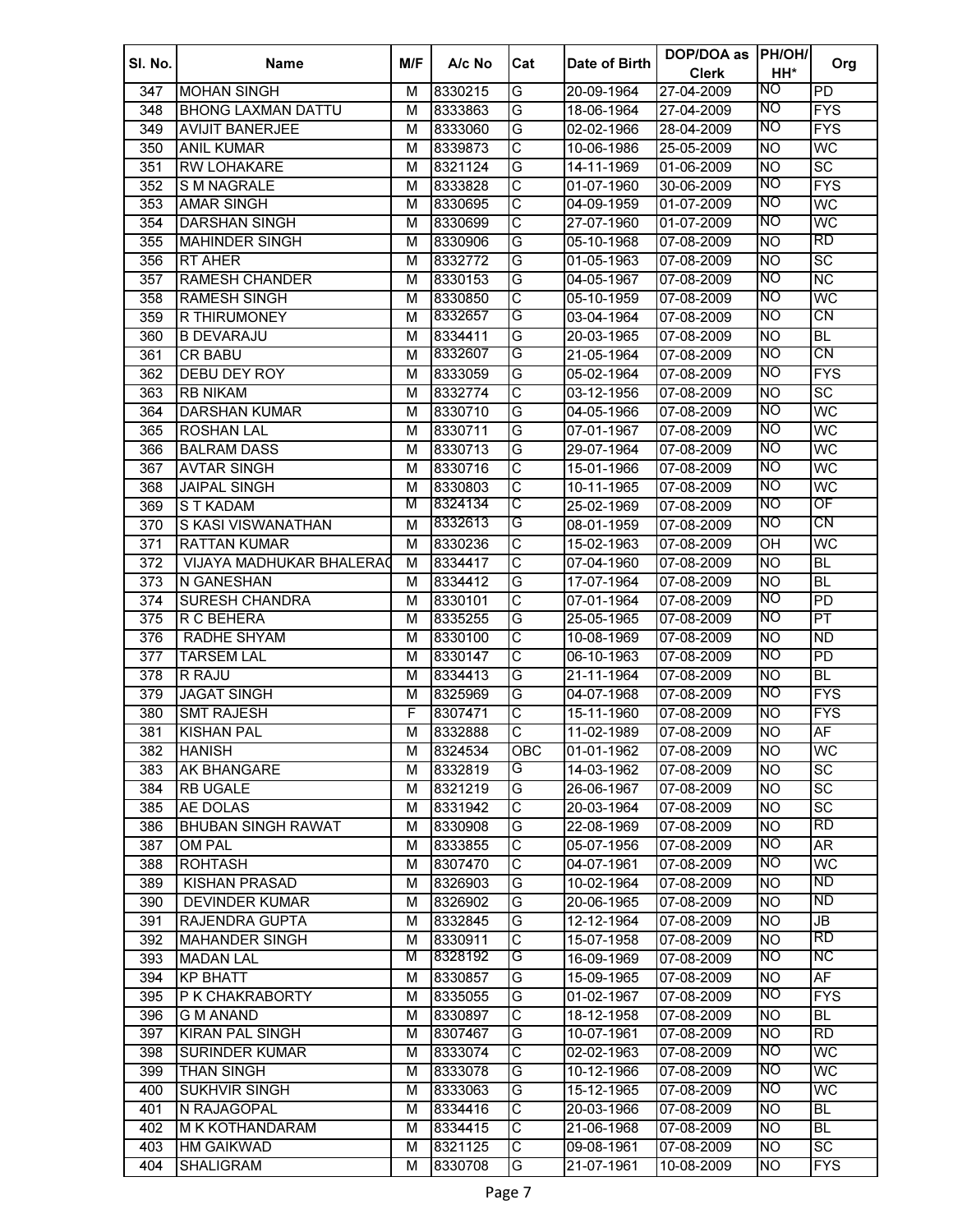| SI. No. | <b>Name</b>                     | M/F | A/c No  | Cat                     | Date of Birth | DOP/DOA as       | <b>PH/OH/</b>  |                          |
|---------|---------------------------------|-----|---------|-------------------------|---------------|------------------|----------------|--------------------------|
|         |                                 |     |         |                         |               | <b>Clerk</b>     | HH*            | Org                      |
| 405     | <b>KNCHOUDHURY</b>              | м   | 8320047 | $\overline{\text{c}}$   | 12-01-1957    | 15-09-2009       | <b>NO</b>      | PT                       |
| 406     | <b>RAM DASS</b>                 | M   | 8330705 | G                       | 05-09-1963    | 07-09-2009       | NO             | WC                       |
| 407     | <b>SMT B SATYAKALA</b>          | F   | 8339953 | G                       | 20-06-1973    | 24-08-2009       | NO             | <b>FYS</b>               |
| 408     | R PADMANABHAN                   | М   | 8339952 | G                       | 22-05-1974    | 24-08-2009       | NO             | <b>FYS</b>               |
| 409     | <b>GOWRI V NAIR</b>             | F   | 8339289 | G                       | 26-11-1967    | 07-09-2009       | NO             | BL                       |
| 410     | <b>SMT S VIJAYALAKSHMI</b>      | F   | 8338712 | G                       | 22-05-1974    | 12-10-2009       | <b>NO</b>      | ΝY                       |
| 411     | S S RAJ                         | F   | 8334910 | G                       | 20-05-1970    | 15-04-2009       | <b>NO</b>      | $\overline{SC}$          |
| 412     | <b>WASEEMA NASREEN</b>          | F   | 8339189 | G                       | 31-12-1971    | 04-05-2009       | NO             | SB                       |
| 413     | <b>PP DAS</b>                   | M   | 8337535 | С                       | 26-10-1980    | 09-06-2009       | <b>NO</b>      | GT                       |
| 414     | <b>VIKAS BABAN GABHALE</b>      | м   | 8339956 | Т                       | 04-02-1984    | 06-07-2009       | <b>NO</b>      | <b>FYS</b>               |
| 415     | <b>KAMALDEV</b>                 | м   | 8330343 | G                       | 19-04-1986    | 13-07-2009       | <b>NO</b>      | WC                       |
| 416     | NAVNATH MALHARI ADAGALE         |     | 8339960 | С                       | 08-02-1985    | 16-07-2009       | <b>NO</b>      | <b>FYS</b>               |
| 417     | <b>NARENDER SINGH</b>           | м   | 8340370 | C                       | 28-08-1982    | 20-07-2009       | <b>NO</b>      | <b>ND</b>                |
| 418     | DAVINDER KUMARI SMT             | F   | 8330344 | G                       | 03-05-1967    | 31-07-2009       | NO             | WC                       |
| 419     | <b>BIKRAM SINGH</b>             | М   | 8339619 | G                       | 23-06-1986    | 11-08-2009       | <b>NO</b>      | ΝC                       |
| 420     | KUNAL TANAJI BHOSALE            | M   | 8333355 | С                       | 03-03-1987    | 11-08-2009       | NO             | OF                       |
| 421     | <b>SS NANDESHWAR</b>            | F   | 8334918 | С                       | 08-08-1972    | 20-08-2009       | <b>NO</b>      | $\overline{SC}$          |
|         | <b>ARVIND KUMAR</b>             |     |         | G                       | 01-11-1984    |                  |                | PT                       |
| 422     |                                 | M   | 8339416 |                         |               | 19-10-2009       | <b>NO</b>      | PT                       |
| 423     | <b>SUNIL PRASAD</b>             | M   | 8339417 | G                       | 25-01-1987    | 28-10-2009       | <b>NO</b>      |                          |
| 424     | <b>DEVI BHANDARI</b>            | F   | 8339757 | G                       | 15-08-1973    | 27-10-2009       | <b>NO</b>      | GT                       |
| 425     | <b>SANJAY SARKAR</b>            | M   | 8338930 | $\overline{\text{c}}$   | 15-06-1983    | 05-11-2009       | <b>NO</b>      | <b>FYS</b>               |
| 426     | <b>SUBHADIP SARKAR</b>          | M   | 8338936 | G                       | 12-01-1981    | 13-11-2009       | <b>NO</b>      | <b>FYS</b>               |
| 427     | <b>M MALATHI</b>                | F   | 8339491 | C                       | 20-07-1965    | 21-12-2009       | <b>NO</b>      | <b>BL</b>                |
| 428     | <b>DEEPAK</b>                   | M   | 8339885 | $\overline{\text{c}}$   | 22-04-1990    | 22-01-2010       | <b>NO</b>      | WC                       |
| 429     | RAHUL RAMESH BARATHE            | М   | 8340049 | $\overline{\text{c}}$   | 30-10-1986    | 19-02-2010       | <b>NO</b>      | OF                       |
| 430     | <b>HRUSHIKESH ANAND GANPULE</b> | М   | 8340054 | G                       | 21-08-1983    | 17-03-2010       | <b>NO</b>      | OF                       |
| 431     | <b>SMT PREMALATA</b>            | F   | 8307548 | G                       | 08-06-1973    | 29-03-2010       | <b>NO</b>      | <b>FD</b>                |
| 432     | <b>AMIT KUMAR</b>               | M   | 8307532 | $\overline{\text{C}}$   | 30-01-1982    | 29-03-2010       | <b>NO</b>      | FD                       |
| 433     | <b>KANTI RAM</b>                | M   | 8329704 | $\overline{\text{c}}$   | 05-01-1964    | 01-04-2010       | <b>NO</b>      | CG                       |
| 434     | PRIYANKA PAUL DUTTA             | F   | 8339783 | G                       | 09-02-1984    | 30-12-2010       | <b>NO</b>      | GT                       |
| 435     | <b>BISWAJIT DINDA</b>           | M   | 8339987 | G                       | 25-08-1984    | 09-12-2010       | <b>NO</b>      | <b>FYS</b>               |
| 436     | <b>ARGHA PRAVA ROY</b>          | М   | 8340011 | G                       | 12-01-1982    | 25-01-2011       | <b>NO</b>      | <b>FYS</b>               |
| 437     | SHILPI SAMANTA KONER            | М   | 8339988 | G                       | 06-01-1983    | 13-01-2011       | <b>NO</b>      | <b>FYS</b>               |
| 438     | <b>PRANESH AMBASTHA</b>         | М   | 8343530 | G                       | 20-08-1986    | 07-01-2011       | <b>NO</b>      | PT                       |
| 439     | <b>SINGESHWAR PASWAN</b>        | М   | 8343531 | $\overline{\text{c}}$   | 12-01-1985    | 20-01-2011       | <b>NO</b>      | PT                       |
| 440     | DEEPAK KUMAR SAH                | м   | 8343532 | G                       | 19-10-1985    | 19-01-2011       | <b>NO</b>      | PT                       |
| 441     | SHASHI KUMAR PANDEY             | м   | 8339985 | G                       | 10-08-1988    | 20-12-2010       | <b>NO</b>      | <b>FYS</b>               |
| 442     | <b>MANISH KUMAR SINGH</b>       | М   | 8340642 | G                       | 10-11-1984    | 11-01-2011       | <b>NO</b>      | <b>CC</b>                |
| 443     | <b>B Y NAIDU</b>                | М   | 8335484 | G                       | 16-08-1970    | 01-04-2010       | NO             | SB                       |
| 444     | DHANESH KR PANDEY               | М   | 8343533 | G                       | 21-09-1981    | 22-02-2011       | <b>NO</b>      | $\overline{PT}$          |
| 445     | <b>ABHISHEK GAUR</b>            | М   | 8347188 | $\overline{\mathsf{G}}$ | 13-08-1981    | 24-02-2011       | <b>NO</b>      | <b>FYS</b>               |
| 446     | <b>BRAJESH NANDAN</b>           | М   | 8343535 | OBC                     | 25-02-1982    | 24-02-2011       | <b>NO</b>      | PT                       |
| 447     | <b>ABHISHEK KUMAR</b>           | М   | 8343564 | OBC                     | 11-08-1983    | 20-12-2010       | <b>NO</b>      | $\overline{PT}$          |
| 448     | RAMESH KUMAR PASWAN             | М   | 8343536 | C                       | 05-01-1984    | 10-01-2011       | <b>NO</b>      | PT                       |
| 449     | ARUNAVA MANNA                   | М   | 8338571 | G                       | 10-05-1982    | 15-03-2011       | <b>NO</b>      | <b>RH</b>                |
| 450     | <b>AJIT KUMAR SHARMA</b>        | M   | 8343538 | OBC                     | 15-01-1980    | 13-12-2010       | <b>NO</b>      |                          |
| 451     | PADMAAKANT PAUL                 | M   | 8346863 | G                       | 21-03-1983    | 30-03-2011       | <b>NO</b>      | $\overline{\mathsf{BR}}$ |
| 452     | <b>MD SHAHID</b>                | М   | 8339774 | G                       | 06-09-1985    | 20-12-2010       | Ю              | <b>GT</b>                |
| 453     | TARUN KUMAR CHAKRABORTY         | М   | 8335056 | G                       | 01-01-1963    | $01 - 04 - 2010$ | <b>NO</b>      | <b>FYS</b>               |
| 454     | SANJEEV KUMAR PANDEY            | М   | 8347133 | G                       | 30-01-1983    | 01-03-2011       | <b>NO</b>      | <b>FYS</b>               |
| 455     | <b>SWAPAN KUMAR DAS</b>         | М   | 8339989 | $\overline{\mathsf{C}}$ | 02-01-1981    | 25-01-2011       | OH             | <b>FYS</b>               |
| 456     | <b>SHARAD KUMAR TRIPATHI</b>    | М   | 8347159 | G                       | 15-09-1989    | 25-05-2011       | <b>NO</b>      | <b>FYS</b>               |
| 457     | RAVI KANT CHANCHAL              | М   | 8332294 | G                       | 05-12-1982    | 29-11-2010       | Ю              | CSD                      |
| 458     | RAMA NAGENDRA BABU S            | М   | 8339195 | OBC                     | 14-08-1983    | 23-09-2010       | N <sub>O</sub> | $\overline{\text{SB}}$   |
|         |                                 |     |         |                         |               |                  | Ю              | SB                       |
| 459     | MOHAMMED AHMED ALI KHAN         | М   | 8339209 | G                       | 02-01-1984    | 02-12-2010       |                |                          |
| 460     | <b>TARUN SAMANTA</b>            | М   | 8339297 | G                       | 11-11-1986    | 13-12-2010       | <b>NO</b>      | $\overline{\text{CN}}$   |
| 461     | <b>LITON HALDER</b>             | М   | 8347155 | $\overline{\mathsf{C}}$ | 25-12-1981    | 19-05-2011       | <b>NO</b>      | <b>FYS</b>               |
| 462     | P CHANDANA                      | F   | 8339199 | ОВС                     | 28-09-1985    | 29-10-2010       | <b>NO</b>      | SB                       |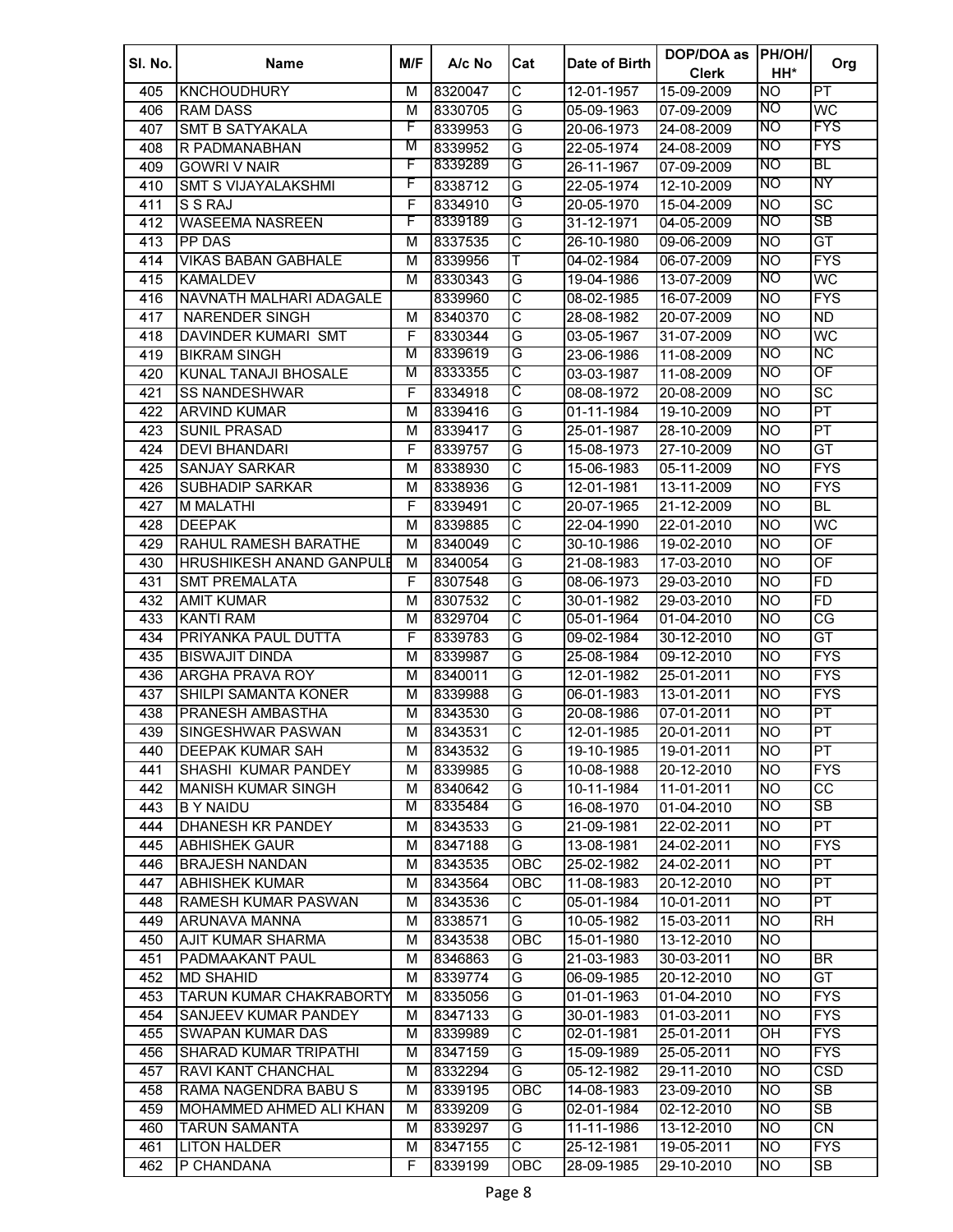| SI. No. | <b>Name</b>                  | M/F | A/c No     | Cat                     | Date of Birth | DOP/DOA as   | <b>PH/OH/</b>    |                                   |
|---------|------------------------------|-----|------------|-------------------------|---------------|--------------|------------------|-----------------------------------|
|         |                              |     |            |                         |               | <b>Clerk</b> | HH*              | Org                               |
| 463     | A NARASINGA RAO              | м   | 8335487    | С                       | 12-05-1960    | 01-04-2010   | ΝO               | <b>SB</b>                         |
| 464     | ASHUTOSH KUMAR BARANWAL      | м   | 8347309    | G                       | 05-10-1989    | 14-11-2011   | <b>NO</b>        | <b>FYS</b>                        |
| 465     | <b>RAJ DHAR PANDEY</b>       | М   | 8347241    | G                       | 25-10-1984    | 18-04-2011   | Ю                | <b>FYS</b>                        |
| 466     | SHUSHIL KUMAR SINHA          | M   | 8334262    | G                       | 28-12-1981    | 25-10-2010   | Ю                | $\overline{RB}$                   |
| 467     | <b>MANISH GUPTA</b>          | M   | 8345066    | G                       | 15-04-1983    | 22-11-2010   | Ю                | $\overline{\mathsf{AR}}$          |
| 468     | S PARIDA                     | F   | 8339767    | G                       |               | 19-11-2010   | <b>NO</b>        | GT                                |
| 469     | <b>KUMAR VIKRANT SINHA</b>   | M   | 8339810    | G                       | 31-01-1988    | $18-04-2011$ | <b>NO</b>        | $\overline{GT}$                   |
| 470     | ADESH KUMAR CHOURASIA        | м   | 8346401    | G                       | 20-11-1981    | 27-06-2011   | <b>NO</b>        | WC                                |
| 471     | <b>DEEPAK KUMAR RAI</b>      | м   | 8347140    | G                       | 04-09-1981    | 04-03-2011   | <b>NO</b>        | <b>FYS</b>                        |
| 472     | <b>KUMAR GAURAV</b>          | м   | 8341023    | G                       | 01-03-1982    | 08-03-2011   | <b>NO</b>        | JB                                |
| 473     | <b>SUNIL</b>                 | м   | 8307472    | С                       | 24-06-1962    | 01-04-2010   | <b>NO</b>        | AD                                |
| 474     | UDAYRAJ VISHWAKARMA          | м   | 8341512    | <b>OBC</b>              | 20-03-1986    | 07-03-2011   | <b>NO</b>        | $\overline{cc}$                   |
| 475     | <b>SWETA SINHA</b>           | F   | 8339294    | G                       | 12-06-1983    | 30-11-2010   | NO               | OF                                |
| 476     | <b>SUVRA MUKHERJEE</b>       | м   | 8347125    | G                       | 18-12-1984    | 29-04-2011   | <b>NO</b>        | <b>FYS</b>                        |
| 477     | <b>AVIJIT BOSU</b>           | м   | 8339232    | C                       | 11-01-1982    | 02-02-2011   | <b>NO</b>        | <b>SB</b>                         |
| 478     | <b>SUBRATA KUMAR GHOSH</b>   | м   | 8340025    | OBC                     | 22-09-1980    | 12-11-2010   | <b>NO</b>        | <b>FYS</b>                        |
| 479     | <b>SOUMEN MUKHUTY</b>        | M   | 8340134    | G                       | 16-09-1982    | 14-02-2011   | <b>NO</b>        | OF                                |
| 480     | <b>DIPNANDAN PASWAN</b>      | M   | 8340142    | C                       | 07-01-1985    | 03-03-2011   | <b>NO</b>        | $\overline{OF}$                   |
| 481     | <b>GN SHRIWASTWA</b>         | M   | 8346366    | G                       | 19-01-1982    | 04-05-2011   | <b>NO</b>        | WC                                |
| 482     | PRIYANKA KUMARI              | F   | 8346444    | G                       | 25-05-1986    | 19-09-2011   | <b>NO</b>        | WC                                |
| 483     | <b>RAJENDRA PATEL</b>        | M   | 8332844    | G                       | 25-05-1963    | 01-04-2010   | Ю                | JB                                |
| 484     | <b>BRAHMANAND UPADHYAY</b>   | M   | 8346341    | G                       | 29-01-1983    | 25-04-2011   | <b>NO</b>        | WC                                |
| 485     | <b>BIRENDRA KUMAR MISHRA</b> | M   | 8346801    | G                       | 01-01-1982    | 31-12-2010   | <b>NO</b>        | <b>BR</b>                         |
| 486     | <b>PRAVEEN KUMAR</b>         | M   | 8347103    | G                       | 01-03-1982    | 14-01-2011   | <b>NO</b>        | <b>FYS</b>                        |
| 487     | <b>CHANDAN KUMAR</b>         | М   | 8343534    | <b>OBC</b>              | 08-12-1984    | 17-03-2011   | <b>NO</b>        | PT                                |
| 488     | <b>SUKANTA SAFAI</b>         | М   | 8346855    | C                       | 04-06-1978    | 17-02-2011   | <b>NO</b>        | <b>BR</b>                         |
| 489     | <b>CHANDAN KUMAR</b>         | М   | 8343539    | $\overline{\text{c}}$   | 06-01-1981    | 13-12-2010   | <b>NO</b>        | PT                                |
| 490     | <b>RATNESH KUMAR</b>         | М   | 8341060    | G                       | 09-05-1986    | 04-04-2011   | $\overline{O}$ H | $\overline{\mathsf{J}\mathsf{B}}$ |
|         |                              |     |            | $\overline{\text{c}}$   |               |              |                  | <b>FYS</b>                        |
| 491     | <b>MANOJ KUMAR</b>           | М   | 8347240    | $\overline{\text{C}}$   | 07-07-1981    | 18-04-2011   | <b>NO</b>        | GT                                |
| 492     | <b>LALTU MONDAL</b>          | М   | 8339814    |                         | 06-08-1979    | 05-05-2011   | <b>NO</b><br>ZО  |                                   |
| 493     | <b>RK BISWAS</b>             | М   | 8331675    | G                       | 28-06-1960    | 01-04-2010   |                  | GT                                |
| 494     | <b>MITA MONDAL</b>           | F   | 8345565    | $\overline{\text{c}}$   | 07-04-1983    | 18-04-2011   | <b>NO</b>        | $\overline{\text{SB}}$            |
| 495     | RAHUL RAO                    | М   | 8341568    | $\overline{\text{c}}$   | 02-07-1983    | 16-05-2011   | <b>NO</b>        | $\overline{cc}$                   |
| 496     | V YOGESHWARI                 | F   | 8339304    | $\overline{\text{c}}$   | 17-02-1984    | 14-01-2011   | <b>NO</b>        | CN                                |
| 497     | <b>ANIL KUMAR</b>            | М   | 8347225    | $\overline{\text{c}}$   | 09-11-1984    | 28-03-2011   | <b>NO</b>        | <b>FYS</b>                        |
| 498     | <b>SANJAY RAJAK</b>          | м   | 8346798    | C                       | 16-07-1983    | 06-01-2011   | <b>NO</b>        | <b>BR</b>                         |
| 499     | <b>PINKI RANI</b>            | F   | 8334269    | $\overline{\text{c}}$   | 21-07-1985    | 30-12-2010   | <b>YES</b>       | <b>RB</b>                         |
| 500     | <b>MANARAJ MEENA</b>         | М   | 8343565    | Τ                       | 25-08-1987    | 29-06-2011   | <b>NO</b>        | PT                                |
| 501     | MOHANAN MUTHATHIANVEETT      | М   | 8339228    | $G + EX$                | 01-05-1962    | 21-01-2011   | <b>NO</b>        | $\overline{\text{SB}}$            |
| 502     | DORJEE PALMO                 | F   | 8339978    | T                       | 15-04-1981    | 15-11-2010   | <b>NO</b>        | $\overline{FYS}$                  |
| 503     | <b>GC BAISHYA</b>            | M   | 8331676    | G                       | 01-07-1960    | 01-04-2010   | NO               | GT                                |
| 504     | <b>ANURUP SAMANTA</b>        | M   | 8339974    | G                       | 01-01-1969    | 14-10-2010   | <b>NO</b>        | <b>FYS</b>                        |
| 505     | J KUJUR                      | F   | 8339784    | T                       | 02-02-1978    | 11-01-2011   | <b>NO</b>        | $\overline{GT}$                   |
| 506     | RANDHIR KUMAR SINGH          | M   | 8343537    | OBC                     | 20-06-1981    | 10-01-2011   | <b>NO</b>        | PT                                |
| 507     | <b>RADHE ROBIN</b>           | M   | 8346880    | Т                       | 17-03-1983    | 01-08-2011   | <b>NO</b>        | $\overline{\mathsf{BR}}$          |
| 508     | <b>RANJIT KUMAR</b>          | M   | <b>NYA</b> | G                       | 01-03-1978    | 24-04-2010   | NO               | $\overline{PT}$                   |
| 509     | <b>RAJESH KUMAR</b>          | M   | 8339074    | $\overline{\text{c}}$   | 13-08-1982    | 28-09-2010   | <b>NO</b>        | $\overline{RD}$                   |
| 510     | <b>DINESH KUMAR GAUTAM</b>   | M   | 8340390    | $\overline{\text{c}}$   | 20-07-1985    | 25-10-2010   | NO <sub></sub>   | $\overline{ND}$                   |
| 511     | <b>VINEET KUMAR</b>          | M   | 8337742    | G                       | 22-04-1984    | 08-11-2010   | <b>NO</b>        | CG                                |
| 512     | <b>ERSHAD HASSAN KHAN</b>    | M   | 8346047    | G                       | 05-01-1983    | 16-11-2010   | N <sub>O</sub>   | CG                                |
| 513     | <b>JC NAMASUDRA</b>          | м   | 8331678    | $\overline{\text{C}}$   | 11-03-1965    | 01-04-2010   | ΝO               | $\overline{GT}$                   |
| 514     | <b>ROHIT KUMAR</b>           | М   | 8339078    | G                       | 13-12-1988    | 23-11-2010   | <b>NO</b>        | RD                                |
| 515     | <b>ROSHAN LAL</b>            | M   | 8339079    | $\overline{\mathsf{C}}$ | 03-12-1980    | 24-11-2010   | Ю                | RD                                |
| 516     | <b>AMIT KUMAR</b>            | М   | 8346054    | G                       | 05-06-1983    | 01-12-2010   | Ю                | CG                                |
| 517     | <b>SANJAY KUMAR</b>          | М   | 8340400    | G                       | 25-06-1986    | 01-12-2010   | <b>NO</b>        | $\overline{ND}$                   |
| 518     | <b>ASHWANI</b>               | М   | 8346057    | $\overline{\text{C}}$   | 08-08-1977    | 06-12-2010   | <b>NO</b>        | CG                                |
| 519     | <b>PRADEEP KUMAR GUPTA</b>   | М   | 8342077    | G                       | 02-03-1983    | 09-12-2010   | <b>NO</b>        | $\overline{PN}$                   |
| 520     | AMRENDRA KUMAR               | М   | 8339085    | G                       | 15-01-1986    | 15-12-2010   | <b>NO</b>        | <b>RD</b>                         |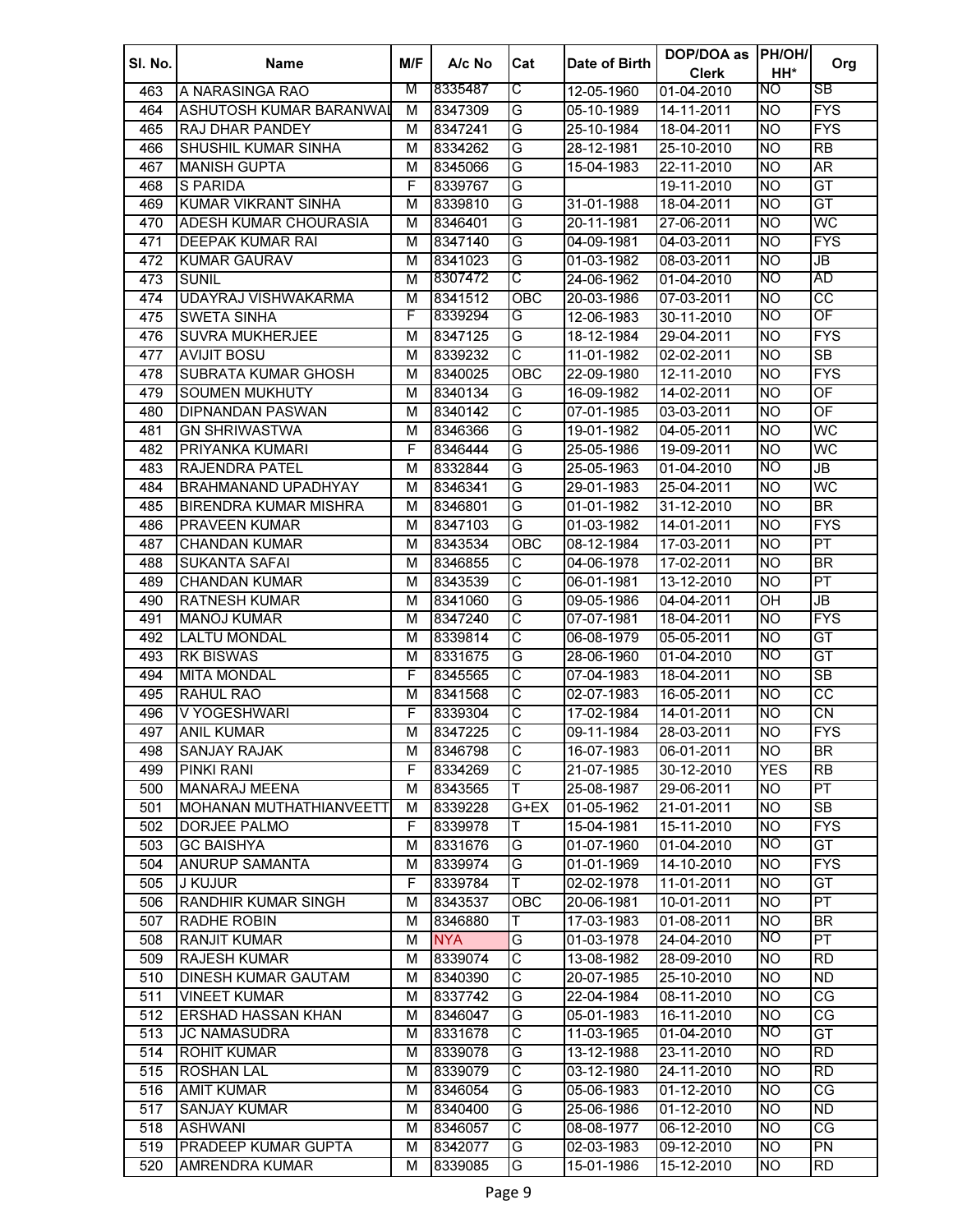| SI. No. | <b>Name</b>                   | M/F | A/c No    | Cat                     | Date of Birth | DOP/DOA as<br><b>Clerk</b> | <b>PH/OH/</b><br>HH*   | Org                      |
|---------|-------------------------------|-----|-----------|-------------------------|---------------|----------------------------|------------------------|--------------------------|
| 521     | <b>AMIT KUMAR</b>             | м   | 8339897   | G                       | 03-01-1988    | 07-01-2011                 | <b>NO</b>              | WC                       |
|         |                               | M   |           | G                       |               |                            | NO                     | $\overline{PD}$          |
| 522     | <b>MANISH KUMAR AGARWAL</b>   |     | 8341173   |                         | 02-05-1985    | 10-01-2011                 | NO                     |                          |
| 523     | <b>U BARMAN</b>               | М   | 8331679   | G                       | 05-06-1966    | 01-04-2010                 |                        | GT                       |
| 524     | <b>MANJESH KUMAR</b>          | м   | 8346073   | G                       | 26-02-1988    | 13-01-2011                 | <b>NO</b>              | $\overline{\text{CG}}$   |
| 525     | <b>GANESH KUMAR</b>           | М   | 8339898   | G                       | 15-01-1982    | 14-01-2011                 | <b>NO</b>              | WC                       |
| 526     | <b>MUNESHWAR KUMAR</b>        | M   | 8339023   | G                       | 05-11-1979    | 20-01-2011                 | <b>NO</b>              | $\overline{AF}$          |
| 527     | ANURAG UPADHYAY               | М   | 8345128   | G                       | 12-11-1984    | 21-01-2011                 | <b>NO</b>              | ĀR                       |
| 528     | KRISHNADEO PD MANDALM         | М   | 8339022   | G                       | 01-03-1979    | 24-01-2011                 | <b>NO</b>              | AF                       |
| 529     | <b>ANJANI KUMARI</b>          | F   | 8340664   | G                       | 18-02-1986    | 25-01-2011                 | <b>NO</b>              | <b>RD</b>                |
| 530     | <b>VIJAY KUMAR</b>            | M   | 8341189   | $\overline{\text{c}}$   | 15-07-1978    | 27-01-2011                 | <b>NO</b>              | $\overline{PD}$          |
| 531     | <b>PRAVEEN KUMAR</b>          | M   | 8341178   | G                       | 05-10-1987    | 28-01-2011                 | <b>NO</b>              | $\overline{PD}$          |
| 532     | PUNIT KUMAR PANDEY            | м   | 8345129   | G                       | 10-07-1982    | 31-01-2011                 | <b>NO</b>              | AR                       |
| 533     | <b>SK DEKA</b>                | M   | 8331680   | G                       | 16-07-1966    | 01-04-2010                 | <b>NO</b>              | GT                       |
| 534     | <b>SANJEEV KR SHARMA</b>      | M   | <b>NA</b> | G                       | 24-01-1983    | 31-01-2011                 | <b>NO</b>              | GT                       |
| 535     | <b>RAKESH KUMAR SINGH</b>     | M   | 8341175   | G                       | 08-07-1984    | 31-01-2011                 | <b>NO</b>              | $\overline{PD}$          |
| 536     | <b>SUSHANT RANJAN</b>         | M   | 8339024   | G                       | 05-10-1982    | 01-02-2011                 | <b>NO</b>              | AF                       |
| 537     | <b>RAVIKANT BHARTI</b>        | M   | 8339918   | С                       | 25-02-1986    | 01-02-2011                 | <b>NO</b>              | WC                       |
| 538     | <b>PRASHANT KUMAR</b>         | M   | 8339917   | G                       | 02-10-1986    | 01-02-2011                 | <b>NO</b>              | WC                       |
| 539     | <b>PRAVEEN KUMAR</b>          | M   | 8339916   | G                       | 23-07-1988    | 01-02-2011                 | Ю                      | WC                       |
| 540     | <b>VARUN KUMAR PATHAK</b>     | M   | 8341176   | G                       | 01-08-1982    | 02-02-2011                 | <b>NO</b>              | $\overline{PD}$          |
| 541     | <b>SAMEER KUMAR SAXENA</b>    | M   | 8341177   | G                       | 03-07-1982    | 03-02-2011                 | NO                     | <b>PD</b>                |
| 542     | <b>RAMESH KUMAR</b>           | M   | 8342186   | С                       | 10-02-1985    | 08-02-2011                 | <b>NO</b>              | PN                       |
| 543     | <b>GK DAS</b>                 | M   | 8331681   | G                       | 28-01-1969    | 01-04-2010                 | <b>NO</b>              | GT                       |
| 544     | <b>RIMJHIM JHA</b>            | F   | 8339931   | G                       | 03-12-1984    | 14-02-2011                 | OH                     | WC                       |
| 545     | <b>DEVESH KUMAR LAVANIYAN</b> | M   | 8339935   | G                       | 04-07-1984    | 21-02-2011                 | N <sub>O</sub>         | WC                       |
| 546     | <b>SAINIK KUMAR</b>           | M   | 8339940   | G                       | 05-03-1987    | 23-02-2011                 | Ю                      | WC                       |
| 547     | <b>ANIL RAJ</b>               | M   | 8339941   | G                       | 30-10-1988    | 24-02-2011                 | <b>NO</b>              | WC                       |
| 548     | <b>MUKESH SHUKLA</b>          | M   | 8341190   | G                       | 30-10-1985    | 28-02-2011                 | <b>NO</b>              | PD                       |
| 549     | <b>ROHIT KUMAR</b>            | M   | 8339093   | G                       | 13-02-1990    | 28-02-2011                 | N <sub>O</sub>         | $\overline{RD}$          |
| 550     | <b>NAND KUMAR GAUTAM</b>      | M   | 8341481   |                         | 15-08-1980    | 03-03-2011                 | <b>NO</b>              |                          |
| 551     | <b>MAHESH KUMAR</b>           | M   | 8346303   | G                       | 10-11-1985    | 23-03-2011                 | <b>NO</b>              | WC                       |
| 552     | <b>RANJEET KUMAR</b>          | М   | 8346307   | G                       | 05-05-1983    | 24-03-2011                 | <b>NO</b>              | <b>WC</b>                |
| 553     | <b>SS JADHAV</b>              | М   | 8331934   | $\overline{\text{c}}$   | 01-03-1969    | 01-04-2010                 | <b>NO</b>              | $\overline{NY}$          |
| 554     | RAJENDRA KUMAR DHUSIA         | м   | 8329545   | C                       | 03-07-1957    | 01-04-2010                 | <b>NO</b>              | PN                       |
| 555     | HARIMANGAL PRASAD RAWAT       | м   | 8329558   | G                       | 29-12-1963    | 01-04-2010                 | <b>NO</b>              | $\overline{PN}$          |
| 556     | RAM NAGINA                    | м   | 8335700   | C                       | 03-07-1969    | 01-04-2010                 | Ю                      | <b>PN</b>                |
| 557     | <b>TRIVENI LAL</b>            | M   | 8329548   | $\overline{\text{c}}$   | 20-12-1966    | 01-04-2010                 | <b>NO</b>              | $\overline{PN}$          |
| 558     | <b>BHAIRO SARAN PANDEY</b>    | M   | 8329549   | G                       | 10-02-1960    | 01-04-2010                 | <b>NO</b>              | $\overline{PN}$          |
| 559     | <b>SMMISHRA</b>               | M   | 8320500   | G                       | 26-01-1964    | 01-04-2010                 | <b>NO</b>              | PT                       |
|         | <b>AMARJIT SINGH</b>          | M   | 8328202   | G                       | 15-10-1966    |                            | <b>NO</b>              | NС                       |
| 560     |                               | F   | 8332615   | С                       |               | 01-04-2010                 | <b>NO</b>              | SB                       |
| 561     | K VARALAKSHMI (SMT)           |     |           |                         | 02-08-1963    | 01-04-2010                 |                        |                          |
| 562     | N S SUNANDINI                 | F   | 8339963   | $\overline{\text{c}}$   | 26-05-1979    | 12-04-2010                 | <b>NO</b><br><b>NO</b> | $\overline{\text{SB}}$   |
| 563     | KALPANA ARUN TAKKE            | F   | 8340056   | G                       | 05-11-1973    | 19-04-2010                 |                        | $\overline{OF}$          |
| 564     | <b>RANJEET KUMAR</b>          | М   | 8339419   | G                       | 01-03-1978    | 28-04-2010                 | <b>NO</b>              | $\overline{\mathsf{PT}}$ |
| 565     | <b>VIKRANT J KAMBLE</b>       | М   | 8340057   | $\overline{\text{c}}$   | 23-12-1988    | 11-05-2010                 | <b>NO</b>              | OF                       |
| 566     | <b>INDRAJEET PRASAD</b>       | М   | 8339420   | C                       | 31-03-1977    | 14-06-2010                 | NO                     | $\overline{PT}$          |
| 567     | <b>M SAI SANJAY</b>           | M   | 8339967   | G                       | 19-06-1990    | 01-07-2010                 | <b>NO</b>              | <b>FYS</b>               |
| 568     | <b>SARINA PRADHAN</b>         | F   | 8339760   | G                       | 18-02-1981    | 29-07-2010                 | <b>NO</b>              | $\overline{GT}$          |
| 569     | <b>SHASHANK KUMAR</b>         | M   | 8337970   | $\overline{\text{c}}$   | 07-05-1990    | 29-07-2010                 | ΝO                     | $\overline{PN}$          |
| 570     | DEBRAJ DAS CHAUDHURI          | М   | 8339969   | G                       | 02-07-1990    | 26-08-2010                 | N <sub>O</sub>         | <b>FYS</b>               |
| 571     | <b>BHASKAR MEHATA</b>         | м   | 8339421   | G                       | 17-01-1988    | 23-09-2010                 | NO                     | $\overline{\mathsf{PT}}$ |
| 572     | LOHIT KR RAI                  | М   | 8339422   | $\overline{\mathsf{C}}$ | 05-02-1979    | 04-10-2010                 | <b>NO</b>              | $\overline{\mathsf{PT}}$ |
| 573     | N HARI KRISHNA                | М   | 8340654   | G                       | 16-09-1990    | 22-10-2010                 | <b>NO</b>              | $\overline{IDS}$         |
| 574     | KUM PRAISY MATHEW             | F   | 8347100   | G                       | 13-03-1992    | 08-02-2011                 | <b>NO</b>              | <b>FYS</b>               |
| 575     | HITESHKUMAR MAHADEO THUI      | M   | 8347101   | G                       | 20-08-1980    | 09-02-2011                 | OH                     | <b>FYS</b>               |
| 576     | <b>MINTU SAREN</b>            | М   | 8340039   | Τ                       | 05-03-1991    | 18-02-2011                 | <b>NO</b>              | $\overline{FYS}$         |
| 577     | <b>NIKHIL S KAIMAL</b>        | M   | 8339326   | G                       | 20-05-1989    | 07-03-2011                 | <b>NO</b>              | $\overline{\text{CN}}$   |
| 578     | <b>PKAMBIKAR</b>              | М   | 8315648   | C                       | 06-08-1955    | 19-04-2011                 | <b>NO</b>              | NY                       |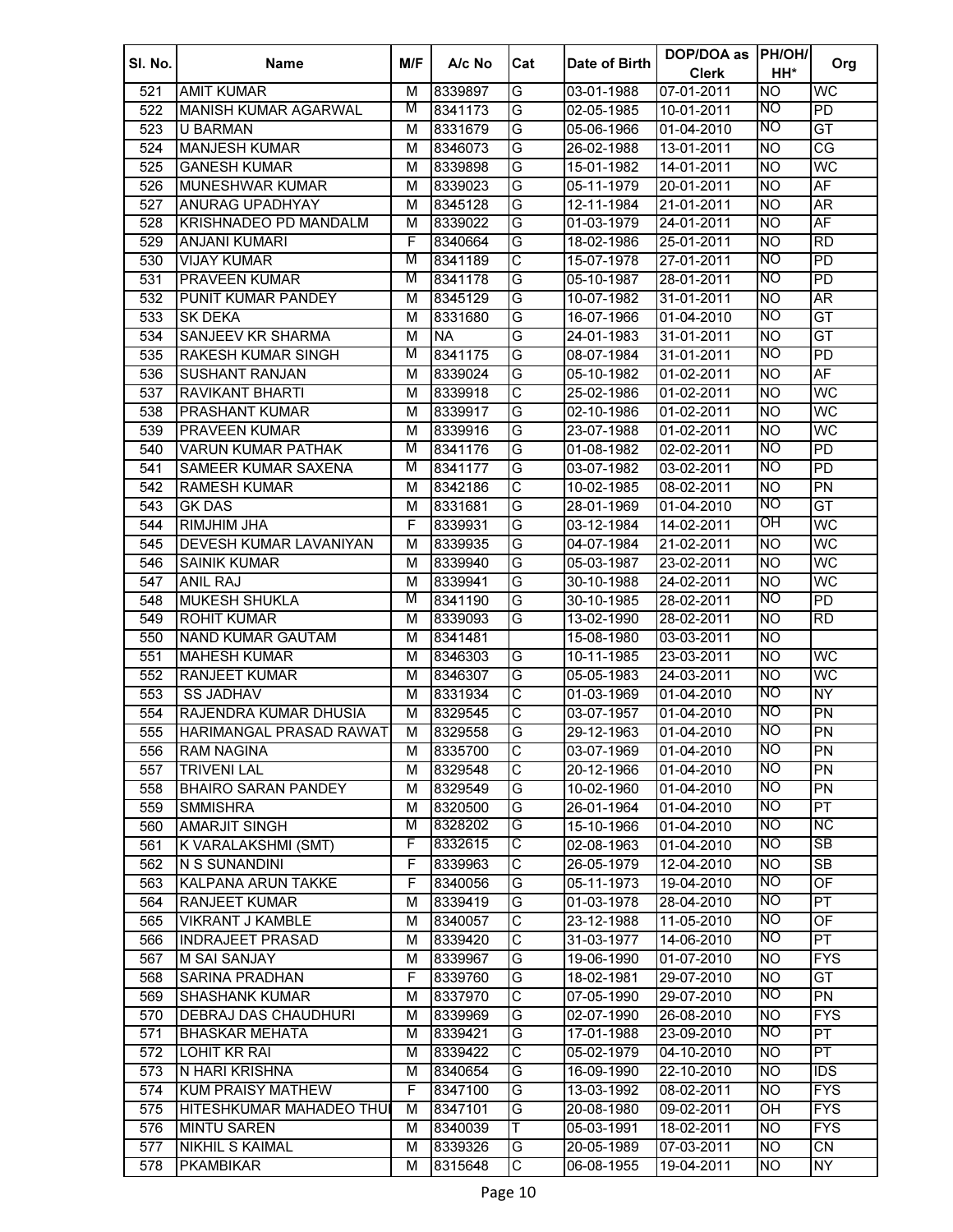| SI. No. | Name                         | M/F | A/c No  | Cat                     | Date of Birth | DOP/DOA as<br><b>Clerk</b> | <b>PH/OH/</b><br>HH* | Org                      |
|---------|------------------------------|-----|---------|-------------------------|---------------|----------------------------|----------------------|--------------------------|
| 579     | <b>AMRITA KUMARI</b>         | F   | 8348664 | G                       | 06-09-1988    | 04-10-2013                 | <b>NO</b>            | $\overline{GT}$          |
| 580     | <b>JITENDRA KUMAR PAL</b>    | M   | 8347439 | OBC                     | 13-06-1980    | 30-05-2012                 | Ю                    | <b>FYS</b>               |
| 581     | <b>DINESH BISHNOI</b>        | M   | 8346897 | G                       | 14-03-1991    | 22-09-2011                 | Ю                    | $\overline{BR}$          |
| 582     | <b>SANJEEV PRATAP SINGH</b>  | м   | 8347496 | G                       | 16-07-1988    | 15-02-2012                 | <b>NO</b>            | <b>FYS</b>               |
| 583     | <b>LALLAN DUBEY</b>          | М   | 8346902 | G                       | 15-02-1984    | 08-12-2011                 | <b>NO</b>            | $\overline{\mathsf{BR}}$ |
| 584     | <b>VIJAY SINGH</b>           | м   | 8346894 | G                       | 08-12-1986    | 03-11-2011                 | <b>NO</b>            | $\overline{\mathsf{BR}}$ |
| 585     | <b>ALOK KUMAR</b>            | М   | 8347288 | G                       | 11-12-1985    | 01-11-2011                 | <b>NO</b>            | <b>FYS</b>               |
| 586     | <b>DEEPAK VERMA</b>          | м   | 8341641 | OBC                     | 11-08-1989    | 26-03-2012                 | <b>NO</b>            | $\overline{cc}$          |
| 587     | <b>AMIT KUMAR</b>            | м   | 8343054 | G                       | 10-01-1990    | 08-06-2012                 | <b>NO</b>            | <b>NY</b>                |
| 588     | <b>BNDAS</b>                 | м   | 8334071 | $\overline{\text{c}}$   | 01-01-1961    | 19-04-2011                 | <b>NO</b>            | GT                       |
| 589     | <b>RAKESH SINGH</b>          | М   | 8346881 | G                       | 12-02-1984    | 18-08-2011                 | <b>NO</b>            | $\overline{BR}$          |
| 590     | PANKAJ KUMAR                 | м   | 8341640 | OBC                     | 02-02-1984    | 23-03-2012                 | <b>NO</b>            | $\overline{cc}$          |
| 591     | <b>RAHUL KUMAR</b>           | M   | 8347300 | G                       | 03-02-1987    | 08-12-2011                 | <b>NO</b>            | <b>FYS</b>               |
| 592     | <b>VIKASH KUMAR</b>          | М   | 8348937 | OBC                     | 10-08-1988    | 31-05-2012                 | <b>NO</b>            | $\overline{PD}$          |
| 593     | <b>MANISH KUMAR</b>          | M   | 8341272 | G                       | 12-07-1984    | 12-03-2012                 | <b>NO</b>            | $\overline{CN}$          |
| 594     | <b>SUSHANT KUMAR</b>         | M   | 8340841 | G                       | 01-03-1987    | 02-12-2011                 | <b>NO</b>            | $\overline{\text{NC}}$   |
| 595     | <b>AMIT KUMAR</b>            | M   | 8344694 | G                       | 03-02-1986    | 30-01-2012                 | <b>NO</b>            | $\overline{SC}$          |
| 596     | <b>IRSHAD AHMAD KHAN</b>     | M   | 8342484 | G                       | 23-07-1985    | 27-01-2012                 | <b>NO</b>            | OF                       |
| 597     | <b>AMIT KUMAR SINGH</b>      | M   | 8347457 | G                       | 26-10-1983    | 03-04-2012                 | <b>NO</b>            | <b>FYS</b>               |
| 598     | <b>MS BABU RAO</b>           | M   | 8335471 | C                       | 20-04-1963    | 19-04-2011                 | <b>NO</b>            | $\overline{\text{SB}}$   |
| 599     | <b>DURGESH KUMAR GAUR</b>    | М   | 8342483 | G                       | 01-07-1990    | 16-01-2012                 | <b>NO</b>            | OF                       |
| 600     | <b>VINIT KUMAR JAIN</b>      | М   | 8344680 | G                       | 03-11-1984    | 29-12-2011                 | <b>NO</b>            | $\overline{SC}$          |
| 601     | <b>BEDASHREE MITRA</b>       | F   | 8342513 | G                       | 14-04-1986    | 16-07-2012                 | <b>NO</b>            | OF                       |
| 602     | <b>ABHAY KUMAR MANJHI</b>    | М   | 8347495 | $\overline{\text{C}}$   | 12-01-1986    | 02-01-2012                 | <b>NO</b>            | <b>FYS</b>               |
| 603     | RAJEEV RANJAN                | M   | 8343056 | G                       | 05-07-1987    | 14-06-2012                 | ΝO                   | <b>NY</b>                |
| 604     | <b>PRABHASH KUMAR MISHRA</b> | M   | 8347409 | G                       | 05-09-1986    | 30-05-2012                 | <b>NO</b>            | <b>FYS</b>               |
| 605     | <b>UMESH KUMAR</b>           | М   | 8338578 | OBC                     | 11-01-1985    | 08-11-2011                 | <b>NO</b>            | $\overline{RH}$          |
| 606     | <b>RAKESH KUMAR JHA</b>      | М   | 8344678 | G                       | 15-02-1986    | 30-12-2011                 | <b>NO</b>            | $\overline{SC}$          |
| 607     | <b>MAHESH KUMAR PANDEY</b>   | М   | 8342496 | G                       | 27-12-1983    | 26-03-2012                 | <b>NO</b>            | $\overline{OF}$          |
| 608     | <b>DYGABHALE</b>             | М   | 8331928 | T                       | 01-06-1966    | 19-04-2011                 | <b>NO</b>            | <b>NY</b>                |
| 609     | <b>DEVDATTA SINGH</b>        | М   | 8346463 | OBC                     | 29-03-1991    | 22-11-2011                 | <b>NO</b>            | <b>WC</b>                |
| 610     | <b>SRIKANTH CHIGILIPALLI</b> | М   | 8345589 | OBC                     | 09-06-1985    | 26-12-2011                 | <b>NO</b>            | $\overline{\text{SB}}$   |
| 611     | SHIV CHANDRA MAURYA          | М   | 8346464 | OBC                     | 02-01-1985    | $23 - 11 - 2011$           | <b>NO</b>            | WC                       |
| 612     | <b>MOHIT TRIVEDI</b>         | м   | 8344730 | G                       | 27-01-1985    | 11-04-2012                 | <b>NO</b>            | $\overline{SC}$          |
| 613     | <b>NARESH KUMAR YADAV</b>    | м   | 8346465 | <b>OBC</b>              | 05-08-1982    | 28-11-2011                 | <b>NO</b>            | WC                       |
| 614     | <b>SULABH KUMAR</b>          | м   | 8342486 | G                       | 05-10-1987    | 31-01-2012                 | <b>NO</b>            | OF                       |
| 615     | <b>NEERAJ KUMAR SINGH</b>    | м   | 8344701 | G                       | 21-12-1985    | 07-02-2012                 | <b>NO</b>            | $\overline{SC}$          |
| 616     | <b>JAYENDRA KUMAR</b>        | М   | 8346453 | $\overline{OBC}$        | 11-10-1982    | 11-10-2011                 | <b>NO</b>            | <b>WC</b>                |
| 617     | <b>VIKASH KUMAR</b>          | М   | 8344668 | G                       | 14-02-1984    | 26-12-2011                 | <b>NO</b>            | $\overline{SC}$          |
| 618     | <b>BRDEKA</b>                | М   | 8331667 | G                       | 01-03-1969    | 19-04-2011                 | <b>NO</b>            | $\overline{GT}$          |
| 619     | <b>MD SAQUIB ANSARI</b>      | М   | 8346903 | OBC                     | 10-10-1990    | 28-11-2011                 | <b>NO</b>            | $\overline{BR}$          |
| 620     | <b>RAJESH KUMAR</b>          | М   | 8348614 | G                       | 23-05-1983    | 14-12-2011                 | Ю                    | GT                       |
| 621     | <b>VAGISH VIKRAM</b>         | M   | 8344719 | G                       | 18-12-1987    | 12-03-2012                 | <b>NO</b>            | SC                       |
| 622     | <b>SUDHANSHU SHEKHAR</b>     | M   | 8342497 | G                       | 24-02-1985    | 26-03-2012                 | Ю                    | $\overline{\mathsf{OF}}$ |
| 623     | <b>SANJEEV KUMAR</b>         | M   | 8342489 | G                       | 16-04-1989    | 21-02-2012                 | <b>NO</b>            | OF                       |
| 624     | ASHUTOSH KUMAR PATHAK        | M   | 8342501 | G                       | 25-01-1984    | 13-04-2012                 | <b>NO</b>            | OF                       |
| 625     | <b>GANESH KUMAR MISHRA</b>   | М   | 8344671 | G                       | 30-01-1988    | 27-12-2011                 | <b>NO</b>            | $\overline{SC}$          |
| 626     | <b>RAJEEV KUMAR</b>          | М   | 8342482 | G                       | 15-05-1986    | 02-01-2012                 | Ю                    | $\overline{\mathsf{OF}}$ |
| 627     | <b>CHANDRA SHEKHAR PATEL</b> | М   | 8344693 | G                       | 12-08-1985    | 30-01-2012                 | <b>NO</b>            | $\overline{SC}$          |
| 628     | OP BALMIKI                   | М   | 8329559 | $\overline{\mathsf{C}}$ | 14-11-1964    | 19-04-2011                 | Ю                    | $\overline{PN}$          |
| 629     | <b>MANJEET</b>               | М   | 8342492 | G                       | 07-10-1985    | 09-03-2012                 | Ю                    | OF                       |
| 630     | <b>SURENDRA SHINGH</b>       | М   | 8344712 | G                       | 12-10-1986    | 21-02-2012                 | <b>NO</b>            | SC                       |
| 631     | <b>SHAHI KUMAR</b>           | М   | 8332310 | OBC                     | 30-11-1989    | 17-11-2011                 | <b>NO</b>            | CSD                      |
| 632     | <b>UDAY KUMAR</b>            | М   | 8346898 | OBC                     | 25-02-1986    | 09-11-2011                 | <b>NO</b>            | $\overline{\mathsf{BR}}$ |
| 633     | <b>SANTOSH KUMAR</b>         | М   | 8346886 | OBC                     | 01-01-1990    | 12-10-2011                 | <b>NO</b>            | $\overline{\mathsf{BR}}$ |
| 634     | <b>ABHISHEK KUMAR</b>        | М   | 8344674 | G                       | 02-01-1988    | 28-12-2011                 | <b>NO</b>            | $\overline{SC}$          |
| 635     | <b>ARVIND KUMAR</b>          | М   | 8344713 | G                       | 14-10-1986    | 21-02-2012                 | <b>NO</b>            | $\overline{SC}$          |
| 636     | <b>MANOJ KUMAR</b>           | м   | 8342517 | OBC                     | 06-06-1982    | 04-09-2012                 | <b>NO</b>            | OF                       |
|         |                              |     |         |                         |               |                            |                      |                          |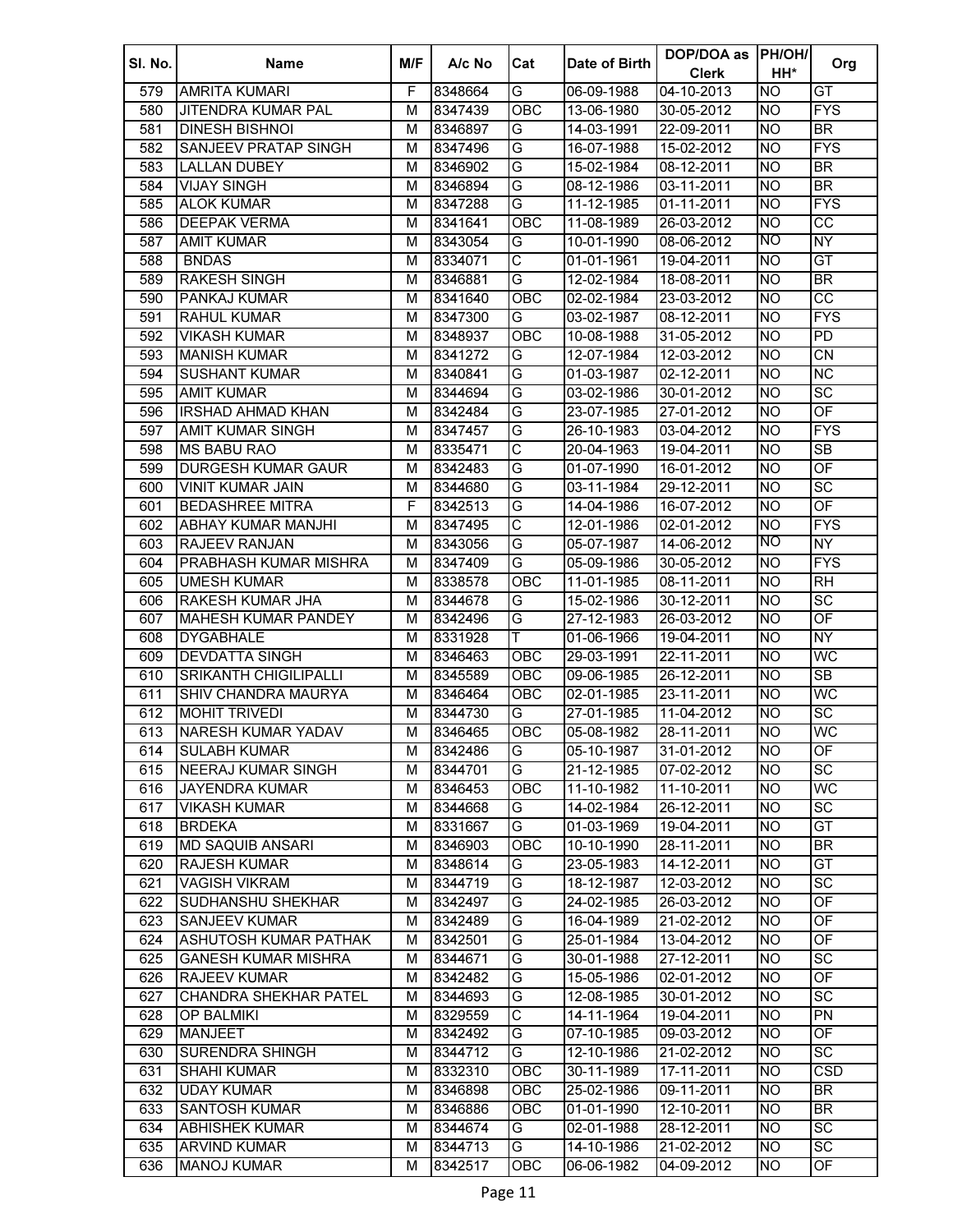| SI. No. | <b>Name</b>                     | M/F | A/c No  | Cat                   | Date of Birth | DOP/DOA as   | <b>PH/OH/</b>  |                                   |
|---------|---------------------------------|-----|---------|-----------------------|---------------|--------------|----------------|-----------------------------------|
|         |                                 |     |         |                       |               | <b>Clerk</b> | HH*            | Org                               |
| 637     | <b>UMAKANT K VIDYARTHI</b>      | м   | 8344763 | OBC                   | 05-04-1985    | 19-07-2012   | <b>NO</b>      | SC                                |
| 638     | <b>PREM SHANKAR PRASAD</b>      | м   | 8329560 | C                     | 23-04-1969    | 19-04-2011   | <b>NO</b>      | PN                                |
| 639     | <b>SUMAN KUMAR</b>              | м   | 8342488 | G                     | 01-04-1989    | 13-02-2012   | <b>NO</b>      | $\overline{OF}$                   |
| 640     | <b>TULSHI PRASAD</b>            | м   | 8344691 | G                     | 06-05-1986    | 24-01-2012   | <b>NO</b>      | $\overline{SC}$                   |
| 641     | <b>LOKESH PURI</b>              | M   | 8342485 | G                     | 03-02-1988    | 27-01-2012   | <b>NO</b>      | OF                                |
| 642     | KUMAR MANI SHANKAR              | М   | 8344675 | G                     | 18-02-1990    | 29-12-2011   | <b>NO</b>      | SC                                |
| 643     | <b>RAVI KUMAR RAVI</b>          | М   | 8344697 | G                     | 02-03-1988    | 06-02-2012   | <b>NO</b>      | $\overline{SC}$                   |
| 644     | <b>KUMAR SHARMA</b>             | М   | 8344705 | G                     | 01-04-1984    | 09-02-2012   | <b>NO</b>      | $\overline{SC}$                   |
| 645     | <b>RAJESH KUMAR</b>             | М   | 8344670 | G                     | 01-08-1986    | 26-12-2011   | <b>NO</b>      | $\overline{SC}$                   |
| 646     | <b>SHIVSHANKAR KUMAR</b>        | М   | 8344799 | $\overline{O}$ BC     | 23-03-1988    | 15-04-2013   | <b>NO</b>      | $\overline{SC}$                   |
| 647     | KUM JYOTI KUMARI                | F   | 8344711 | G                     | 05-10-1985    | 20-02-2012   | <b>NO</b>      | $\overline{\text{sc}}$            |
| 648     | R B TIWARI                      | М   | 8333939 | G                     | 08-07-1965    | 19-04-2011   | NO.            | <b>FYS</b>                        |
| 649     | <b>MANOJ KUMAR SINGH</b>        | м   | 8344714 | G                     | 20-12-1982    | 27-02-2012   | <b>NO</b>      | $\overline{SC}$                   |
| 650     | <b>EMAMUL HAQUE</b>             | м   | 8344710 | G                     | 17-11-1983    | 16-02-2012   | NO.            | $\overline{SC}$                   |
| 651     | <b>GOPI LAL</b>                 | м   | 8344669 | G                     | 04-02-1985    | 26-12-2011   | <b>NO</b>      | $\overline{SC}$                   |
| 652     | <b>MUKESH KUMAR</b>             | M   | 8344704 | G                     | 02-01-1985    | 03-02-2012   | <b>NO</b>      | $\overline{SC}$                   |
| 653     | <b>PRAVEEN KUMAR</b>            | M   | 8341287 | OBC                   | 12-12-1983    | 02-05-2012   | <b>NO</b>      | $\overline{\text{CN}}$            |
| 654     | <b>MUKESH KUMAR BHAGAT</b>      | M   | 8341269 | OBC                   | 05-05-1981    | 30-01-2012   | <b>NO</b>      | $\overline{\text{CN}}$            |
| 655     | <b>AMAR JEET SINGH</b>          | м   | 8347322 | G                     | 31-08-1980    | 22-11-2011   | <b>NO</b>      | <b>FYS</b>                        |
|         |                                 |     |         | T.                    |               |              |                | <b>FYS</b>                        |
| 656     | RAJENDRA KUMAR MEENA            | М   | 8347358 |                       | 08-10-1986    | 24-01-2012   | <b>NO</b>      |                                   |
| 657     | <b>MD SAMIUDDIN</b>             | М   | 8347334 | <b>OBC</b>            | 28-10-1976    | 21-02-2012   | <b>NO</b>      | <b>FYS</b>                        |
| 658     | <b>SALIM KHAN</b>               | M   | 8333162 | G                     | 01-11-1965    | 19-04-2011   | <b>NO</b>      | $\overline{\mathsf{BR}}$          |
| 659     | <b>RAMESH CHANDRA</b>           | M   | 8346454 | OBC                   | 02-01-1960    | 25-10-2011   | <b>NO</b>      | <b>WC</b>                         |
| 660     | <b>BABLU KUMAR</b>              | М   | 8344692 | G                     | 10-07-1988    | 25-01-2012   | <b>NO</b>      | $\overline{SC}$                   |
| 661     | <b>NARINDER</b>                 | м   | 8346869 | OBC                   | 22-07-1980    | 25-05-2011   | <b>NO</b>      | <b>BR</b>                         |
| 662     | POOJA SINGH                     | F   | 8342242 | ОВС                   | 26-04-1983    | 15-09-2011   | <b>NO</b>      | PN                                |
| 663     | KUNAL SUKHDEV WASNIK            | М   | 8344654 | C                     | 19-08-1987    | 24-10-2011   | <b>NO</b>      | SC                                |
| 664     | AKSHAY VINAYAK KALE             | М   | 8344657 | G                     | 14-03-1990    | 03-11-2011   | <b>NO</b>      | $\overline{SC}$                   |
| 665     | <b>AMANDEEP SINGH</b>           | M   | 8340472 | G                     | 13-03-1985    | 14-11-2011   | <b>NO</b>      | <b>AF</b>                         |
| 666     | <b>ANUJ SHARMA</b>              | М   | 8340471 | G                     | 03-12-1986    | 14-11-2011   | <b>NO</b>      | AF                                |
| 667     | <b>LAKHI RAM</b>                | М   | 8346467 | G                     | 01-04-1969    | 16-12-2011   | <b>NO</b>      | <b>WC</b>                         |
| 668     | <b>SATISH CHAND</b>             | M   | 8334336 | $\overline{\text{C}}$ | 17-02-1962    | 19-04-2011   | <b>NO</b>      | AD                                |
| 669     | <b>RAM JAGAT</b>                | M   | 8346468 | G                     | 04-01-1984    | 19-12-2011   | <b>NO</b>      | WC                                |
| 670     | <b>ARVIND YADAV</b>             | М   | 8346469 | G                     | 20-06-1983    | 21-12-2011   | NO.            | <b>WC</b>                         |
| 671     | <b>ARUNESH KUMAR</b>            | м   | 8346471 | G                     | 15-09-1983    | 28-12-2011   | <b>NO</b>      | <b>WC</b>                         |
| 672     | <b>MD JASIMUDDIN</b>            | M   | 8346473 | G                     | 05-01-1985    | 02-01-2012   | <b>NO</b>      | <b>WC</b>                         |
| 673     | <b>SUNIL KUMAR</b>              | м   | 8341243 | G                     | 28-04-1981    | 06-01-2012   | NO             |                                   |
| 674     | <b>DHIRAJ KUMAR</b>             | М   | 8346475 | G                     | 01-03-1985    | 23-01-2012   | <b>NO</b>      | WC                                |
| 675     | <b>RAXIT KAIRON</b>             | М   | 8346476 | T                     | 10-10-1980    | 27-01-2012   | <b>NO</b>      | <b>WC</b>                         |
| 676     | <b>NAVAL KISHOR GUPTA</b>       | м   | 8343035 | G                     | 16-06-1981    | 03-02-2012   | <b>NO</b>      | NY.                               |
| 677     | <b>MUKESH KUMAR</b>             | М   | 8346477 | G                     | 10-01-1986    | 07-02-2012   | N <sub>O</sub> | WC                                |
| 678     | <b>KRISHAN SINGH</b>            | M   | 8333572 | G                     | 12-11-1968    | 19-04-2011   | <b>NO</b>      | WC                                |
| 679     | <b>HARISH CHANDRA VISHWAKAR</b> | M   | 8346478 | G                     | 06-07-1987    | 07-02-2012   | <b>NO</b>      | WC                                |
| 680     | <b>SAROJ KUMAR</b>              | М   | 8343039 | G                     | 04-02-1989    | 20-02-2012   | <b>NO</b>      | <b>NY</b>                         |
| 681     | <b>DHIRAJ KUMAR</b>             | М   | 8348904 | G                     | 18-12-1991    | 28-02-2012   | <b>NO</b>      |                                   |
| 682     | PREM CHAND KUMAR                | М   | 8346481 | G                     | 10-02-1991    | 05-03-2012   | <b>NO</b>      | WC                                |
| 683     | <b>VINEET KUMAR SRIVASTAVA</b>  | М   | 8343043 | G                     | 01-06-1984    | 14-03-2012   | <b>NO</b>      | <b>NY</b>                         |
| 684     | O P N CHOUDHARY                 | М   | 8320060 | $\overline{\text{c}}$ | 12-10-1964    | 19-04-2011   | NO             | $\overline{\mathsf{PT}}$          |
| 685     | <b>RAMPHAL SINGH</b>            | М   | 8330939 | $\overline{\text{c}}$ | 05-02-1962    | 19-04-2011   | <b>NO</b>      | $\overline{RD}$                   |
| 686     | <b>MOHAN SINGH</b>              | M   | 8330938 | G                     | 01-07-1971    | 19-04-2011   | <b>NO</b>      | $\overline{RD}$                   |
| 687     | <b>VM KAMBLE</b>                | M   | 8324244 | $\overline{\text{c}}$ | 24-04-1973    | 19-04-2011   | <b>NO</b>      | OF                                |
| 688     | <b>VBMAHADIK</b>                | М   | 8324246 | G                     | 01-06-1973    | 19-04-2011   | <b>NO</b>      | <b>NADFM</b>                      |
| 689     | <b>ASHWANI KUMAR</b>            | M   | 8328179 | $\overline{\text{c}}$ | 02-09-1969    | 19-04-2011   | N <sub>O</sub> | WC                                |
| 690     | <b>GM RAUT</b>                  | М   | 8321263 | G                     | 28-02-1975    | $19-04-2011$ | N <sub>O</sub> | $\overline{SC}$                   |
| 691     | <b>MS NAIR</b>                  | М   | 8321265 | G                     | 22-04-1975    | 19-04-2011   | N <sub>O</sub> | $\overline{SC}$                   |
| 692     | <b>AJAY KUMAR</b>               | M   | 8335343 | C                     | 07-07-1972    | 19-04-2011   | <b>NO</b>      | <b>FYS</b>                        |
|         |                                 |     |         |                       |               |              |                | $\overline{\mathsf{J}\mathsf{B}}$ |
| 693     | <b>SANJAY KUMAR UIKEY</b>       | M   | 8335566 | Τ                     | 08-07-1974    | 19-04-2011   | <b>NO</b>      |                                   |
| 694     | <b>KM NANDAVAKAR</b>            | М   | 8321270 | C                     | 10-08-1970    | 19-04-2011   | <b>NO</b>      | $\overline{SC}$                   |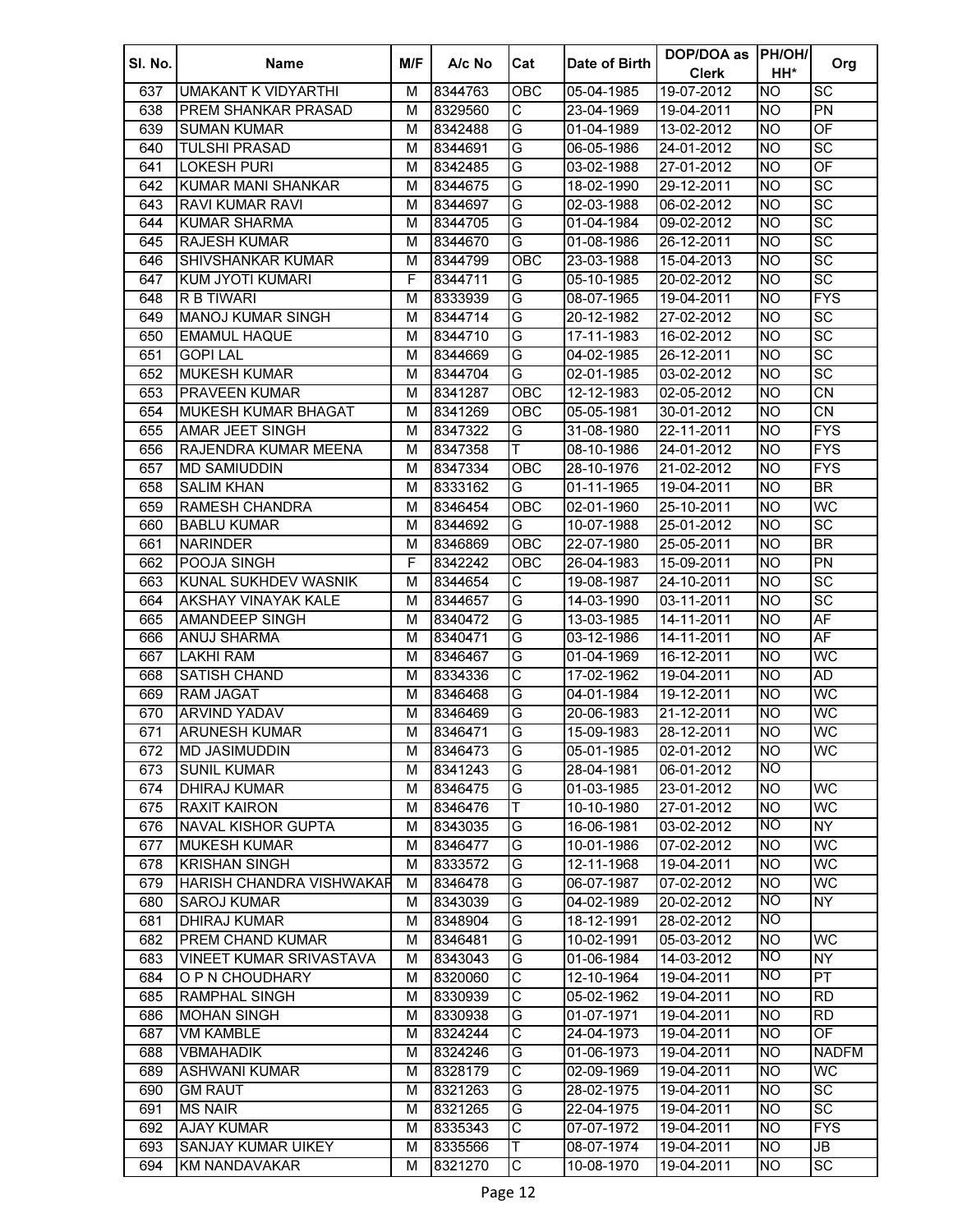| SI. No. | <b>Name</b>                    | M/F         | A/c No  | Cat                     | Date of Birth | DOP/DOA as       | <b>PH/OH/</b> | Org                      |
|---------|--------------------------------|-------------|---------|-------------------------|---------------|------------------|---------------|--------------------------|
|         |                                |             |         |                         |               | <b>Clerk</b>     | HH*           |                          |
| 695     | <b>SR KAWADE</b>               | м           | 8321267 | G                       | 25-03-1974    | 19-04-2011       | Ю             | $\overline{SC}$          |
| 696     | <b>VV LAGADE</b>               | M           | 8321268 | G                       | 12-05-1971    | 19-04-2011       | <b>NO</b>     | $\overline{SC}$          |
| 697     | <b>JASWANT SINGH GOSAIN</b>    | M           | 8326086 | G                       | 01-01-1968    | 19-04-2011       | <b>NO</b>     | AF                       |
| 698     | <b>ALOK KUMAR</b>              | M           | 8320395 | G                       | 12-12-1976    | 19-04-2011       | NO            | PT                       |
| 699     | <b>RAMESH KUMAR</b>            | M           | 8332050 | $\overline{\text{c}}$   | 12-08-1970    | 19-04-2011       | <b>NO</b>     | $\overline{NY}$          |
| 700     | SANJAY ANNA SARVANKAR          | M           | 8326082 | G                       | 09-11-1970    | 19-04-2011       | <b>NO</b>     | $\overline{AF}$          |
| 701     | <b>SY KULKARNI</b>             | м           | 8321442 | G                       | 09-11-1970    | 19-04-2011       | <b>NO</b>     | $\overline{SC}$          |
| 702     | <b>MC JADGALE</b>              | M           | 8321435 | G                       | 13-06-1971    | 19-04-2011       | <b>NO</b>     | $\overline{SC}$          |
| 703     | <b>G R PANCHMUKH</b>           | M           | 8320735 | $\overline{\text{c}}$   | 18-03-1955    | 20-12-2011       | <b>NO</b>     | SC                       |
| 704     | <b>ML CHOUDHARY</b>            | М           | 8323318 | $\overline{\text{c}}$   | 02-12-1957    | 20-12-2011       | <b>NO</b>     | $\overline{\mathsf{PT}}$ |
| 705     | R B SHARMA                     | м           | 8324723 | G                       | 05-01-1957    | 20-12-2011       | <b>NO</b>     | AR <sup></sup>           |
| 706     | A K BANERJEE                   | м           | 8322084 | G                       | 01-01-1956    | 20-12-2011       | <b>NO</b>     | <b>FYS</b>               |
| 707     | CHHOTE LAL RAM                 | М           | 8327498 | G                       | 07-06-1956    | 20-12-2011       | NO            | <b>FYS</b>               |
| 708     | <b>GIRDHARI LAL</b>            | м           | 8326994 | G                       | 15-09-1959    | 20-12-2011       | <b>NO</b>     | $\overline{\text{NC}}$   |
| 709     | P R INDALKAR                   | м           | 8331906 | G                       | 15-07-1955    | 20-12-2011       | NO            | SC                       |
| 710     | S N KUKADKAR                   | M           | 8331088 | G                       | 01-09-1955    | 20-12-2011       | <b>NO</b>     | SC                       |
| 711     | <b>D MOHAN RAO</b>             | M           | 8325901 | G                       | 10-04-1956    | 20-12-2011       | <b>NO</b>     | AF                       |
| 712     | <b>MK NEGI</b>                 | M           | 8300927 | G                       | 06-04-1958    | 20-12-2011       | <b>NO</b>     | AR                       |
| 713     | R MATHIVANAN                   | M           | 8327202 | G                       | 24-08-1959    | 20-12-2011       | NO            | $\overline{\text{CN}}$   |
| 714     | <b>PAWAN KUMAR</b>             | M           | 8329954 | G                       | 12-04-1960    | 20-12-2011       | OH            | $\overline{\mathsf{AR}}$ |
| 715     | <b>D K SHINDE</b>              | M           | 8321086 | G                       | 05-04-1958    | 20-12-2011       | ΜO            | SC                       |
| 716     | <b>GL MEENA</b>                | M           | 8324462 | T                       | 15-07-1962    | 20-12-2011       | <b>NO</b>     | AR <sup></sup>           |
| 717     | <b>ISHWAR SINGH</b>            | M           | 8307460 | G                       | 15-06-1957    | 20-12-2011       | <b>NO</b>     | AR                       |
| 718     | <b>KALI DASS</b>               | M           | 8328110 | G                       | 04-02-1959    | 20-12-2011       | <b>NO</b>     | $\overline{\text{NC}}$   |
| 719     | <b>ARUN KUMAR</b>              | M           | 8330021 | G                       | 13-12-1965    | 20-12-2011       | NO            | PD                       |
| 720     | HALADHAR BANDYOPADHYAY         | M           | 8332965 | G                       | 03-01-1963    | 20-12-2011       | NO            | <b>FYS</b>               |
| 721     | P BETHAL RAO                   | м           | 8332966 | G                       | 30-09-1960    | 20-12-2011       | NO            | <b>FYS</b>               |
| 722     | S SRIDHAR                      | M           | 8333456 | $\overline{\text{c}}$   | 21-10-1960    | 20-12-2011       | <b>NO</b>     | BL                       |
| 723     | <b>DINESH CHANDRA UPADHYAY</b> | M           | 8330856 | G                       | 10-06-1966    | 16-03-2012       | <b>NO</b>     | WC                       |
| 724     | PROMOD KUMAR                   | M           | 8330259 | G                       | 08-06-1968    | 16-03-2012       | <b>NO</b>     | PD                       |
| 725     | <b>ASHOK KUMAR</b>             | M           | 8330092 | $\overline{\text{c}}$   | 13-03-1967    | 16-03-2012       | <b>NO</b>     | $\overline{PD}$          |
| 726     | <b>BHUPINDER KUMAR</b>         | M           | 8330081 | $\overline{\text{c}}$   | 07-10-1964    | 16-03-2012       | <b>NO</b>     | WC                       |
| 727     | RAM NEWAJ YADAV                | M           | 8335649 | G                       | 07-06-1965    | 16-03-2012       | <b>NO</b>     | CС                       |
| 728     | <b>RB MUNGASE</b>              | M           | 8321193 | G                       | 17-05-1968    | 16-03-2012       | <b>NO</b>     | SC                       |
| 729     | <b>MD FAYAZ HUSSAIN</b>        | м           | 8326114 | G                       | 21-07-1970    | 16-03-2012       | Ю             | AF                       |
| 730     | <b>SKCHAUHAN</b>               | м           | 8335397 | G                       | 13-05-1969    | 16-03-2012       | <b>NO</b>     | GT                       |
| 731     | SOVAN OJHA                     | M           | 8336441 | $\overline{\text{c}}$   | 20-07-1967    | 16-03-2012       | <b>NO</b>     | <b>FYS</b>               |
| 732     | <b>DILIP KUMAR RAM</b>         | М           | 8336443 | G                       | 22-04-1970    | 16-03-2012       | <b>NO</b>     | <b>FYS</b>               |
| 733     | <b>BIKKAN LAL</b>              | М           | 8329604 | G                       | 15-03-1968    | 16-03-2012       | <b>NO</b>     | PN                       |
| 734     | NARAYAN KARMAKAR               | M           | 8336445 | OBC                     | 26-09-1972    | 16-03-2012       | <b>NO</b>     | <b>FYS</b>               |
| 735     | <b>JAY PRAKASH PANDEY</b>      | M           | 8335651 | G                       | 04-06-1974    | 16-03-2012       | Ю             | CC                       |
| 736     | <b>BISWANATH KOYAL</b>         | M           | 8336650 | $\overline{\text{c}}$   | 27-05-1968    | 16-03-2012       | <b>NO</b>     | <b>FYS</b>               |
| 737     | <b>SANDESH A BRID</b>          | M           | 8335948 | $\overline{\mathsf{G}}$ | 16-04-1972    | 16-03-2012       | <b>NO</b>     | NY                       |
| 738     | <b>SHAMIM AKHTAR</b>           | M           | 8336652 | G                       | 13-04-1972    | 16-03-2012       | <b>NO</b>     | <b>FYS</b>               |
| 739     | <b>DILEEP KUMAR</b>            | M           | 8335652 | G                       | 01-01-1974    | 16-03-2012       | <b>NO</b>     | CC                       |
| 740     | <b>KAJAL KARMAKAR</b>          | M           | 8336705 | OBC                     | 02-11-1972    | 16-03-2012       | <b>NO</b>     | <b>FYS</b>               |
| 741     | LATA SHARMA                    | $\mathsf F$ | 8329744 | G                       | 03-07-1976    | 16-03-2012       | <b>NO</b>     | CG                       |
| 742     | KAMESHWAR PRASAD DUBEY         | M           | 8335664 | G                       | 01-01-1969    | 16-03-2012       | <b>NO</b>     | cc                       |
| 743     | AJAY KUMAR MAURYA              | M           | 8335708 | G                       | 03-05-1971    | 16-03-2012       | Ю             | CC                       |
| 744     | LAL CHANDRA PAL                | M           | 8326144 | G                       | 12-03-1972    | 16-03-2012       | <b>NO</b>     | AF                       |
| 745     | DHARAM SINGH                   | M           | 8326136 | $\overline{\mathsf{C}}$ | 05-06-1971    | 16-03-2012       | Ю             | AF                       |
| 746     | <b>SAILEN MONDAL</b>           | M           | 8336708 | OBC                     | 09-08-1974    | 16-03-2012       | <b>NO</b>     | FYS                      |
| 747     | YASHPAL                        | M           | 8326145 | C                       | 15-09-1969    | $16 - 03 - 2012$ | <b>NO</b>     | AF                       |
| 748     | <b>JAI RAJ RAWAT</b>           | M           | 8329616 | $\overline{\text{C}}$   | 01-01-1972    | 16-03-2012       | <b>NO</b>     | PN                       |
| 749     | <b>RAM CHANDER</b>             | M           | 8326135 | $\overline{\text{C}}$   | 25-07-1968    | 16-03-2012       | <b>NO</b>     | AF                       |
| 750     | NARENDER SINGH DHESI           | M           | 8335865 | G                       | 01-10-1975    | 16-03-2012       | Ю             | WC                       |
| 751     | <b>TARSEM SINGH</b>            | M           | 8335867 | G                       | 12-03-1978    | 16-03-2012       | <b>NO</b>     | WC                       |
| 752     | DATTU VSALOKHE                 | М           | 8335976 | G                       | 01-05-1973    | 16-03-2012       | <b>NO</b>     | NY                       |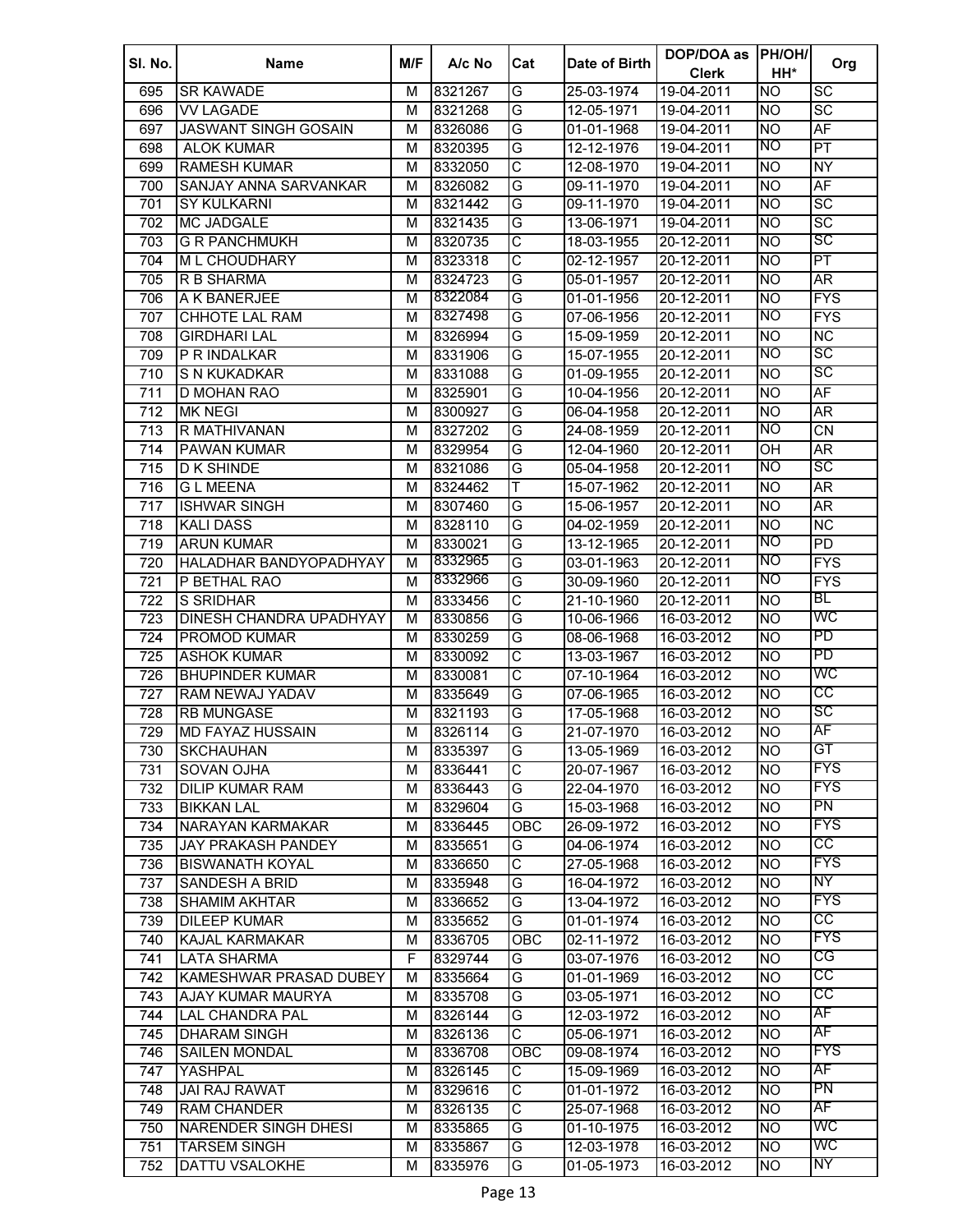| SI. No. | <b>Name</b>                   | M/F | A/c No  | Cat                   | Date of Birth | DOP/DOA as<br><b>Clerk</b> | PH/OH/<br>HH*    | Org        |
|---------|-------------------------------|-----|---------|-----------------------|---------------|----------------------------|------------------|------------|
| 753     | <b>DS BORADE</b>              | м   | 8321488 | G                     | 08-01-1970    | 16-03-2012                 | Ю                | SC         |
| 754     | <b>NN SINGH</b>               | M   | 8337483 | G                     | 03-12-1976    | 16-03-2012                 | <b>NO</b>        | GT         |
| 755     | <b>RAJESH KUMAR</b>           | М   | 8329603 | $\overline{\text{c}}$ | 10-10-1972    | 16-03-2012                 | Ю                | PN         |
| 756     | <b>REENA EKKA</b>             | F   | 8335872 | Т                     | 02-11-1974    | 16-03-2012                 | <b>NO</b>        | WC         |
| 757     | <b>RANBIR SINGH</b>           | M   | 8335873 | G                     | 31-03-1978    | $16 - 03 - 2012$           | <b>NO</b>        | WC         |
| 758     | <b>PARVEEN LATA</b>           | м   | 8335874 | G                     | 27-12-1971    | 16-03-2012                 | OH               | WC         |
| 759     | <b>NM SHINDE</b>              | М   | 8334573 | G                     | 29-03-1973    | 16-03-2012                 | <b>NO</b>        | SC         |
| 760     | <b>KULDEEP KUMAR</b>          | м   | 8334485 | $\overline{\text{C}}$ | 08-08-1971    | 16-03-2012                 | <b>NO</b>        | ND         |
| 761     | LALAN PRASAD                  | м   | 8329746 | <b>OBC</b>            | 08-12-1976    | 16-03-2012                 | <b>NO</b>        | CG         |
| 762     | DP BARI                       | м   | 8334574 | G                     | 03-12-1969    | 16-03-2012                 | <b>NO</b>        | SC         |
| 763     | <b>SUDIP KUMAR AICH</b>       | м   | 8336966 | G                     | 10-03-1975    | 16-03-2012                 | <b>NO</b>        | <b>FYS</b> |
| 764     | <b>BINIT KR SINHA</b>         | м   | 8320409 | G                     | 25-04-1978    | 16-03-2012                 | <b>NO</b>        | PT         |
| 765     | <b>DS JADHAV</b>              | M   | 8333292 | G                     | 27-02-1972    | 16-03-2012                 | <b>NO</b>        | OF         |
| 766     | OM PRAKASH GOND               | м   | 8336842 | T                     | 25-05-1971    | 16-03-2012                 | <b>NO</b>        | <b>FYS</b> |
| 767     | <b>RAMESH M BHADRE</b>        | M   | 8336845 | OBC                   | 02-07-1971    | 16-03-2012                 | <b>NO</b>        | <b>FYS</b> |
| 768     | <b>RAMANAND</b>               | M   | 8329621 | C                     | 02-03-1965    | 16-03-2012                 | <b>NO</b>        | PN         |
| 769     | <b>RAMA SHANKER</b>           | M   | 8329622 | $\overline{\text{C}}$ | 13-03-1965    | 16-03-2012                 | <b>NO</b>        | PN         |
| 770     | SURENDRA KUMAR YADAV          | M   | 8329626 | G                     | 10-07-1969    | 16-03-2012                 | <b>NO</b>        | PN         |
| 771     | RAMA SHANKER KUSHWAHA         | M   | 8329632 | G                     | 08-07-1975    | 16-03-2012                 | <b>NO</b>        | PN         |
| 772     | <b>NARESH KUMAR</b>           | M   | 8329757 | $\overline{\text{C}}$ | 31-12-1970    | 16-03-2012                 | <b>NO</b>        | CG         |
| 773     | <b>JITENDER SHARMA</b>        | M   | 8337648 | G                     | 29-10-1976    | 16-03-2012                 | <b>NO</b>        | CG         |
| 774     | <b>NARAYAN DATT</b>           | М   | 8337649 | G                     | 03-07-1977    | 16-03-2012                 | <b>NO</b>        | CG         |
| 775     | V SARALA                      | М   | 8344258 | <b>OBC</b>            | 01-11-1971    | 16-03-2012                 | <b>NO</b>        | BL         |
| 776     | <b>DEELEEP KUMAR SINGH</b>    | М   | 8329644 | G                     | 10-02-1967    | 16-03-2012                 | <b>NO</b>        | PN         |
| 777     | <b>ANIL KUMAR JHA</b>         | М   | 8329645 | G                     | 10-08-1969    | 16-03-2012                 | <b>NO</b>        | PN         |
| 778     | <b>SUNIL KUMAR SINGH</b>      | M   | 8329647 | G                     | 15-06-1970    | 16-03-2012                 | Ю                | PN         |
| 779     | <b>DEO NARAYAN</b>            | М   | 8329652 | G                     | 13-08-1971    | 16-03-2012                 | <b>NO</b>        | PN         |
| 780     | N GUNASHEELA                  | М   | 8344248 | $\overline{O}$ BC     | 15-01-1976    | 16-03-2012                 | <b>NO</b>        | BL         |
| 781     | <b>BHUPENDRA KUMAR SHARMA</b> | М   | 8338141 | G                     | 02-01-1975    | 16-03-2012                 | <b>NO</b>        | JB         |
| 782     | <b>KGANGA RAJU</b>            | M   | 8326200 | G                     | 06-05-1975    | 16-03-2012                 | <b>NO</b>        | AF         |
| 783     | <b>MP SWARNALATHA</b>         | М   | 8344269 | G                     | 18-01-1975    | 16-03-2012                 | OH               | <b>BL</b>  |
| 784     | <b>RANBIR SINGH</b>           | М   | 8330292 | $\overline{\text{C}}$ | 01-07-1964    | 16-03-2012                 | <b>NO</b>        | PD         |
| 785     | <b>JAMIL AHMED</b>            | М   | 8330293 | G                     | 22-07-1965    | $\overline{16}$ -03-2012   | <b>NO</b>        | PD         |
| 786     | <b>MAHESH RAM</b>             | М   | 8330287 | C                     | 12-07-1963    | 16-03-2012                 | <b>NO</b>        | PD         |
| 787     | <b>VIPIN</b>                  | м   | 8333196 | $\overline{\text{c}}$ | 16-04-1981    | 16-03-2012                 | <b>NO</b>        | BR         |
| 788     | <b>MANISH SHARMA</b>          | М   | 8337650 | G                     | 26-04-1977    | 16-03-2012                 | <b>NO</b>        | CG         |
| 789     | <b>DS GURAV</b>               | м   | 8332291 | G                     | 09-06-1977    | 16-03-2012                 | <b>NO</b>        | CSD        |
| 790     | <b>DHANRAJ B MUSSALE</b>      | М   | 8326201 | G                     | 05-04-1974    | 16-03-2012                 | <b>NO</b>        | AF         |
| 791     | JAGABANDHU SETHI              | М   | 8330956 | $\overline{\text{c}}$ | 28-02-1965    | 16-03-2012                 | <b>NO</b>        | <b>RD</b>  |
| 792     | R KANNAN                      | M   | 8337237 | G                     | 10-04-1975    | 16-03-2012                 | <b>NO</b>        | CN         |
| 793     | <b>SHIV SAGAR YADAV</b>       | M   | 8330312 | G                     | 01-05-1972    | 16-03-2012                 | Ю                | <b>PD</b>  |
| 794     | <b>RAVINDER KUMAR</b>         | М   | 8330306 | G                     | 15-09-1967    | 16-03-2012                 | <b>NO</b>        | PD         |
| 795     | <b>SANDEEP</b>                | M   | 8334543 | $\overline{\text{c}}$ | 06-01-1972    | 16-03-2012                 | <b>NO</b>        | <b>FYS</b> |
| 796     | <b>M MAHESHWAR</b>            | M   | 8337310 | G                     | 16-03-1976    | 16-03-2012                 | <b>NO</b>        | SB         |
| 797     | <b>MOHD RAFEEQ</b>            | М   | 8337309 | G                     | 10-11-1981    | 16-03-2012                 | Ю                | SB         |
| 798     | <b>M SAILAJA</b>              | M   | 8337313 | G                     | 10-07-1976    | 16-03-2012                 | <b>NO</b>        | SB         |
| 799     | <b>B CHENNAIAH</b>            | M   | 8337314 | G                     | 01-07-1977    | 16-03-2012                 | <b>NO</b>        | SB         |
| 800     | CH SRINIVASA RAO              | M   | 8337312 | G                     | 15-03-1979    | 16-03-2012                 | Ю                | SB         |
| 801     | P SHYAM SUNDER REDDY          | М   | 8337315 | G                     | 29-06-1975    | $16 - 03 - 2012$           | <b>NO</b>        | SB         |
| 802     | <b>TARA CHAND</b>             | М   | 8337769 | G                     | 14-01-1978    | $16-03-2012$               | Ю                | WC         |
| 803     | RAJENDER KUMAR THAKUR         | M   | 8337752 | G                     | 19-08-1979    | 16-03-2012                 | Ю                | WC         |
| 804     | <b>JDEVANADHAM</b>            | М   | 8338551 | $\overline{\text{c}}$ | 11-02-1975    | 16-03-2012                 | Ю                | RH         |
| 805     | <b>RAJ KUMAR</b>              | М   | 8337770 | G                     | 09-12-1975    | 16-03-2012                 | <b>NO</b>        | WC         |
| 806     | <b>SURESH KUMAR</b>           | М   | 8330322 | G                     | 27-11-1978    | 16-03-2012                 | $\overline{O}$ H | PD         |
| 807     | <b>AMRIK SINGH</b>            | М   | 8337755 | G                     | 30-07-1975    | 16-03-2012                 | <b>NO</b>        | WC         |
| 808     | <b>MUSTAK</b>                 | М   | 8337756 | G                     | 30-07-1975    | 16-03-2012                 | <b>NO</b>        | WС         |
| 809     | <b>DEEPAK KUMAR</b>           | М   | 8337782 | G                     | 31-01-1977    | 16-03-2012                 | <b>NO</b>        | WC         |
| 810     | KULVINDER KAUR                | М   | 8337771 | G                     | 18-08-1978    | 16-03-2012                 | <b>NO</b>        | WC         |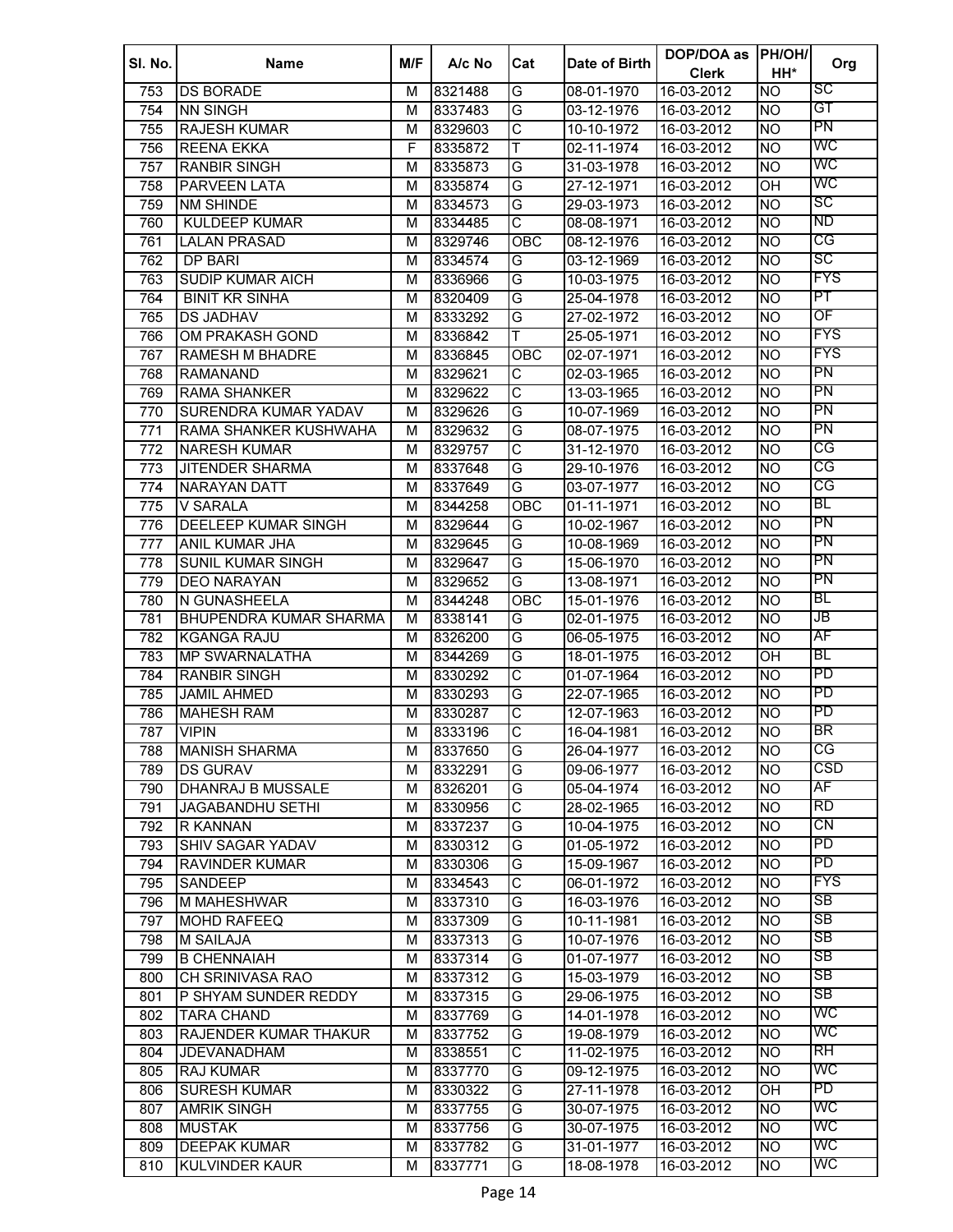| SI. No. | <b>Name</b>                  | M/F                     | A/c No  | Cat                   | Date of Birth | DOP/DOA as<br><b>Clerk</b> | PH/OH/<br>HH*  | Org                      |
|---------|------------------------------|-------------------------|---------|-----------------------|---------------|----------------------------|----------------|--------------------------|
| 811     | <b>VIKRANT NAUTIYAL</b>      | М                       | 8337758 | G                     | 10-06-1980    | 16-03-2012                 | Ю              | WC                       |
| 812     | <b>GULAB SINGH</b>           | М                       | 8337759 | G                     | 20-11-1981    | 16-03-2012                 | Ю              | WC                       |
| 813     | <b>KAPOOR SINGH</b>          | M                       | 8337777 | $\overline{\text{c}}$ | 14-10-1976    | 16-03-2012                 | Ю              | WC                       |
| 814     | <b>VIPAN KUMAR</b>           | М                       | 8337783 | G                     | 15-07-1975    | 16-03-2012                 | <b>NO</b>      | WC                       |
| 815     | <b>SANJEEV SINGH</b>         | M                       | 8337772 | G                     | 16-07-1974    | $16-03-2012$               | <b>NO</b>      | WC                       |
| 816     | <b>VIJAI SHANKAR SAINI</b>   | M                       | 8333200 | G                     | 15-01-1982    | 16-03-2012                 | <b>NO</b>      | BR                       |
| 817     | <b>MUKESH KUMAR</b>          | М                       | 8337773 | G                     | 01-01-1979    | 16-03-2012                 | N <sub>O</sub> | SWC                      |
| 818     | <b>BALJINDER SINGH</b>       | м                       | 8337761 | $\overline{\text{c}}$ | 27-10-1976    | 16-03-2012                 | OH             | WC                       |
| 819     | <b>JAGDISH CHANDRA</b>       | м                       | 8337762 | G                     | 10-06-1972    | 16-03-2012                 | <b>NO</b>      | WC                       |
| 820     | <b>VINOD KUMAR</b>           | м                       | 8337784 | G                     | 20-07-1977    | 16-03-2012                 | <b>NO</b>      | WC                       |
| 821     | <b>RAJINDER SINGH</b>        | М                       | 8337768 | G                     | 25-03-1976    | 16-03-2012                 | <b>NO</b>      | WC                       |
| 822     | <b>SP MUNGSE</b>             | М                       | 8333331 | G                     | 02-02-1977    | 16-03-2012                 | <b>NO</b>      | OF                       |
| 823     | <b>SP PARKHE</b>             | M                       | 8333332 | G                     | 21-05-1973    | 16-03-2012                 | <b>NO</b>      | OF                       |
| 824     | <b>BADHAMALE</b>             | M                       | 8333334 | G                     | 12-05-1976    | 16-03-2012                 | <b>NO</b>      | OF                       |
| 825     | <b>RAJAVERI</b>              | M                       | 8333335 | G                     | 01-06-1977    | 16-03-2012                 | <b>NO</b>      | OF                       |
| 826     | <b>SATYAVIR SINGH</b>        | M                       | 8324683 | G                     | 05-01-1968    | 16-03-2012                 | <b>NO</b>      | AR                       |
| 827     | <b>JOGINDRA KUMAR</b>        | M                       | 8324684 | C                     | 10-12-1968    | 16-03-2012                 | <b>NO</b>      | AR                       |
| 828     | <b>VIJANDER SINGH</b>        | M                       | 8339876 | G                     | 02-10-1980    | 16-03-2012                 | <b>NO</b>      | WC                       |
| 829     | YASHWANT SINGH SHAYALWA      | M                       | 8338140 | $\overline{\text{C}}$ | 10-02-1972    | 16-03-2012                 | Ю              | JB                       |
| 830     | <b>RAJBIR SINGH</b>          | M                       | 8339056 | G                     | 15-08-1979    | 16-03-2012                 | Ю              | <b>RD</b>                |
| 831     | <b>MAHENDRA SINGH</b>        | M                       | 8339648 | G                     | 07-06-1982    | 16-03-2012                 | <b>NO</b>      | SWC                      |
| 832     | <b>SA MORE</b>               | M                       | 8320052 | G                     | 10-06-1962    | 16-03-2012                 | <b>NO</b>      | OF                       |
| 833     | <b>MUNNI KUMARI</b>          | F                       | 8320405 | G                     | 20-03-1971    | 16-03-2012                 | <b>NO</b>      | PT                       |
| 834     | RAMAN KUMAR SINHA            | M                       | 8343566 | G                     | 09-04-1981    | 05-05-2011                 | <b>NO</b>      | PT                       |
| 835     | JAYESH GOPAL DASPUTE         | M                       | 8346868 | OBC                   | 22-11-1990    | 27-05-2011                 | Ю              | BR                       |
| 836     | <b>REKHA DEVI</b>            | F                       | 8346382 | OBC                   | 24-03-1982    | 06-06-2011                 | Ю              | WC                       |
| 837     | <b>ARINDAM GANGULY</b>       | $\overline{\mathsf{M}}$ | 8347183 | G                     | 23-11-1980    | 13-06-2011                 | Ю              | <b>FYS</b>               |
| 838     | <b>AVIK KUMAR SAHA</b>       | М                       | 8347184 | $\overline{\text{C}}$ | 14-09-1986    | 17-06-2011                 | Ю              | <b>FYS</b>               |
| 839     | <b>JYANJYOTI BAIRAGI</b>     | M                       | 8346867 | G                     | 18-01-1991    | 17-06-2011                 | <b>NO</b>      | BR                       |
| 840     | R RSON LOTHA                 | М                       | 8346877 | Т                     | 14-11-1991    | 25-07-2011                 | <b>NO</b>      | BR                       |
| 841     | POOJA SHARMA                 | $\overline{F}$          | 8346423 | G                     | 19-04-1988    | 01-09-2011                 | <b>NO</b>      | WC                       |
| 842     | <b>T RAVI TEJA</b>           | М                       | 8345584 | G                     | 24-03-1989    | 28-09-2011                 | <b>NO</b>      | SB                       |
| 843     | <b>MD WASIM</b>              | М                       | 8343567 | OBC                   | 12-01-1980    | 27-10-2011                 | <b>NO</b>      | PT                       |
| 844     | <b>RAJAT KUMAR</b>           | м                       | 8346111 | G                     | 15-10-1991    | 02-12-2011                 | <b>NO</b>      | CG                       |
| 845     | <b>BHOOP ABHISHEK GAURAV</b> | м                       | 8343587 | G                     | 21-04-1992    | 27-12-2011                 | Ю              | PT                       |
| 846     | <b>VISHAL MINZ</b>           | м                       | 8343588 | Τ                     | 10-01-1987    | 27-01-2012                 | <b>NO</b>      | PT                       |
| 847     | <b>SAGAR KUMAR SAHA</b>      | м                       | 8347488 | G                     | 07-09-1988    | 21-03-2013                 | <b>NO</b>      | <b>FYS</b>               |
| 848     | <b>RAUSHAN KUMAR</b>         | M                       | 8347476 | G                     | 25-06-1993    | 17-12-2012                 | <b>NO</b>      | <b>FYS</b>               |
| 849     | ANU JHA                      | F                       | 8342525 | G                     | 10-12-1984    | 27-12-2013                 | <b>NO</b>      | OF                       |
| 850     | <b>ADITYA PANDEY</b>         | M                       | 8340864 | G                     | 04-02-1988    | 05-11-2012                 | <b>NO</b>      | <b>RB</b>                |
| 851     | <b>AMIT KUMAR SINGH</b>      | M                       | 8342526 | G                     | 02-02-1988    | 27-12-2012                 | <b>NO</b>      | $\overline{OF}$          |
| 852     | <b>SUJATA SHAW</b>           | F                       | 8348643 | G                     | 17-03-1985    | 19-04-2013                 | Ю              | GT                       |
| 853     | <b>JEET MOHAN KUMAR</b>      | M                       | 8342534 | OBC                   | 02-01-1988    | 08-03-2013                 | <b>NO</b>      | OF                       |
| 854     | <b>RAVI KUMAR</b>            | M                       | 8348660 | G                     |               | 13-08-2013                 | <b>NO</b>      | GT                       |
| 855     | <b>SRIPAL VERMA</b>          | M                       | 8342535 | OBC                   | 15-07-1986    | 15-03-2013                 | <b>NO</b>      | OF                       |
| 856     | <b>SP SHINDE</b>             | M                       | 8322070 | G                     | 22-01-1955    | 02-04-2012                 | <b>NO</b>      | <b>BL</b>                |
| 857     | PAUPHIANLAL VAIPHEI          | M                       | 8348621 | Т                     | 01-02-1981    | 27-08-2012                 | <b>NO</b>      | GT                       |
| 858     | NEIHOINENG LHOUVAM           | М                       | 8348623 | Τ                     | 28-03-1988    | 20-09-2012                 | NO <sub></sub> | $\overline{GT}$          |
| 859     | AJAY KUMAR MEENA             | М                       | 8342537 | Τ                     | 25-01-1987    | 29-04-2013                 | <b>NO</b>      | $\overline{OF}$          |
| 860     | S HENKHOGIL HAOKIP           | М                       | 8342539 | Т                     | 20-06-1981    | 22-05-2013                 | Ю              | $\overline{\mathsf{OF}}$ |
| 861     | <b>THANGKHOSAT HOOKIP</b>    | М                       | 8341302 | Т                     | 27-10-1989    | 30-11-2012                 | <b>NO</b>      | $\overline{CN}$          |
| 862     | PRINCE KUMAR SINGH           | М                       | 8347534 | G                     | 19-06-1986    | 20-01-2014                 | <b>NO</b>      | <b>FYS</b>               |
| 863     | <b>GOPINATH K</b>            | М                       | 8346489 | G                     | 18-01-1964    | 16-04-2012                 | Ю              | WC                       |
| 864     | <b>KUNAL BALAK</b>           | М                       | 8344072 | G                     | 21-12-1985    | $19-04-2012$               | NO             | AF                       |
| 865     | <b>KAVITA TRIPATHI</b>       | F                       | 8348410 | G                     | 13-09-1986    | 23-04-2012                 | <b>NO</b>      | <b>NC</b>                |
| 866     | <b>SUBHAS CHANDRA</b>        | M                       | 8329429 | С                     | 05-05-1961    | 02-04-2012                 | NO             | $\overline{cc}$          |
| 867     | R K GUPTA                    | М                       | 8343049 | G                     | 01-02-1984    | 24-04-2012                 | NO             | $\overline{NY}$          |
| 868     | <b>DEEPAK KUMAR</b>          | М                       | 8344073 | G                     | 25-11-1988    | 30-04-2012                 | <b>NO</b>      | AF                       |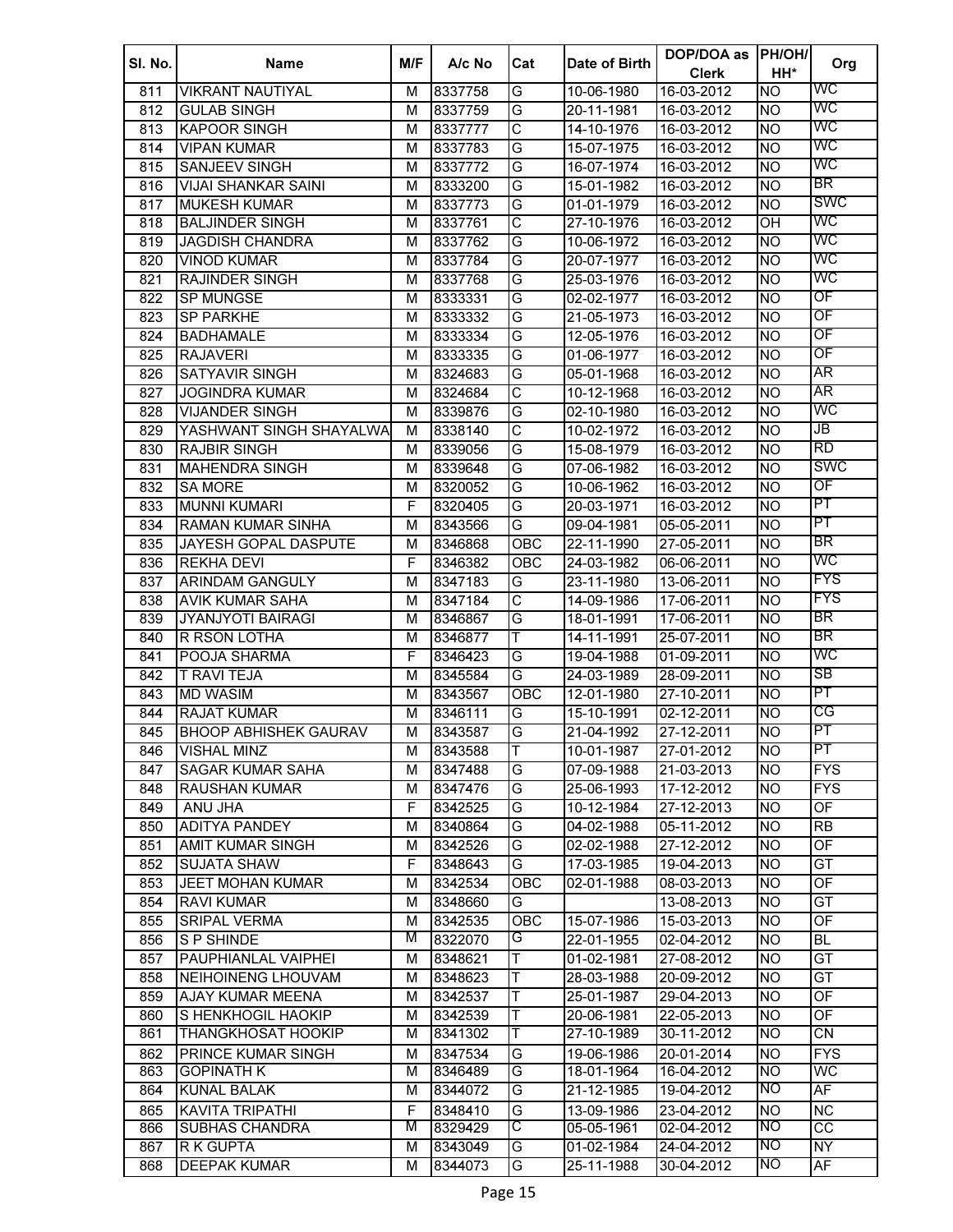| SI. No. | <b>Name</b>                 | M/F    | A/c No  | Cat                   | Date of Birth | DOP/DOA as   | <b>PH/OH/</b>  | Org                      |
|---------|-----------------------------|--------|---------|-----------------------|---------------|--------------|----------------|--------------------------|
|         |                             |        |         |                       |               | <b>Clerk</b> | HH*            |                          |
| 869     | <b>B MURALI BABU</b>        | м      | 8341288 | $\overline{\text{c}}$ | 10-08-1979    | 07-05-2012   | <b>NO</b>      | <b>CN</b>                |
| 870     | <b>NIRMAL SHARMA</b>        | м      | 8340479 | G                     | 16-11-1979    | 14-05-2012   | <b>NO</b>      | AF                       |
| 871     | RAHUL NANGIA                | M      | 8340480 | G                     | 17-12-1990    | 14-05-2012   | <b>NO</b>      | AF                       |
| 872     | SONALI ANAJI SHINDE         | F      | 8344760 | G                     | 15-11-1988    | 03-07-2012   | NO             |                          |
| 873     | <b>SONALI A SHINDE</b>      | M      | 8344660 | G                     | 15-11-1988    | 03-07-2012   | <b>NO</b>      | $\overline{SC}$          |
| 874     | SANTOSH KUMAR SRIVASTAVA    | м      | 8343063 | G                     | 10-10-1983    | 06-07-2012   | <b>NO</b>      | $\overline{NY}$          |
| 875     | <b>DHANESHWAR PANDA</b>     | м      | 8344289 |                       |               | 27-09-2012   | <b>NO</b>      | $\overline{BL}$          |
| 876     | <b>TAPAN KR DAS</b>         | M      | 8332427 | G                     | 27-12-1954    | 02-04-2012   | <b>NO</b>      | <b>FYS</b>               |
| 877     | <b>ALOK SHARMA</b>          | M      | 8346516 | G                     | 22-03-1987    | 10-01-2013   | <b>NO</b>      | WC                       |
| 878     | MAMTA KUMARI DEVANDA        | F      | 8346517 | OBC                   | 10-01-1993    | 14-01-2013   | <b>NO</b>      | WC                       |
| 879     | DEVENDRA SINGH CHAUHAN      | м      | 8346519 | G                     | 08-08-1987    | 15-01-2013   | <b>NO</b>      | <b>WC</b>                |
| 880     | SHEETAL KUMARI              | F      | 8346518 | G                     | 28-05-1990    | 15-01-2013   | <b>NO</b>      | WC                       |
| 881     | <b>MANISH ASHOK YADAV</b>   | M      | 8346520 | G                     | 17-08-1985    | 17-01-2013   | NO.            | <b>WC</b>                |
| 882     | <b>PRASHANT KUMAR</b>       | M      | 8346521 | С                     | 09-11-1986    | 17-01-2013   | NO.            | <b>WC</b>                |
| 883     | SHIKHA SHALINI              | F      | 8346524 | G                     | 19-12-1991    | 20-02-2013   | <b>NO</b>      | <b>WC</b>                |
|         |                             | M      | 8348633 | G                     | 28-01-1991    |              |                | GT                       |
| 884     | <b>SUMIT KUMAR MANDAL</b>   | M      | 8332432 | G                     |               | 28-12-2012   | <b>NO</b>      | <b>FYS</b>               |
| 885     | <b>PRANAB KR CHATTERJEE</b> | M      | 8332433 | G                     | 01-11-1955    | 02-04-2012   | <b>NO</b>      |                          |
| 886     | <b>SUBHENDU BATABYAL</b>    |        |         |                       | 24-08-1961    | 02-04-2012   | <b>NO</b>      | <b>FYS</b>               |
| 887     | <b>DILIP KR SIKDAR</b>      | М      | 8332424 | G                     | 21-06-1959    | 02-04-2012   | <b>NO</b>      | <b>FYS</b>               |
| 888     | <b>LAXMAN LAL</b>           | м      | 8332971 | С                     | 01-07-1956    | 02-04-2012   | <b>NO</b>      | <b>FYS</b>               |
| 889     | <b>SITA RAM RAUT</b>        | М      | 8333035 | C                     | 01-01-1962    | 02-04-2012   | NO             | $\overline{FYS}$         |
| 890     | N B GHUMARE                 | M      | 8331134 | G                     | 02-06-1958    | 02-04-2012   | <b>NO</b>      | SC                       |
| 891     | <b>PITAM SINGH</b>          | м      | 8328666 | G                     | 15-06-1957    | 02-04-2012   | <b>NO</b>      | AR                       |
| 892     | <b>ANIL KUMAR</b>           | M      | 8328671 | G                     | 01-01-1963    | 02-04-2012   | <b>NO</b>      | $\overline{AR}$          |
| 893     | <b>JODH SINGH</b>           | M      | 8326039 | G                     | 30-04-1962    | 02-04-2012   | <b>NO</b>      | AF                       |
| 894     | <b>S B BHATTACHARJEE</b>    | M      | 8332453 | G                     | 31-12-1960    | 02-04-2012   | <b>NO</b>      | <b>FYS</b>               |
| 895     | <b>RANJAN KR DEY</b>        | M      | 8332972 | G                     | 15-02-1964    | 02-04-2012   | ΗH             | <b>FYS</b>               |
| 896     | <b>D K UGALE</b>            | M      | 8331138 | G                     | 01-06-1959    | 02-04-2012   | <b>NO</b>      | SC                       |
| 897     | R B KHANDAVE                | M      | 8331106 | G                     | 01-05-1958    | 02-04-2012   | <b>NO</b>      | SC                       |
| 898     | <b>RAMASUBBAIAH</b>         | M      | 8333454 | Ŧ                     | 01-02-1957    | 02-04-2012   | <b>NO</b>      | <b>BL</b>                |
| 899     | N A KURIAN                  | M      | 8335956 | G                     | 06-07-1963    | 02-04-2012   | <b>NO</b>      | NΥ                       |
| 900     | <b>BASIR AHMED</b>          | M      | 8335129 | G                     | 20-02-1963    | 02-04-2012   | <b>NO</b>      | $\overline{\text{NC}}$   |
| 901     | V SUDESH KUMAR              | M      | 8333455 | Ŧ                     | 22-06-1962    | 02-04-2012   | <b>NO</b>      | BL                       |
| 902     | E POCHAIAH                  | M      | 8333860 | Τ                     | 18-10-1960    | 02-04-2012   | <b>NO</b>      | $\overline{FYS}$         |
| 903     | <b>RAM KISHAN</b>           | M      | 8328654 | G                     | 01-06-1956    | 18-10-2012   | N <sub>O</sub> | AR                       |
| 904     | <b>S K SAHAJADA</b>         | м      | 8333022 | G                     | 06-01-1955    | 18-10-2012   | <b>NO</b>      | <b>FYS</b>               |
| 905     | <b>KUMARI SHOBHA</b>        | F      | 8348909 | $\overline{\text{c}}$ | 11-02-1989    | 25-04-2012   | <b>NO</b>      | PD                       |
| 906     | <b>SMT MAMTA SINGH</b>      | F      | 8343596 | G                     | 15-05-1971    | 25-05-2012   | <b>NO</b>      | PT                       |
| 907     | <b>SURAJ RAMA LOKHANDE</b>  | M      | 8344749 | Т                     | 13-03-1989    | 28-05-2012   | <b>NO</b>      | SC                       |
| 908     | <b>AKSHAY SHASTRI</b>       | м      | 8345606 | G                     | 06-08-1992    | 12-09-2012   | <b>NO</b>      | $\overline{\text{SB}}$   |
| 909     | <b>KKKHARWAR</b>            | M      | 8343597 | OBC                   | 01-01-1992    | 15-10-2012   | N <sub>O</sub> | PT                       |
| 910     | RASHMI REKHA DAS            | F      | 8348625 | C                     | 01-05-1988    | 22-11-2012   | <b>NO</b>      | $\overline{GT}$          |
| 911     | <b>RATAN RAWAT</b>          | M      | 8346920 | G                     | 10-01-1986    | 26-12-2012   | <b>NO</b>      | $\overline{\mathsf{BR}}$ |
| 912     | <b>MISS NUTAN KUMARI</b>    | F      | 8343599 | Τ                     | 24-03-1988    | 26-12-2012   | <b>NO</b>      | $\overline{\mathsf{PT}}$ |
| 913     | <b>GANESH D KALE</b>        | М      | 8344785 | Т                     | 23-04-1989    | 31-12-2012   | <b>NO</b>      | $\overline{SC}$          |
| 914     | <b>M VIJAY LAXMI</b>        | F      | 8345609 | G                     | 10-10-1966    | 01-01-2013   | <b>NO</b>      | <b>SB</b>                |
| 915     | <b>GAURAV KONDAL</b>        | М      | 8348948 | G                     | 11-05-1989    | 08-01-2013   | <b>NO</b>      | $\overline{\mathsf{AR}}$ |
|         |                             |        |         | G                     |               |              | <b>NO</b>      | <b>FYS</b>               |
| 916     | <b>DANISH KHAN</b>          | M<br>M | 8347514 | G                     | 18-06-1983    | 12-03-2013   |                | <b>NC</b>                |
| 917     | <b>BANARSILAL</b>           |        | 8327795 |                       | 10-05-1958    | 01-04-2013   | <b>NO</b>      |                          |
| 918     | <b>ANKIT</b>                | M      | 8340505 | G                     | 31-07-1992    | 31-01-2014   | <b>NO</b>      | AF                       |
| 919     | <b>NIRAJ KUMAR</b>          | M      | 8348667 | G                     | 05-01-1991    | 12-12-2013   | <b>NO</b>      | $\overline{GT}$          |
| 920     | <b>KAPIL</b>                | М      | 8340500 | G                     | 26-05-1989    | 12-12-2013   | <b>NO</b>      | AF                       |
| 921     | PRASHANT SHARMA             | M      | 8340501 | G                     | 25-08-1990    | 17-12-2013   | <b>NO</b>      | AF                       |
| 922     | <b>AJMER SINGH</b>          | М      | 8348955 | G                     | 15-04-1991    | 21-11-2013   | N <sub>O</sub> | $\overline{PD}$          |
| 923     | <b>AMIT CHHIKARA</b>        | м      | 8340504 | G                     | 08-08-1991    | 27-01-2014   | <b>NO</b>      | AF                       |
| 924     | <b>JAY RAM MISHRA</b>       | М      | 8307584 | G                     | 07-08-1990    | 13-12-2013   | <b>NO</b>      | FD                       |
| 925     | <b>AMIT KUMAR</b>           | M      | 8348956 | G                     | 30-12-1991    | 18-11-2013   | <b>NO</b>      | $\overline{PD}$          |
| 926     | <b>PANKAJ</b>               | М      | 8340503 | ОВС                   | 11-11-1991    | 13-01-2014   | <b>NO</b>      | AF                       |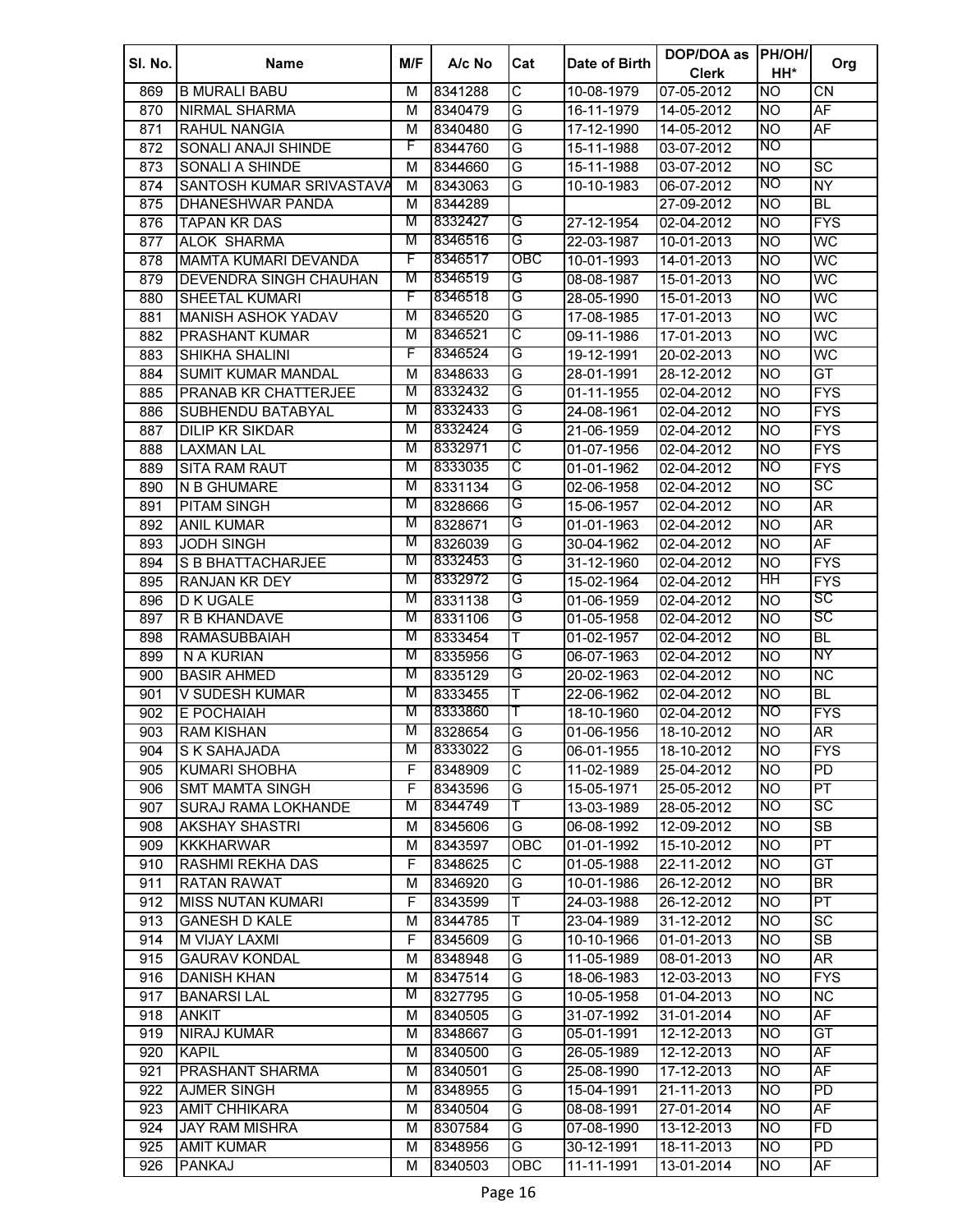| SI. No. | <b>Name</b>                                     | M/F | A/c No             | Cat                     | Date of Birth            | DOP/DOA as<br><b>Clerk</b> | <b>PH/OH/</b><br>HH* | Org                      |
|---------|-------------------------------------------------|-----|--------------------|-------------------------|--------------------------|----------------------------|----------------------|--------------------------|
| 927     | P S SONAR                                       | M   | 8332428            | $\overline{\mathsf{G}}$ | 28-08-1960               | 01-04-2013                 | Ю                    | <b>FYS</b>               |
| 928     | <b>RAVI RANJAN</b>                              | М   | 8346171            | OBC                     | 07-03-1994               | 30-12-2013                 | Ю                    | CG                       |
| 929     | <b>NARENDRA SINGH</b>                           | М   | 8307581            | G                       | 01-09-1988               | 25-09-2013                 | Ю                    | FD                       |
| 930     | ANURAG KUMAR SHUKLA                             | м   | 8307583            | G                       | 04-02-1987               | 25-11-2013                 | <b>NO</b>            | FD                       |
| 931     | <b>SUBODH KUMAR</b>                             | М   | 8307582            | OBC                     | 12-08-1984               | 11-10-2013                 | <b>NO</b>            | FD                       |
| 932     | <b>HARI KISHORE VERMA</b>                       | м   | 8346176            | <b>OBC</b>              | 07-10-1986               | 03-02-2014                 | <b>NO</b>            | CG                       |
| 933     | <b>VIKAS SHARMA</b>                             | м   | 8348156            |                         | 19-11-1986               | 23-05-2014                 | <b>NO</b>            | <b>SWC</b>               |
| 934     | <b>RISHI RANJAN</b>                             | м   | 8340502            | OBC                     | 05-01-1988               | 26-12-2013                 | <b>NO</b>            | $\overline{\mathsf{AF}}$ |
| 935     | RAVI NANDAN                                     | м   | 8346168            | <b>OBC</b>              | 15-10-1989               | 31-12-2013                 | <b>NO</b>            | СG                       |
| 936     | <b>ANKIT PANWAR</b>                             | м   | 8345613            | G                       | 10-07-1993               |                            | <b>NO</b>            |                          |
| 937     | <b>GOPAL CH DUTTA</b>                           | М   | 8333030            | G                       | 10-06-1957               | 01-04-2013                 | <b>NO</b>            | <b>FYS</b>               |
| 938     | RAJEEV RANJAN KUMAR                             | м   | 8349717            | OBC                     | 15-03-1990               | 27-05-2014                 | <b>NO</b>            | <b>RD</b>                |
| 939     | <b>PARVESH DAGAR</b>                            | M   | 8348418            | G                       | 25-07-1993               | 05-02-2014                 | <b>NO</b>            | $\overline{\text{NC}}$   |
| 940     | <b>SATISH</b>                                   | м   | 8348419            | G                       | 08-11-1985               | 10-02-2014                 | <b>NO</b>            | $\overline{\text{NC}}$   |
| 941     | <b>DHANANJAY KUMAR</b>                          | M   | 8348408            | OBC                     | 22-01-1987               | 29-03-2014                 | <b>NO</b>            | <b>NC</b>                |
| 942     | <b>RAVIKANT KUMAT</b>                           | М   | 8347542            | OBC                     | 01-07-1988               | 21-02-2014                 | <b>NO</b>            | <b>FYS</b>               |
| 943     | <b>NAWAL KUMAR</b>                              | M   | 8345614            | OBC                     | 12-12-1983               |                            | <b>NO</b>            |                          |
| 944     | SHRADDHA KESARWANI                              | F   | 8344808            | G                       | 20-06-1989               | 14-02-2014                 | <b>NO</b>            | $\overline{SC}$          |
| 945     | <b>SARVAR</b>                                   | M   | 8344805            | G                       | 04-01-1989               | 28-11-2013                 | <b>NO</b>            | SC                       |
| 946     | <b>KRISHAN KUMAR</b>                            | M   | 8344807            | G                       | 10-01-1994               | 03-02-2014                 | <b>NO</b>            | $\overline{SC}$          |
| 947     | <b>KULWANT RAJ</b>                              | M   | 8328178            | G                       | 14-04-1961               | 01-04-2013                 | <b>NO</b>            | <b>NC</b>                |
| 948     | <b>KAMAL THAKUR</b>                             | М   | 8344804            | G                       | 10-01-1992               | 09-12-2013                 | <b>NO</b>            | $\overline{SC}$          |
| 949     | RAGHWENDRA PRASAD                               | М   | 8348668            | G                       | 13-10-1986               | 16-12-2013                 | <b>NO</b>            | GT                       |
| 950     | <b>PRADEEP KUMAR</b>                            | М   | 8348957            | G                       | 16-04-1985               | 14-11-2013                 | <b>NO</b>            | $\overline{PD}$          |
| 951     | <b>PRASHANT VERMA</b>                           | М   | 8344806            | OBC                     | 30-07-1991               | 18-12-2013                 | <b>NO</b>            | $\overline{SC}$          |
| 952     | <b>BS HARSHWARDHAN</b>                          | М   | 8341318            | OBC                     | 23-04-1986               | 15-10-2013                 | <b>NO</b>            | $\overline{CN}$          |
| 953     | <b>NAVEEN KUMAR</b>                             | М   | 8340499            | C                       | 10-11-1985               | 11-12-2013                 | <b>NO</b>            | AF                       |
| 954     | <b>SUSHIL KUMAR LAL</b>                         | М   | 8346182            | $\overline{\text{C}}$   | 05-11-1991               | 27-02-2014                 | <b>NO</b>            | $\overline{\text{CG}}$   |
| 955     | <b>KARTIK KUMAR</b>                             | М   |                    | $\overline{\text{c}}$   | 10-01-1990               | 26-12-2013                 | <b>NO</b>            | $\overline{PD}$          |
| 956     | <b>DHRAMENDER KUMAR</b>                         | М   |                    | $\overline{\text{c}}$   | 02-02-1989               | 30-12-2013                 | <b>NO</b>            | PD                       |
|         |                                                 |     |                    | $\overline{\text{c}}$   |                          |                            |                      |                          |
| 957     | <b>RAM PRAVESH RAM</b><br><b>KALU RAM MEENA</b> | М   | 8345615<br>8346173 | T                       | 19-07-1992<br>20-01-1991 |                            | <b>NO</b>            | CG                       |
| 958     |                                                 | М   |                    |                         |                          | 01-01-2014                 | <b>NO</b>            | $\overline{\text{CG}}$   |
| 959     | RAMESH CHANDRA MALIK                            | М   | 8346170            | G/Ex                    | 05-03-1968               | 31-12-2013                 | <b>NO</b>            |                          |
| 960     | PANKAJ KUMAR                                    | м   | 8344812            | OBC                     | 25-02-1990               | 08-04-2014                 | <b>NO</b>            | SC                       |
| 961     | <b>ABHISHEK KUMAR</b>                           | м   | 8344810            | G/PH                    | 24-08-1983               | 01-04-2014                 | OH                   | SC                       |
| 962     | <b>KAMINI TIWARI</b>                            | F   | 8344794            | G                       | 14-10-1985               | 18-02-2013                 | <b>NO</b>            | $\overline{SC}$          |
| 963     | <b>JATIN K JADEJA</b>                           | M   | 8344768            | $\overline{\text{c}}$   | 29-03-1992               | 09-08-2012                 | <b>NO</b>            | $\overline{SC}$          |
| 964     | R V NARASIMHA RAJU                              | М   | 8344788            | G                       | 11-09-1985               | 07-01-2013                 | <b>NO</b>            | $\overline{SC}$          |
| 965     | V LOGANATHAN                                    | M   | 8334380            | $\overline{\text{c}}$   | 10-09-1959               | 01-04-2013                 | <b>NO</b>            | <b>BL</b>                |
| 966     | KAILASH CHANDRA MEENA                           | M   | 8344103            | T                       | 01-02-1989               | 21-03-2014                 | <b>NO</b>            | AF                       |
| 967     | <b>SHRIKANT</b>                                 | M   | 8344814            | OBC                     | 18-07-1990               | 09-05-2014                 | <b>NO</b>            | SC                       |
| 968     | RADHESHYAM YADAV                                | M   | 8344815            | OBC                     | 07-08-1988               | 09-05-2014                 | <b>NO</b>            | SC                       |
| 969     | <b>ANIRBAN DEY</b>                              | M   | 8348649            | G                       | 11-04-1991               | 23-05-2013                 | <b>NO</b>            | GT                       |
| 970     | <b>MANVINDER SINGH</b>                          | M   | 8348954            | $\overline{\mathsf{c}}$ | 15-05-1991               | 08-08-2013                 | Ю                    |                          |
| 971     | <b>MANISH KUMAR</b>                             | M   | <b>NYA</b>         | OBC                     | 30-11-1982               | 04-09-2013                 | <b>NO</b>            | GT                       |
| 972     | <b>SONU KUMAR</b>                               | M   | 8346536            | OBC                     | 20-03-1993               | 06-12-2013                 | <b>NO</b>            | WC                       |
| 973     | <b>BHAJAN LAL</b>                               | М   | 8330014            | G                       | 17-01-1961               | 01-04-2013                 | <b>NO</b>            | $\overline{PD}$          |
| 974     | <b>G PURUSHOTTAMAN</b>                          | М   | 8334381            | $\overline{\mathsf{C}}$ | 07-04-1955               | 01-04-2013                 | Ю                    | <b>BL</b>                |
| 975     | RAJENDER PRAKASH                                | М   | 8324467            | G                       | 03-10-1961               | $01-04-2013$               | <b>NO</b>            | AR                       |
| 976     | <b>BACHAN LAL</b>                               | М   | 8328208            | $\overline{\text{c}}$   | 01-04-1956               | 01-04-2013                 | Ю                    | $\overline{\text{NC}}$   |
| 977     | <b>K MOCHI</b>                                  | M   | 8320473            | $\overline{\text{c}}$   | 25-04-1955               | 01-04-2013                 | Ю                    | PT                       |
| 978     | <b>ASHOK KUMAR</b>                              | M   | 8332961            | G                       | 01-11-1962               | 01-04-2013                 | $\overline{O}$ H     | $\overline{RD}$          |
| 979     | <b>LEELA DEVI</b>                               | M   | 8324558            | G                       | 01-11-1955               | 01-04-2013                 | <b>NO</b>            | $\overline{\mathsf{AR}}$ |
| 980     | <b>RAM PRASAD</b>                               | M   | 8331121            | $\overline{\text{C}}$   | 01-08-1960               | 01-04-2013                 | <b>NO</b>            | AR                       |
| 981     | <b>M N LONDHE</b>                               | M   | 8324121            | С                       | 01-06-1957               | 01-04-2013                 | <b>NO</b>            | $\overline{OF}$          |
| 982     | <b>UPENDRA SINGH</b>                            | M   | 8320044            | G                       | 05-04-1967               | 01-04-2013                 | OH                   | $\overline{\mathsf{PT}}$ |
| 983     | S THANGARAJAN                                   | M   | 8335115            | G                       | 02-05-1964               | 01-04-2013                 | <b>NO</b>            | WC                       |
| 984     | JOSEPH MINJ                                     | М   | 8325961            | Т                       | 12-04-1963               | 01-04-2013                 | <b>NO</b>            | AF                       |